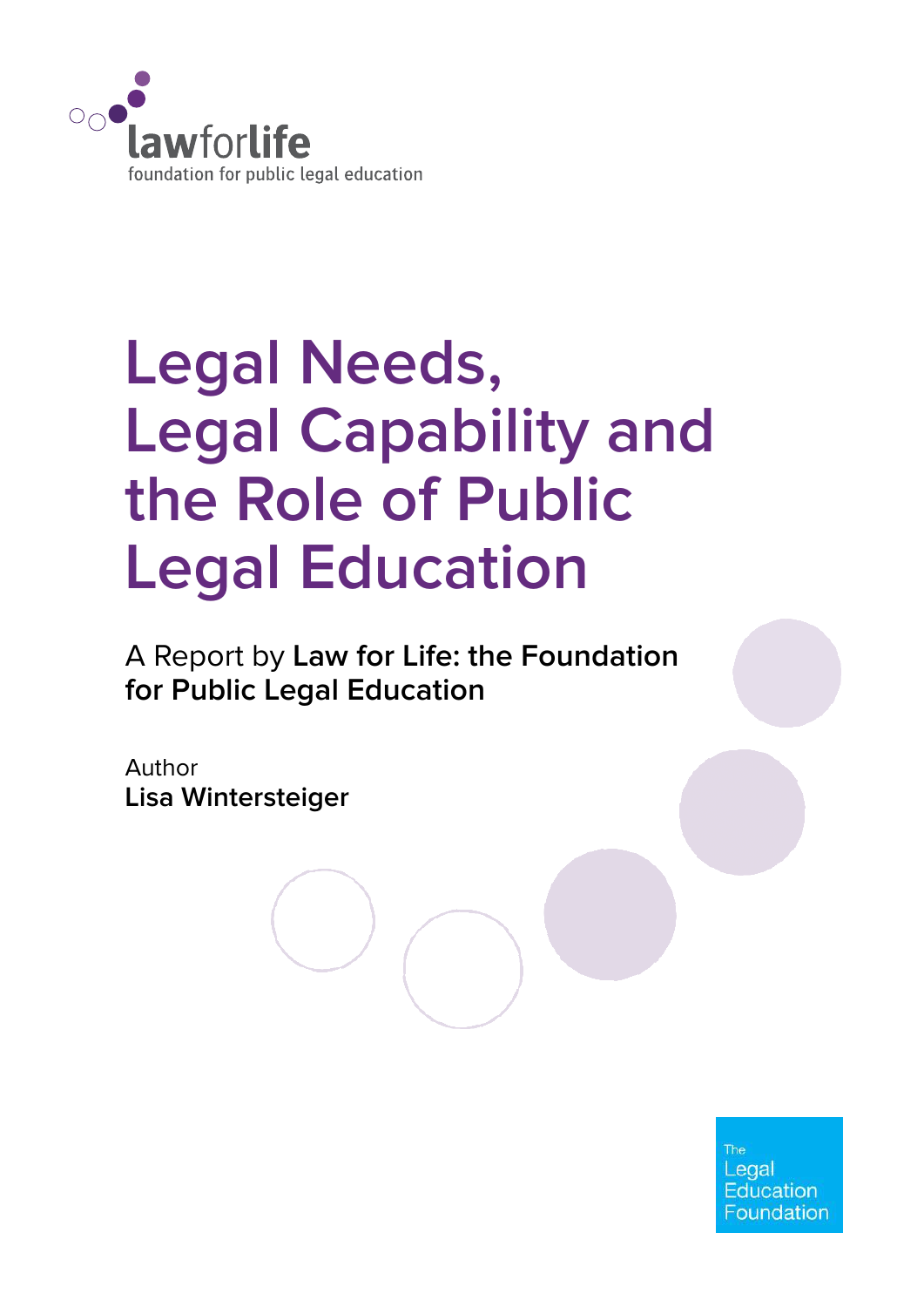This report has been produced in parallel with Professor Pascoe Pleasence, Dr. Nigel Balmer, and Dr. Catrina Denvir 'How People Understand and Interact with the Law' (2015).

This research project was funded with the support of The Legal Education Foundation.

© Law for Life: the Foundation for Public Legal Education

Law for Life: the Foundation for Public Legal Education is an education and information charity that aims to increase access to justice by providing everyone with an awareness of their legal rights together with the confidence and skills to assert them.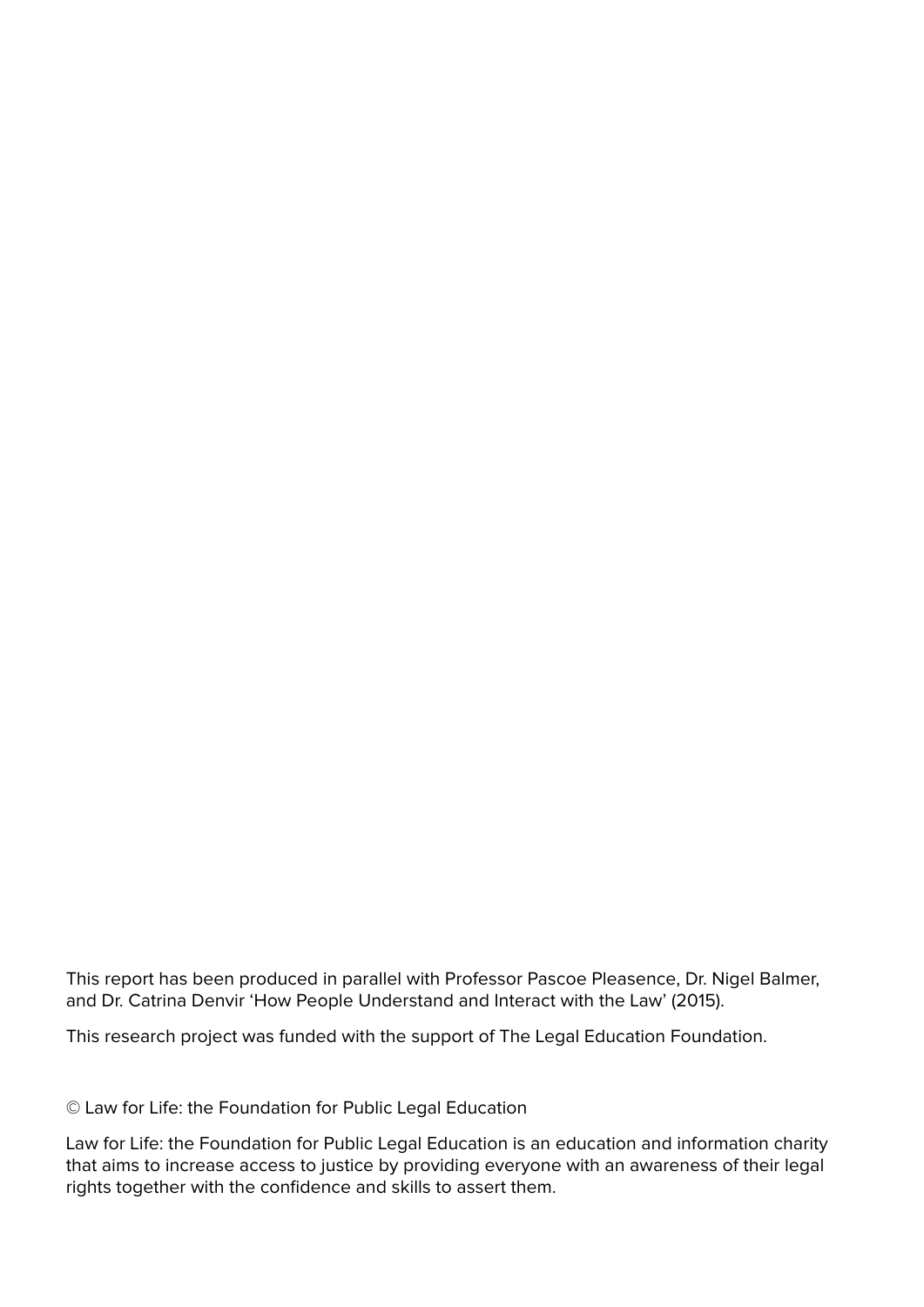# Contents

|           |                                                                | Page |
|-----------|----------------------------------------------------------------|------|
|           |                                                                |      |
| Chapter 1 | What is public legal education and information                 |      |
| Chapter 2 |                                                                |      |
| Chapter 3 | The findings of the Civil and Social Justice Panel Survey 2010 |      |
|           | a. The emergence of legal problems: prevalence, propensity,    |      |
|           | b. Understanding legal rights: actual and professed knowledge  |      |
|           |                                                                |      |
|           |                                                                |      |
| Chapter 4 |                                                                |      |
|           |                                                                |      |
|           | <b>References</b>                                              | 36   |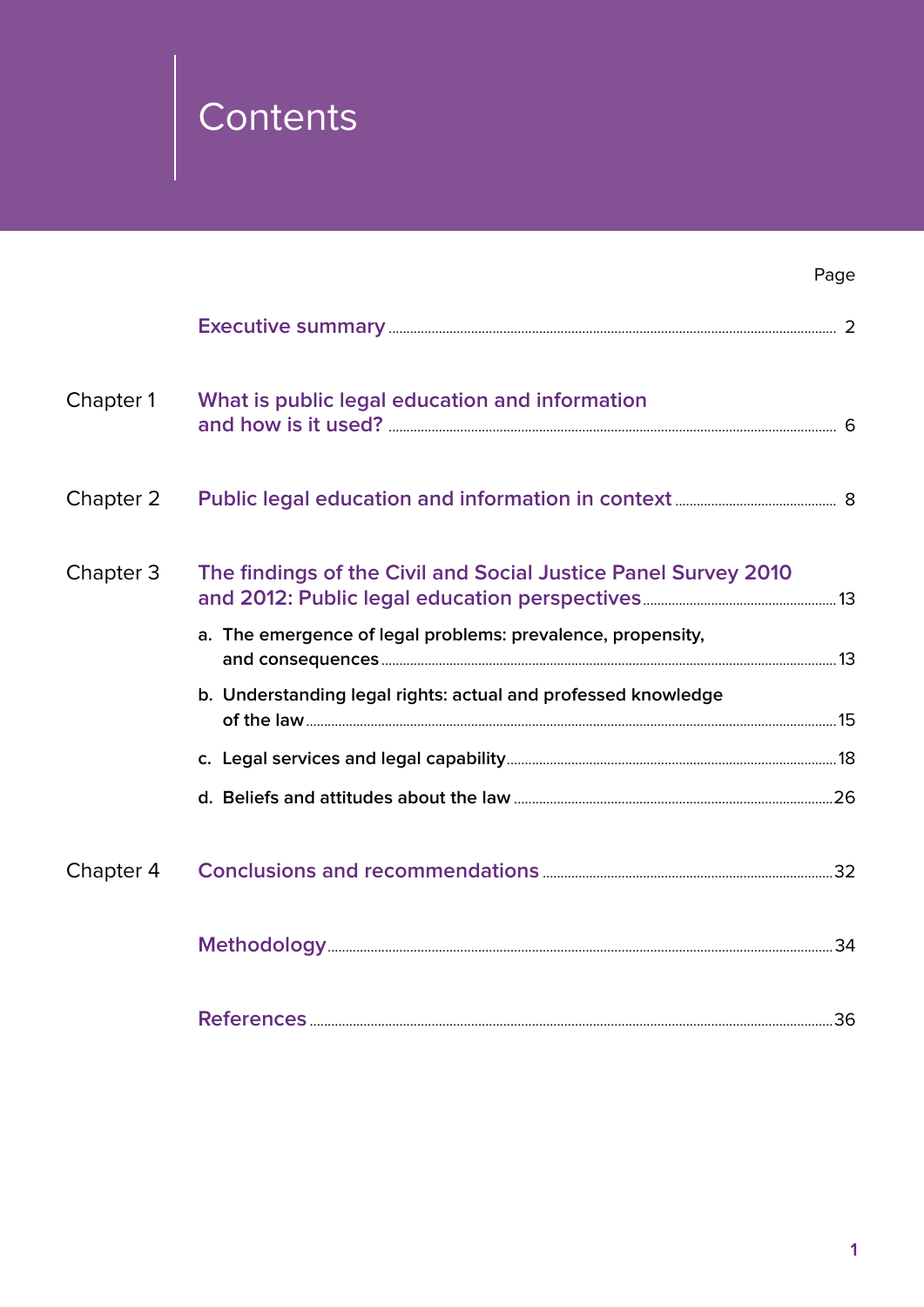# <span id="page-3-0"></span>Executive summary

### **Introduction**

The following report analyses the findings of the 2010 and 2012 UK Civil and Social Justice Panel Survey<sup>1</sup> alongside some of the underlying policy contexts for public legal education and information (PLEI) developments. The findings reveal on-going significant gaps in legal knowledge and capability amongst the UK population, creating substantial barriers to access to justice and undermining the rule of law.

The unevenly distributed profiles of legal capability in the population correlate with other aspects of personal capability, and compound underlying disadvantage. The research confirms that the way in which people come to understand the law and legal processes is framed by pre-existing beliefs and attitudes and by their social and familial settings. Confidence or lack of it impacts on their ability to act effectively and navigate day-to-day legal encounters.

Perhaps most pressingly, the findings confirm the need to recognise the lack of reach of traditional legal services into the lives of people who experience common and sometimes complex legal issues, their reticence to seek legal advice and the concomitant need to reshape justice policies to be more responsive and proactive in providing multidimensional forms of assistance in a timely and targeted way.

To this extent justice policy lags far behind advances in financial, health and consumer education that have promoted positive teaching methodologies that are more dynamic and engaging, involving innovative on and offline environments with integrated, concrete, practical help to allow individuals to see the real-life value of education and information.

# **Key findings**

#### **The emergence of legal problems**

- Half of the UK population will experience a civil justice problem every 36 months, falling to just under 1/3 of the population every 18 months.
- The most common legal issues emerge from day-to-day social and economic interactions: consumer, employment, neighbour and money management issues account for more than half of all problems reported.

<sup>1</sup> The Civil and Social Justice Panel Survey (CSJPS) is a nationally representative survey of people's experience of, and response to, problems with a legal dimension and involved face to-face interviews with 5,113 respondents aged 16 and over in their own homes across two waves, the first in 2010, the second in 2012.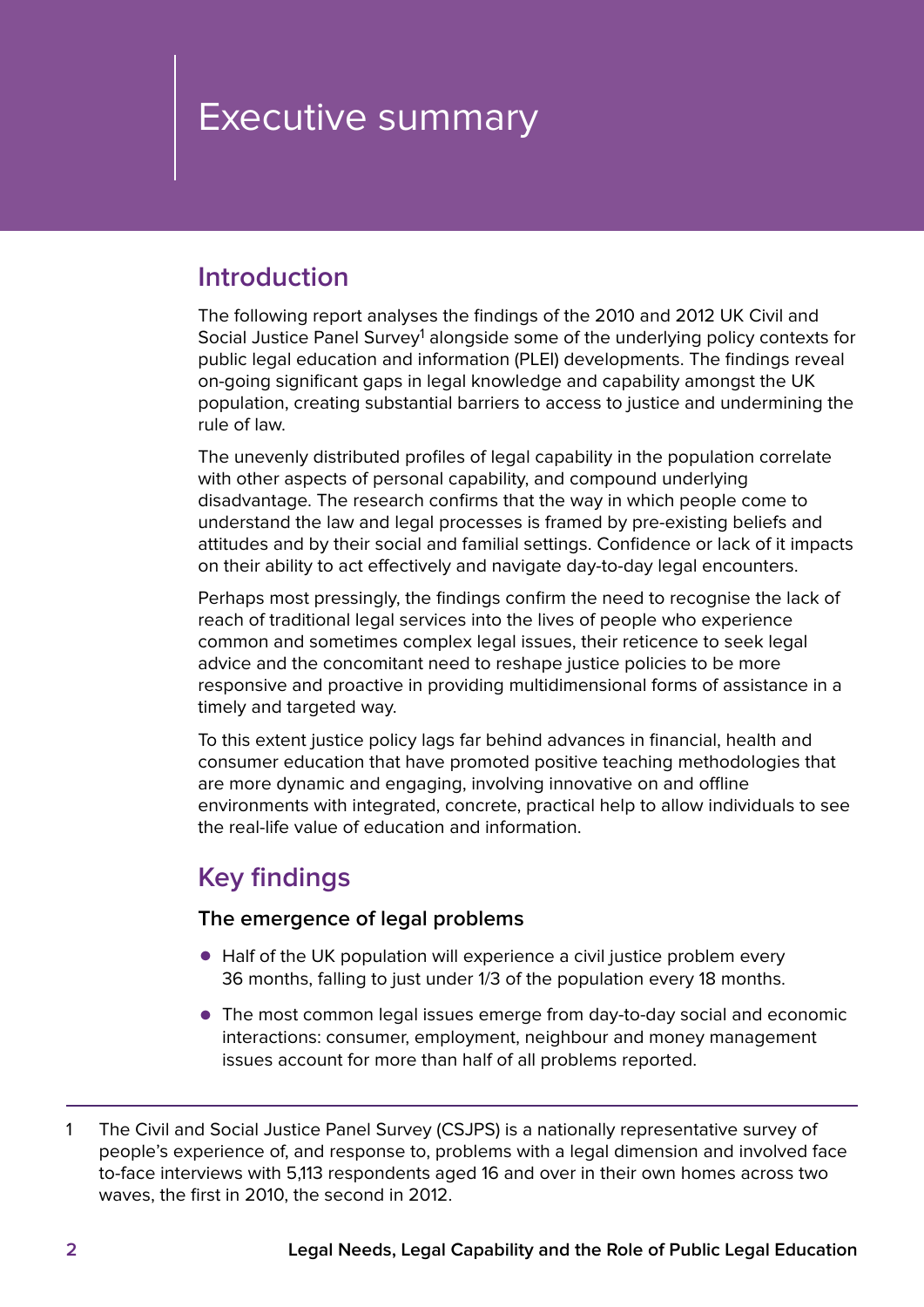- Some people are more likely to experience legal problems. Vulnerability to legal problems increases as a consequence of low income, age (being young or older), reduced educational qualifications, and ill-health. In addition, manual and routine workers as well as migrants are particularly prone to legal problems.
- Over half of the people who experience legal problems describe negative impacts including stress-related ill-health, loss of income or confidence, physical ill-health and family breakdown. The collective impact on the wellbeing of individuals and the economy is staggering.

#### **Understanding legal rights**

- There is a substantial knowledge deficit in the UK. Most people lack effective knowledge of legal rights, and many people misinterpret or misunderstand their rights.
- When tested with fact-based scenarios, on average 59% of people are able to demonstrate some understanding of their rights, however there is significant variation across legal areas.
- Only 25% of people claim to know their legal position completely when they experienced a legal problem, rising to 45% of people who claim mostly to know their rights.
- Knowledge of rights in regard to family problems is worryingly low, with only 38% of people knowing some of their rights in the case of domestic violence, and 37% in the case of divorce or separation. Knowledge of employment rights and welfare entitlements both fall below 40%. Some areas of law are particularly prone to misinformation, such as consumer law.
- Overall, younger and older people, lower skilled workers, and migrants appear to have less knowledge than other groups.

#### **Legal capability and legal services**

- Most people handle their legal problems alone. Only 6% of people use a lawyer for their legal problems, a further 4% use advice agencies. Awareness of legal services is low.
- Only 11% of people identify legal problems accurately. Characterizing a problem as legal more than doubles the likelihood of an individual seeking legal help, and substantially increases the likelihood of getting some kind of help rather than handling the issue alone.
- $\bullet$  Internet use is on the rise, around 25% of people use the Internet to solve legal problems, however not everyone is able to use online provision well.
- Legal capability was a key indicator for the effective use of legal services. People with low levels of legal capability are more likely not to act, and less likely to sort things out alone. They are less able to successfully solve legal problems, and are twice as likely to experience stress-related ill-health, damage to family relationships and loss of income.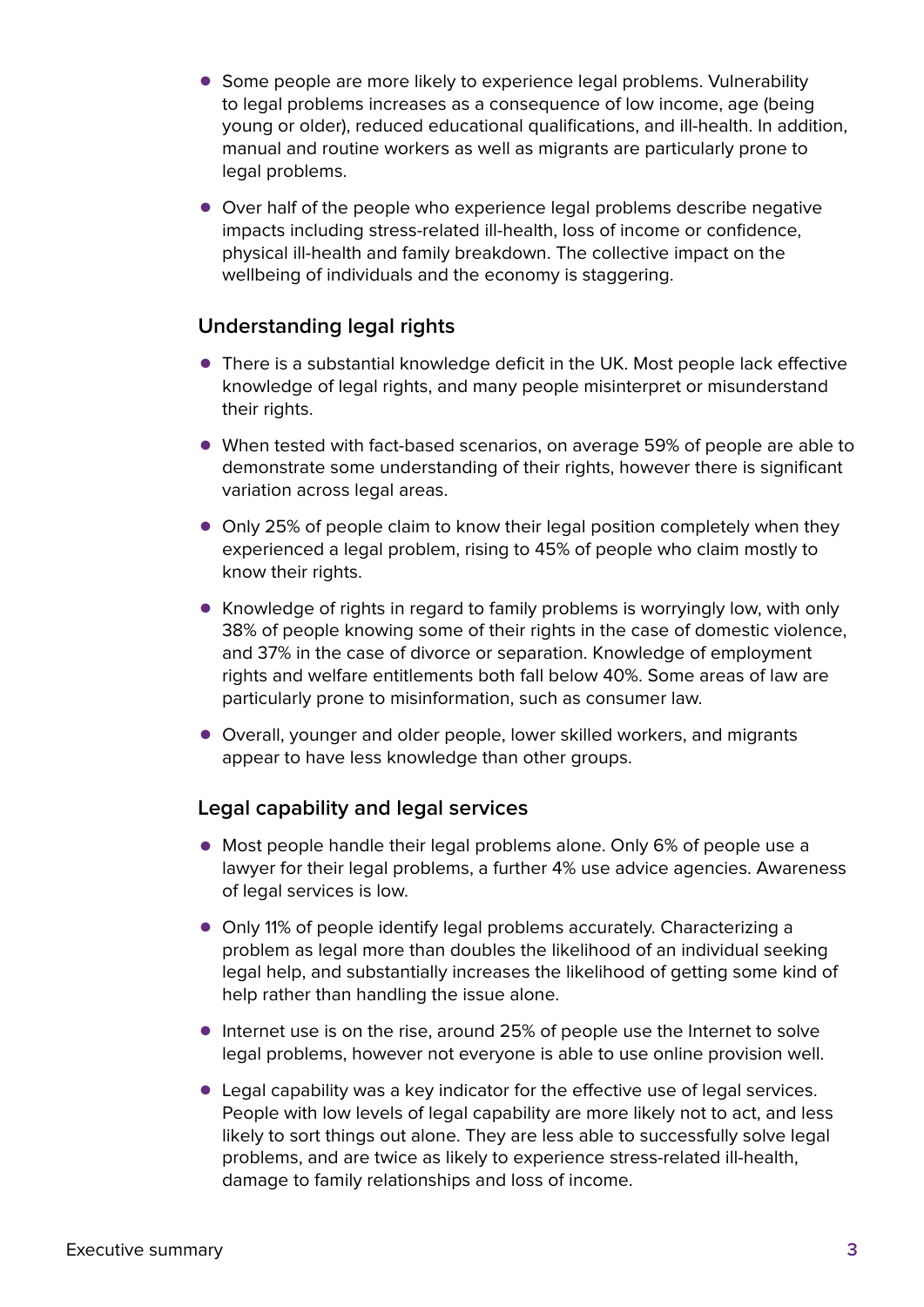#### **Beliefs and attitudes about the law**

- Beliefs about law are bound to people's social and cultural contexts. Their sense of fairness and wider norms inform how they interpret the legal dimensions of their lives.
- Legal problems are more complicated than people believe. Around 50% of people feel confident that they can achieve a fair resolution to a prospective issue until they encounter a legal problem.
- Levels of confidence decline significantly when a real legal problem occurs, with an even greater decline as more legal problems are experienced.
- Problems relating to money, welfare benefits, domestic violence, care proceedings and clinical negligence are the issues that have a particularly negative impact on levels of confidence and a sense of disempowerment
- Older people over 60, new migrants and people in poor physical and mental health all had less faith in their ability to resolve issues positively, and within households this lack of faith tended to be felt more generally.
- The characteristics of people with low levels of legal capability are the same as those who are at greater risk of experiencing legal problems, a fact that compounds their risk of becoming socially excluded.

# **Recommendations**

#### **1. Integrating PLEI**<sup>2</sup> **into wider services and improving coordination of stakeholders**

The evidence suggests the urgent need for justice reforms to focus on the capability of individuals and communities in solving everyday legal issues. Future reform agendas should:

- Recognise the importance of PLEI in triage, appropriate referrals to legal services and to wider health and social assistance programmes;
- Recognise the underlying role of social and community programmes that provide the settings for PLEI interventions;
- Recognise the importance of wider stakeholders in improving the quality and interconnectedness of information and education for the public, including legal services regulators, traders and public service providers;
- Recognise improved levels of legal capability are a criterion for accessing legal services effectively; and
- Recognise that PLEI is a vital tool in early intervention, preventing problems from escalating later on.

<sup>2</sup> Public legal education and information is referred to as PLE and PLEI interchangeably throughout the report to recognise the broad scope of practices involved.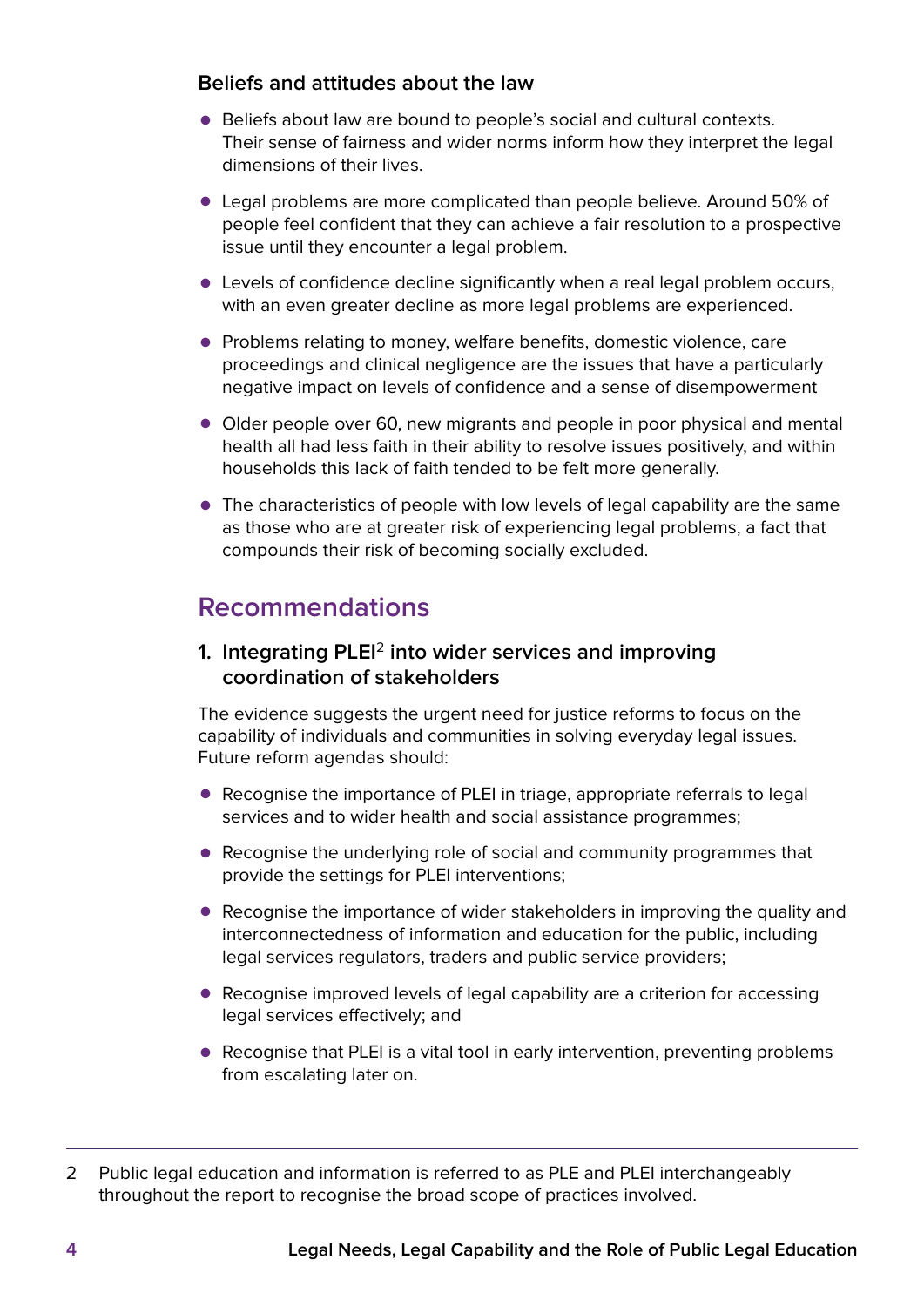#### **2. Selecting the most appropriate approaches in PLEI**

Legal capability is a life skill. There is a significant range of capability amongst citizens, with the most vulnerable being the least capable. There is therefore a need to focus on methods for improving legal capability through multidimensional, tailored, intervention designs aimed at key groups and legal issues. Recommendations for improvements in the quality and effectiveness of interventions include:

- Encouraging learning from wider sectors and integrating lessons learned from financial, consumer and health education fields, amongst others.
- Promoting teaching methods and practices for use in PLEI that are much more dynamic; empowering and engaging, with a question-driven (not answerdriven), deliberative curriculum;
- $\bullet$  Encouraging innovative learning environments with integrated, concrete, practical tools to help individuals see the real-life value of legal information and education;
- Embedding PLEI in lifelong learning and vocational training; and
- Recognising legal capability as a key life skill that has benefits on both a personal and national level, proving a rationale for national governments to fund PLEI to achieve more effective participation in social and economic life.

#### **3. Defining the objectives and strategies of PLEI, and evaluating outcomes**

Justice sector outcomes measurement focused on timely, fair and lasting resolution to legal problems need to incorporate elements of legal capability as fundamental to access to justice and the rule of law. A future research agenda needs to:

- Assess how people are better enabled through multidimensional channels to understand their legal position and know what they can do, and how to do it;
- Assess how different types of PLEI interventions result in improved levels of capability and the wider impact of improved capability on socio-economic outcomes;
- Establish a clearer baseline for legal capability amongst vulnerable groups in order to measure long-term impact of PLEI programming on access to justice;
- Investigate further the interrelationship between knowledge, skills and confidence and the impetus for behaviour change; and
- Investigate further the pedagogical aspects of PLEI.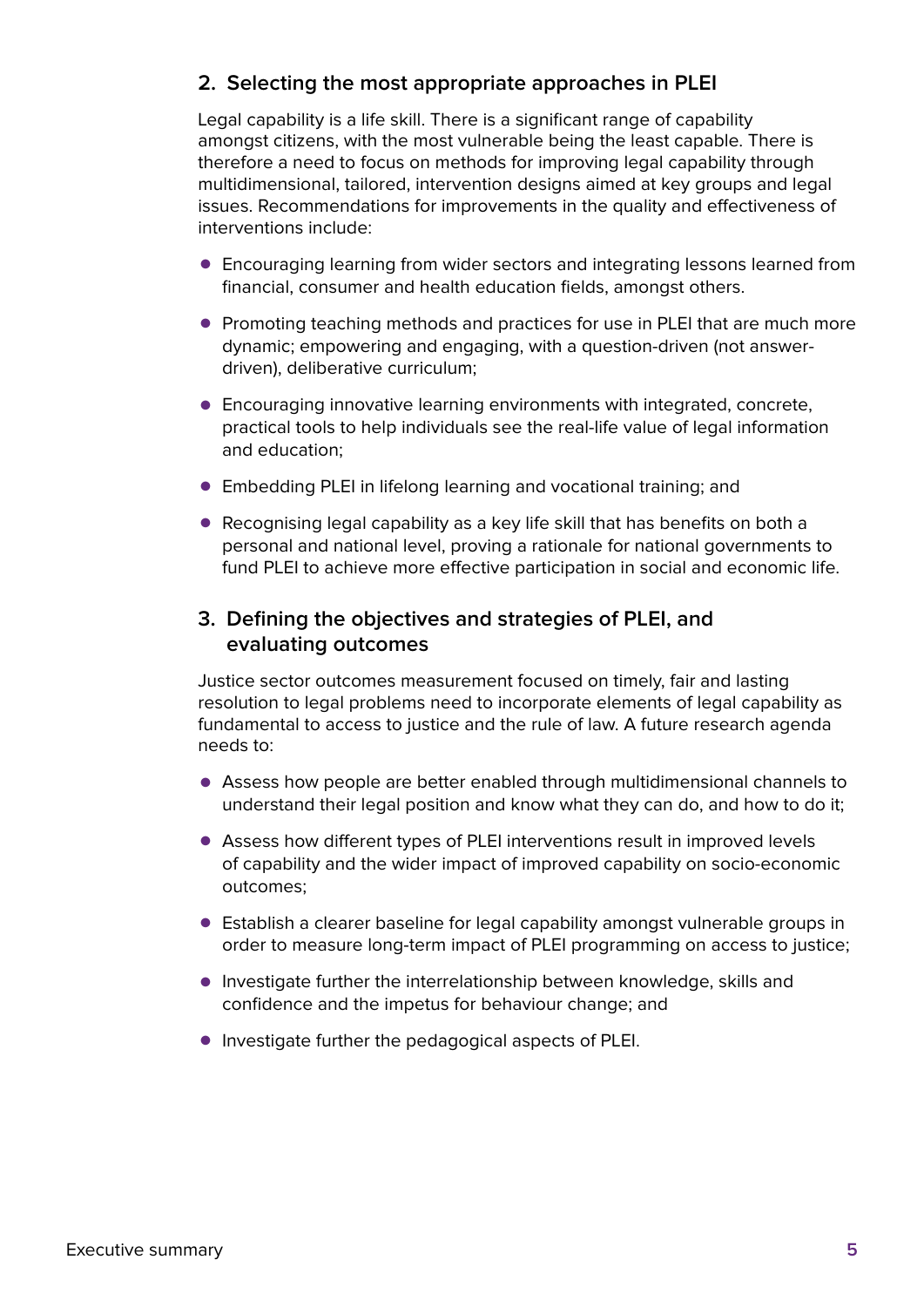# <span id="page-7-0"></span>What is public legal education and information and how is it used?

- 1.1 Public legal education and information is perhaps the oldest and most widely used form of legal assistance delivered around the world, yet paradoxically has only more recently become a clearly defined field of practice and one of the most promising areas of justice innovations (Barendrecht et al, 2011, 2012; PLEAS Task Force, 2007; Gander, 1999). The nature and scope of PLE varies significantly across jurisdictions. Broad terminology associated with PLE includes concepts such as justice education, legal literacy, legal empowerment, and community legal education. The scope of activities involved in public legal education is invariably wide, encompassing a diversity of legal issues in contemporary life, and ranging from basic information to enhanced education.
- 1.2 Though the beneficiaries of PLE could potentially include any member of the wider public, a notable target for PLE activities are groups that experience specific barriers in gaining access to justice such as older people, minority groups, young people, and welfare recipients (Buck et al, 2008; Clarke and Forell, 2007). Increasingly, community based strategies target non-legal workers, including community leaders, youth workers, health workers and social care providers as a means of reaching socially and economically disadvantaged people with legal problems (Coumarelos et al, 2012; Wilczynski et al, 2014; Mackie, 2013).
- 1.3 Activities range from face-to-face education workshops to TV and radio, information materials, websites, text messaging and phone apps. Public legal education has a number of aims that include:
	- Spreading awareness of legal procedures and approaches to problems;
	- • Helping individuals and groups to understand and exercise their legal rights and obligations;
	- Fostering self-help activities;
	- Counteracting relations of dependency between lawyers and clients;
	- Demystifying law; and
	- Supporting the autonomy of groups to pursue other forms of social action.
- 1.4 The aims of PLEI can be organised around supporting self-help, raising awareness, and law reform combined with community organising, though many activities invariably over-lap. Much of what is intended has a preventive focus, and seeks to avoid unnecessary legal disputes or escalating conflicts (Buckley, 2013; Gander, 1999; Garth, 1980, 138–9). Legal awareness-raising may be focused on a particular change in the law to warn people of new obligations, or it may be aimed at dealing with common misconceptions and legal myths, such as the existence of common law marriage (Reece, 2014). Awareness-raising can also target particular groups who have been identified as being excluded from effective legal protection (Goodwin and Maru, 2014).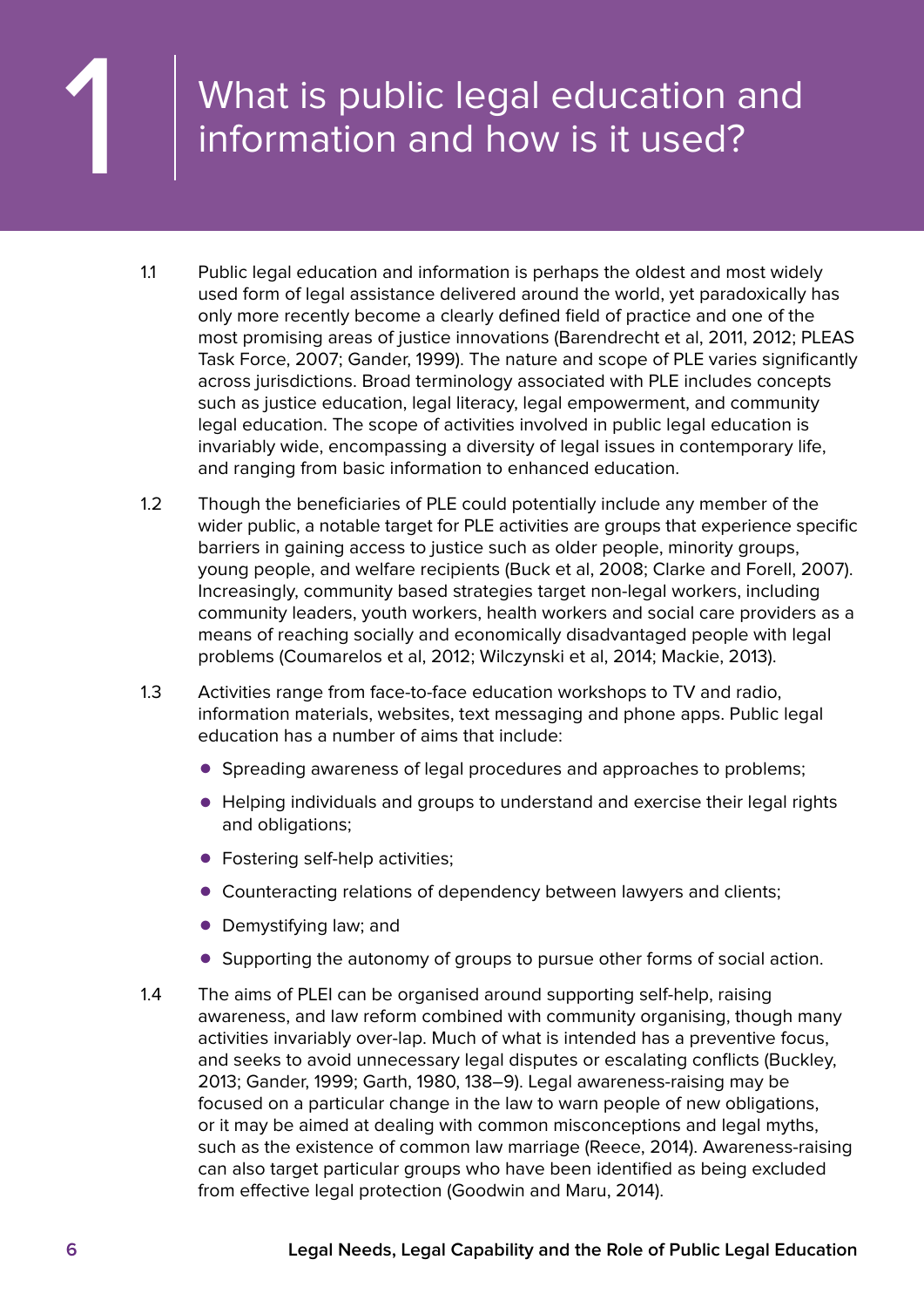- 1.5 The ultimate aim of achieving more capable and empowered citizens in everyday legal interactions is apparent across most PLEI programmes. Beyond the more recent focus on PLEI as a means of supporting self-sufficiency amongst those people who are unable to access legal advice (CJC, 2011; Lawler and Giddings, 2013), PLE literature emphasises that information and education about the law is intrinsic to the work of democratic engagement and citizens' participation: "the ultimate goal of PLE is to assist the public to understand that the justice system is a public institution – that they are not just the beneficiaries of the system but the stewards of it" (Gander, 2003, 4). PLE therefore also aims to help people understand particular laws and legal systems with a view to engagement with political processes (McCann, 1998; Goodwin and Maru, 2014).
- 1.6 Many PLE providers offer both information and education services.<sup>3</sup> but draw distinctions between the purposes of each. Legal information is generally associated with more or less extensive details about particular legal situations and rules. Education, on the other hand, provides the mechanism for applying and implementing the information in a contextualised way. Education affords a critical dimension in which action can be fostered rather than the passive receipt of information as well as addressing the particular life-circumstances that people are in. Individuals are therefore empowered in their relationship to legal service providers and more able to solve problems at an early stage if legal information is easily accessible and available as early as possible when a particular need arises.
- 1.7 This feature is emphasised in much of the international PLE literature, but has also been recognised in the related fields of health prevention, consumer and financial education. Effective health education, it is suggested, "emphasises the active involvement of students in constructing their own knowledge and action competence, in contrast to the passive view of the learner in information-based programmes" (Jensen, 2000, 146). Equally, consumer education has been designated as a legal right of European consumers to be fulfilled jointly by the European Community and the Member States (Nordic Council, 2009). New directions for achieving scale in consumer education would need to ensure that it is "based on the needs of the consumers and the special characteristics of their own consumption. The content of consumer education needs to more closely correspond with the demands of daily life." (Ibid, 2009, 27). Innovations in these related fields point to the interface between information, education and wider forms of popular and social media both within and beyond formal education settings.

3 The Canadian Department of Justice defined Public Legal Education and Information (PLEI) as "an activity that seeks in a systematic way to provide people with the opportunity to obtain information about the law and the justice system in a form that is timely and appropriate to their needs, but does not include advocacy or representation on behalf of individuals, nor the provision of legal advice" (Department of Justice, Access to Justice Agreement 2007–2009).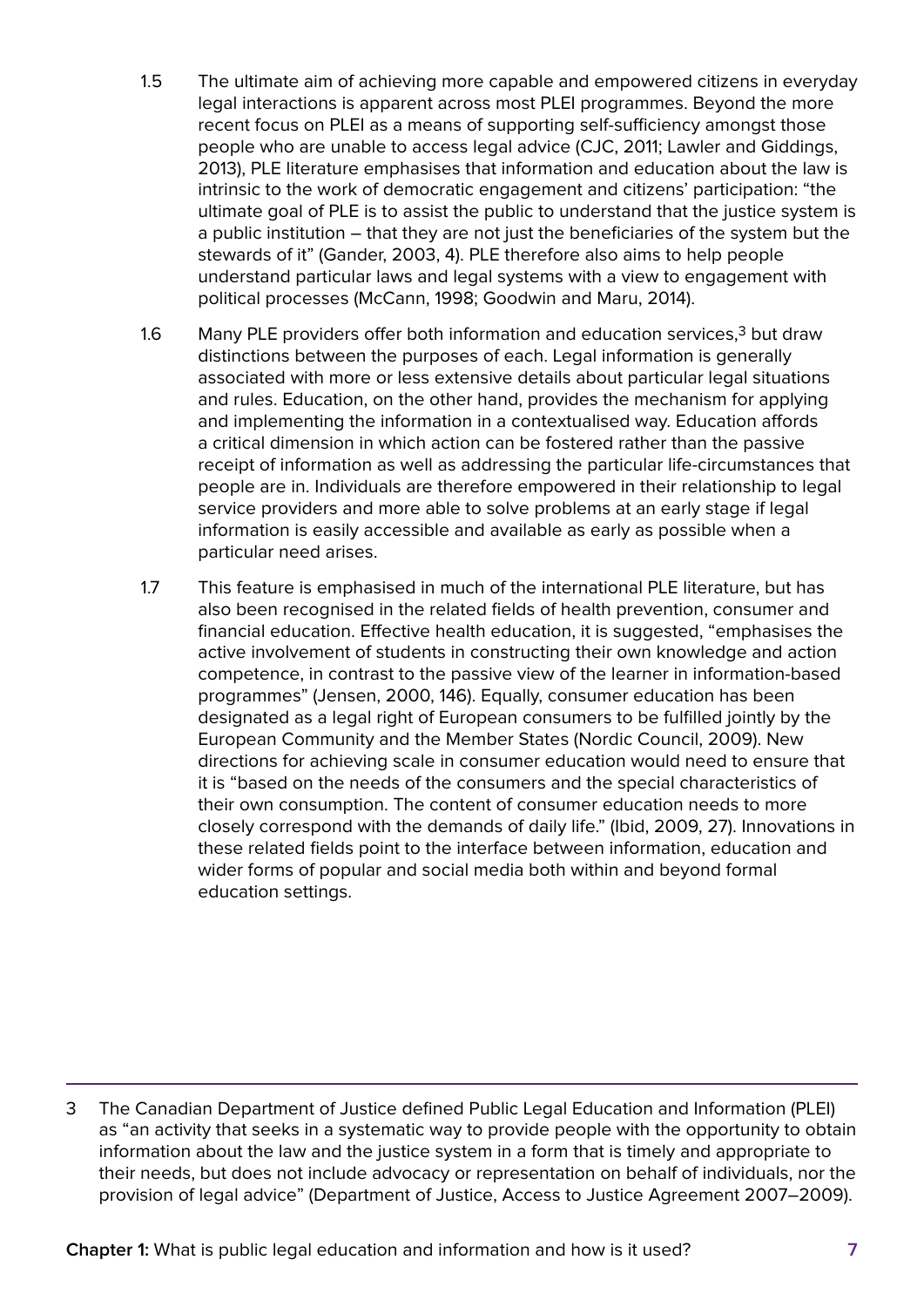<span id="page-9-0"></span>

# Public legal education and information in context

### **The international context**

- 2.1 Public legal education has experienced a period of rapid growth in the last decades, and exists to some extent in many if not all jurisdictions. PLE, particularly as it appeared in the middle of the twentieth century in North America, was a strategy invoked in civil rights movements and poverty alleviation programmes (Gander, 1999; Garth, 1980). More recently, PLE has re-emerged in anti-poverty and rule of law initiatives (World Bank, 2004; UNDP, 2008; Golub, 2007), transitional justice and human rights education (Hrlović, 2013; Ramirez et al, 2007), and wider clinical legal programming (Grimes, 2008). Funding nevertheless remains patchy and somewhat irregular even in jurisdictions where it is more established such as Canada and Australia (PLEAS Task Force, 2007).
- 2.2 International development literature frequently refers to 'legal literacy', the phrase having expanding from its original association with the capacity of lawyers to conduct their business to encompass "that degree of competence in legal discourse required for meaningful and active life in our increasingly legalistic and litigious culture" (White, 1983, 144). The phrase is increasingly applied to large-scale judicial and legal reforms programmes as a method for improving the capacity of vulnerable groups to seek legal protection despite barriers caused by language, general literacy and geographical remoteness (World Bank, 2004; Goodwin and Maru, 2014; Law for Life, 2013). For example, studies in gender equality document a variety of practices as means of reaching women and embedding a culture of women's rights by educating policy makers, police, prison guards and the judiciary (Kamau, et al, 1997, 15, 25–27).
- 2.3 Another branch of development-oriented practices falls under the rubric of 'legal empowerment'. Legal empowerment describes a range of alternatives to 'top down' rule of law initiatives in both civil and criminal jurisdictions. Legal empowerment comprises the use of legal services such as legal aid clinics and paralegals, often in combination with related development activities, to "increase disadvantaged populations' control over their lives" (Golub, 2003, 3). Practices aim to treat disadvantaged groups and their lawyers as partners instead of being mere service providers; vulnerable groups are encouraged to directly influence decision makers; and the emphasis is on non-judicial strategies that are integrated into wider development practices (Banik, 2009, 128).
- 2.4 The growth in public legal education alternatives around the world as a mechanism for meeting the legal needs of disadvantaged communities and securing access to justice offers an increasingly rich evidence base from which to draw innovations at a time of state retrenchment. Large-scale PLE programmes have recently been initiated in China (Van Rooj, 2012), Africa (World Bank, 2004) and reporting suggests broad engagement in PLE activities in 35 other jurisdictions (Grimes, 2008; Goodwin et al, 2014).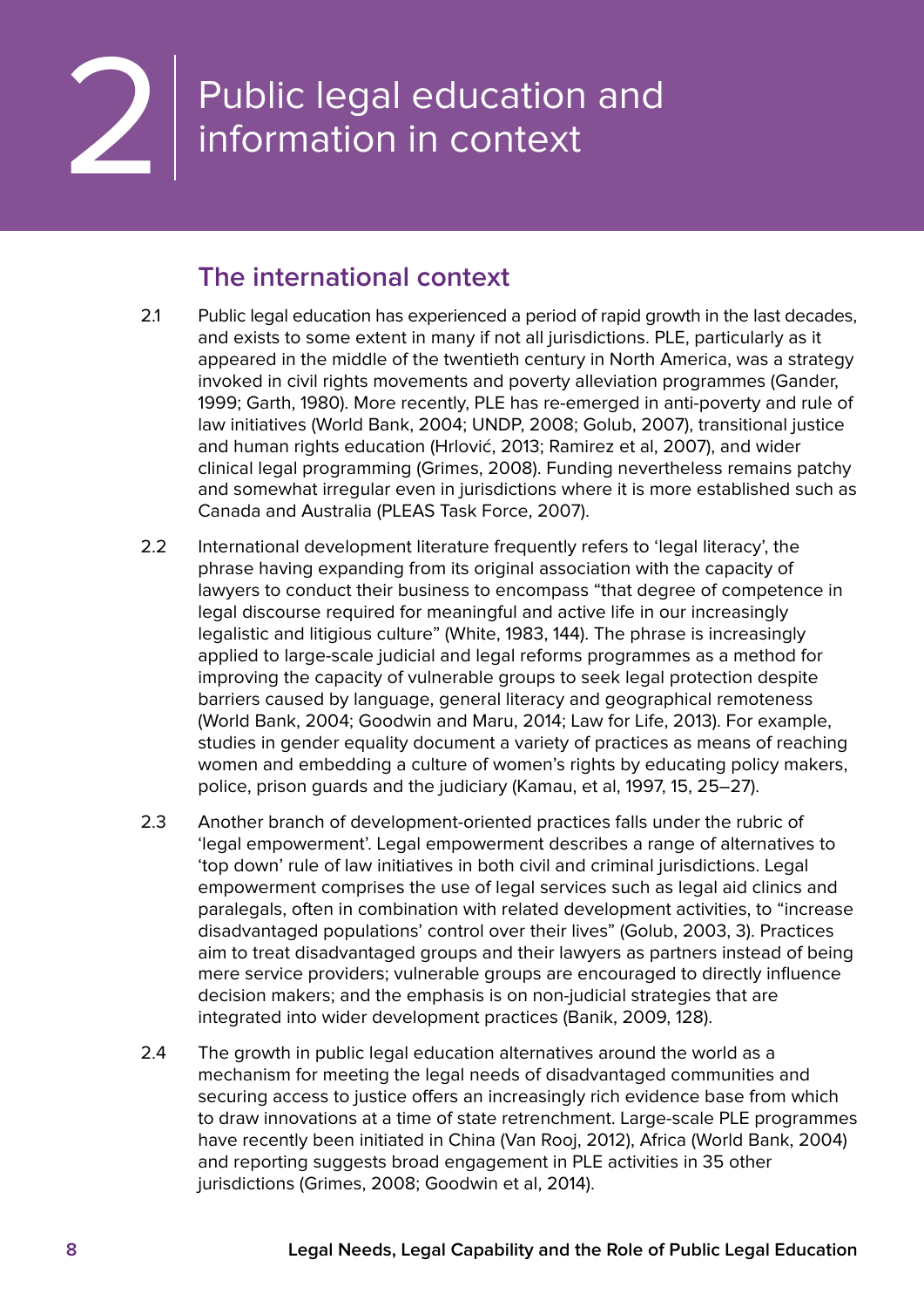# **UK context**

- 2.5 In the UK, a concerted effort to grapple with the fragmented nature of PLE was undertaken by a broad coalition of agencies under the auspices of the Public Legal Education and Support Task Force (PLEAS), convened in 2006. The subsequent report<sup>4</sup> underlined the role of PLE in meeting the combined needs that people have in the form of legal knowledge and skills in day-to-day interactions, alongside the ability to access the institutional frameworks required to secure formal legal redress.
- 2.6 The Task Force reported that "[p]ublic legal education provides people with the awareness, knowledge and understanding of rights and legal issues, together with the confidence and skills they need to deal with disputes and gain access to justice. Equally important it helps people to recognise when they need support, what sort of advice they need and where to get it" (PLEAS Task Force, 2007, 13). The UK definition places an emphasis on legal capability as the goal of public legal education interventions and highlights the social benefits these interventions can offer, "[PLE] has a key role in helping citizens to understand the law and to use it more effectively in their daily lives, bringing many different individual and social benefits. PLE is the missing element in the creation of the legally-enabled citizen" (PLEAS Task Force, 2007, 15).5
- 2.7 Legal capability is a phrase that has been conceptually mapped taking inspiration from the capabilities approach appearing in a number of disciplines, notably development, human rights, health, and discrimination (Nussbaum, 2011; Sen, 2009; Wolff and De Shalit, 2013). The conceptual model of legal capability encompasses subjective capabilities: the skills, knowledge and confidence that are needed to cope with day-to-day legal situations, alongside the awareness of legal and political mechanisms for effective reform. (PLEAS, 2007, 15). Following conceptual work in the UK a framework of legal capability has been designed to encompass the following four interrelated 'domains' (Collard et al, 2011):
	- Recognising and framing the legal dimensions of issues and situations;
	- Finding out more about the legal dimensions of issues and situations:
	- $\bullet$  Dealing with law related issues and situations; and
	- Engaging and influencing.
- 2.8 A number of individual and social factors will impact on legal capability. In terms of the design and evaluation of PLE interventions, these factors have a significant impact on any attempt to measure levels of legal capability (Collard et al, 2011; Parle, 2009; Pleasence, 2014; Brousalis, 2015). Socio-demographic factors include: age, gender, ethnicity, household composition, housing tenure, level of education, household income, employment status, and health status. Other factors such as attitudes and motivations may also help to explain someone's level of legal capability. For example, an individual's self-efficacy may play a

<sup>4</sup> Developing Capable Citizens: The role of Public Legal Education Task Force report (2007) [www.pleas.org.uk/uploads/PLEAS%20Task%20Force%20Report.pdf](http://www.pleas.org.uk/uploads/PLEAS%2520Task%2520Force%2520Report.pdf) [accessed February 2015].

<sup>5</sup> For a wider discussion on legal capability, see Pleasence et al. Reshaping Legal Assistance Services: Building on the Evidence Base. Law and Justice Foundation (2014, 121–149).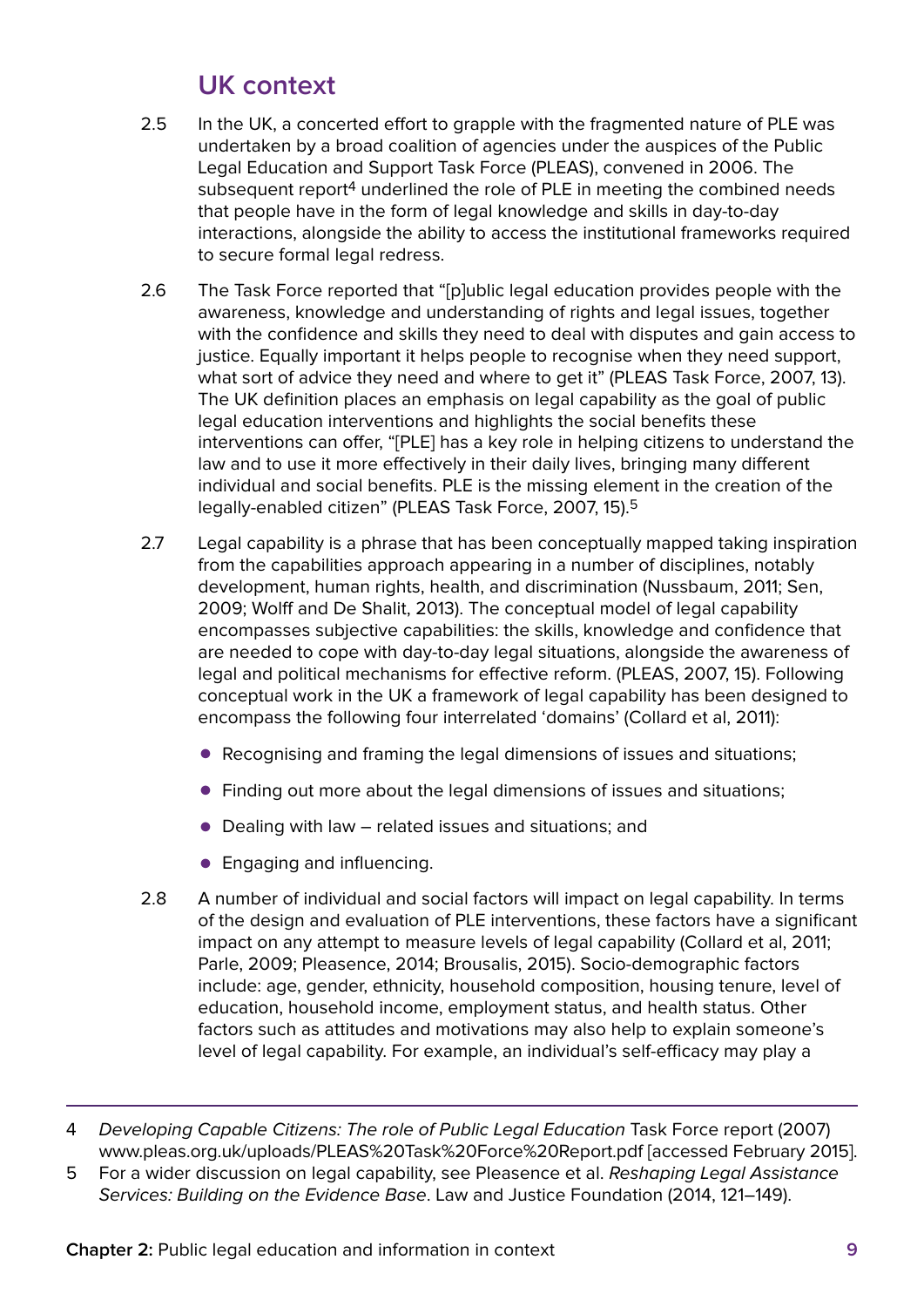considerable role in how that individual approaches goals, tasks and challenges (Luszczynska and Schwarzer, 2005). Other psychological constructs, such as action-orientation,<sup>6</sup> may also prove to be significant in explaining someone's legal capability.

2.9 PLE in the UK commonly involves multidisciplinary and largely informal educational practices. Activities span from TV and radio, information leaflets, community and school based teaching, awareness raising campaigns, to grassroots organising on specific issues that include a legal component such as discrimination, housing rights, youth empowerment, and vulnerable worker initiatives (Mackie, 2010, 2013; Parle, 2013; Pollert, 2008). A notable shift in the UK to digital and technology-focused solutions in PLE is underway (Smith and Paterson, 2014; Justice, 2015), recognising innovation in a number of jurisdictions of integrated web-based solutions to legal informational needs and online dispute resolution opportunities (Bickel et al, 2015; Smith and Paterson, 2014; Barendrecht, 2011; Gander, 2002).

# **Regulation of legal services**

- 2.10 Changes to the justice landscape in the context of regulatory reform have emphasized consumerism in the broad deregulation of the market for legal services under the aegis of the Legal Services Board (Clementi, 2004; Flood, 2008, 2011). The objective of increasing choice and competition as a mechanism for improving access to justice is underpinned with a requirement of increasing public understanding of citizens' legal rights and duties (Legal Services Act 2007, s1). Previous provisions established under the Access to Justice Act 1999 (s.4) similarly gave the Legal Services Commission (LSC) responsibility for maintaining the Community Legal Service which then extended to providing general information about the law and legal system and the availability of legal services.
- 2.11 However, neither the Access to Justice Act 1999, nor the Legal Services Act 2007 requires regulators to play a particularly extensive or proactive role in public legal education and information. Under the present provisions, the Legal Services Board views the objectives under the Act as a whole, and that of securing access to justice as including both information about rights to individual consumers, as well as routine transactional services and advice, including court based representation (LSB, 2010, 5–6). Only those providers offering reserved legal activities fall under the regulator's specific ambit, $<sup>7</sup>$  this means that wider</sup> legal information provision falls ambiguously outside in large part, and education appears to fall out altogether.
- 2.12 This raises concerns regarding the quality of public legal information and education available to consumers given the existing informational disparity. Consumers have been largely deemed unable to judge quality directly.

7 Reserved activities include the exercise of a right of audience; the conduct of litigation; reserved instrument activities; probate activities; notarial activities; the administration of oaths. The Legal Services Board reports there is virtually no publicly available information on the unreserved sector but it is estimated to be at least as large as the reserved sector employing upward of 130,000 people (2012, 81).

<sup>6</sup> The likelihood of the performance of an action is influenced by their action-orientation (Kuhl et al, 2012).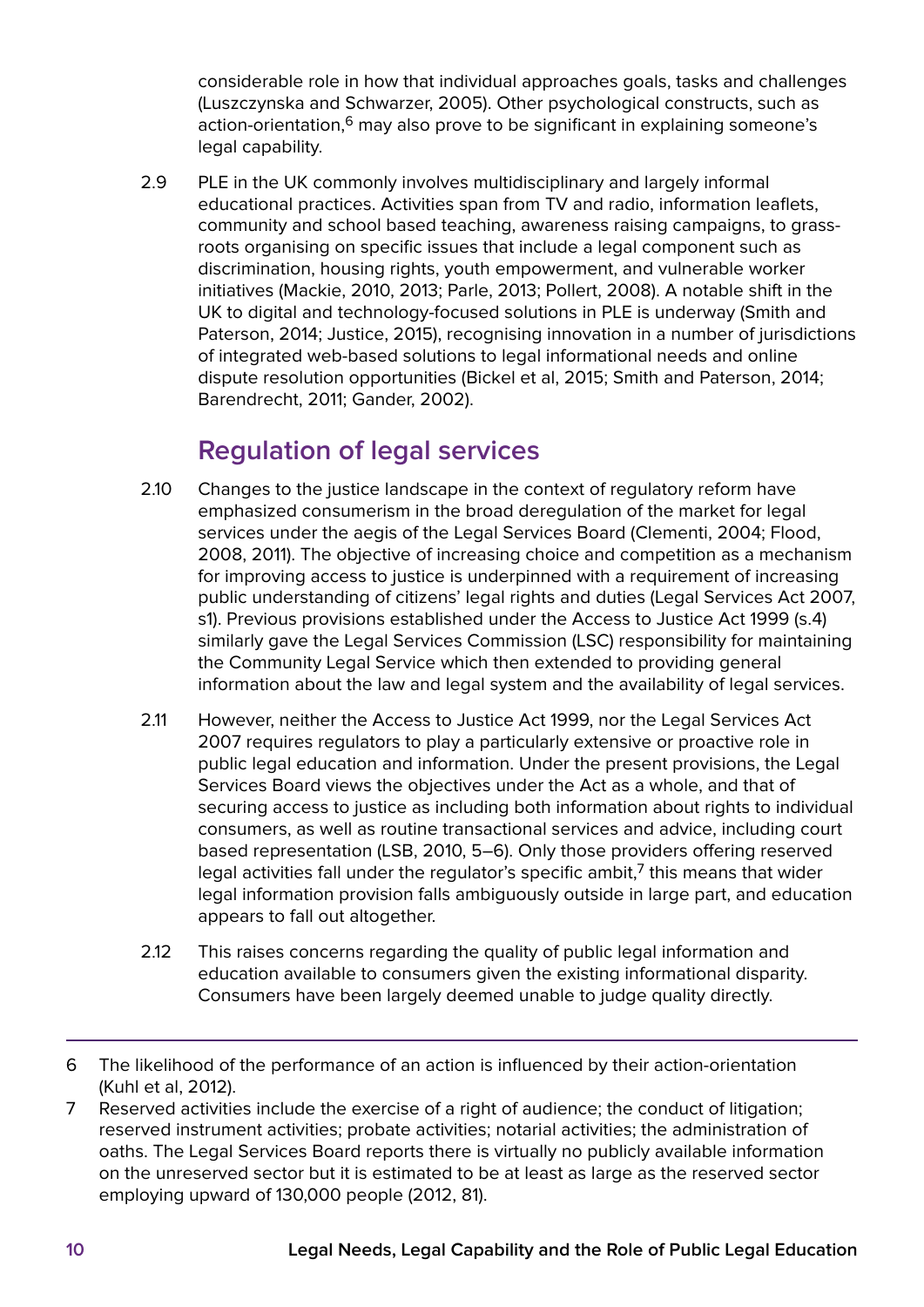According to the Legal Services Board: "the legal world is felt to be above most consumers' heads; [and] consumers are relatively inactive in terms of comparing different firms' offers" (LSB, 2012). Deregulation has led to a growth in Alternative Business Structures (ABS), particularly in the areas traditionally used by low-income groups such as social welfare, debt and consumer matters (SRA, 2014). The effect on access to justice overall is not yet clear, although wider quality concerns and gaps in legal information have been reported (Advicenow, 2007, 2014).

# **Legal aid and litigants in person**

- 2.13 Despite rapid changes in the legal services market, current estimates are set to see litigation without representation increase by 40% in family proceedings (Bevan, 2013). In the area of small claims and tribunals, the numbers are traditionally even higher, one study found that 85% of individual defendants in County Court cases and 52% of High Court defendants were unrepresented at some stage during their case (Moorhead and Sefton, 2005; Williams, 2011). The rapid increase in litigants in person must be considered alongside a longstanding recognition that the formality of proceedings, even in small claim and tribunal settings, fails to meet the needs of many of their users (Justice, 2015; Cappelletti, 1979).
- 2.14 Studies into the demographic of litigants in person also point to specific vulnerabilities: many are younger and lower income litigants, and a significant minority exhibit vulnerability factors such as mental illness, drug and alcohol dependencies and young parents (Hunter et al, 2014; Bevan, 2013, 44). Evidence suggests many more court users for whom legal costs are prohibitive will struggle with procedural and substantive knowledge when accessing formal procedural contexts (Advicenow, 2014).
- 2.15 The rise in litigants in person coincides with major changes to the scope and availability of funding for legal services, reductions in court assistance and wider increases in fees payable by claimants when starting court and tribunal proceedings (Justice, 2015, 1). On-going cuts to local authority budgets also heavily impact on the ability of advice agencies to meet the rising tide of need, with advice agencies reporting closures and staff reduction (Wintersteiger, 2015; Byrom, 2013).
- 2.16 Legal education and information proposals have appeared in a variety of policy initiatives and proposed reform activities in the UK – from professional regulation to provision for litigants in person (Roy, 2013; Civil Justice Council, 2011), to reform propositions in employment regulation and welfare reform initiatives (Low Commission, 2014 and 2015; Justice, 2015). Despite this increased attention on public legal education solutions, there has yet to be a coherent response to the growing body of evidence that preventative and early intervention options require substantial and sustained investment to achieve economies of scale (PLEAS Task Force, 2007; Barendrecht, 2011).

# **Legal complexity and the rule of law**

2.17 In an increasingly complicated legal world, with ever more areas of social life implicated by law, and increased penalties for failing to pay heed to the legal rules that regulate the most mundane of activities, the need for better understanding of the law is paramount. For individuals who rely on the state for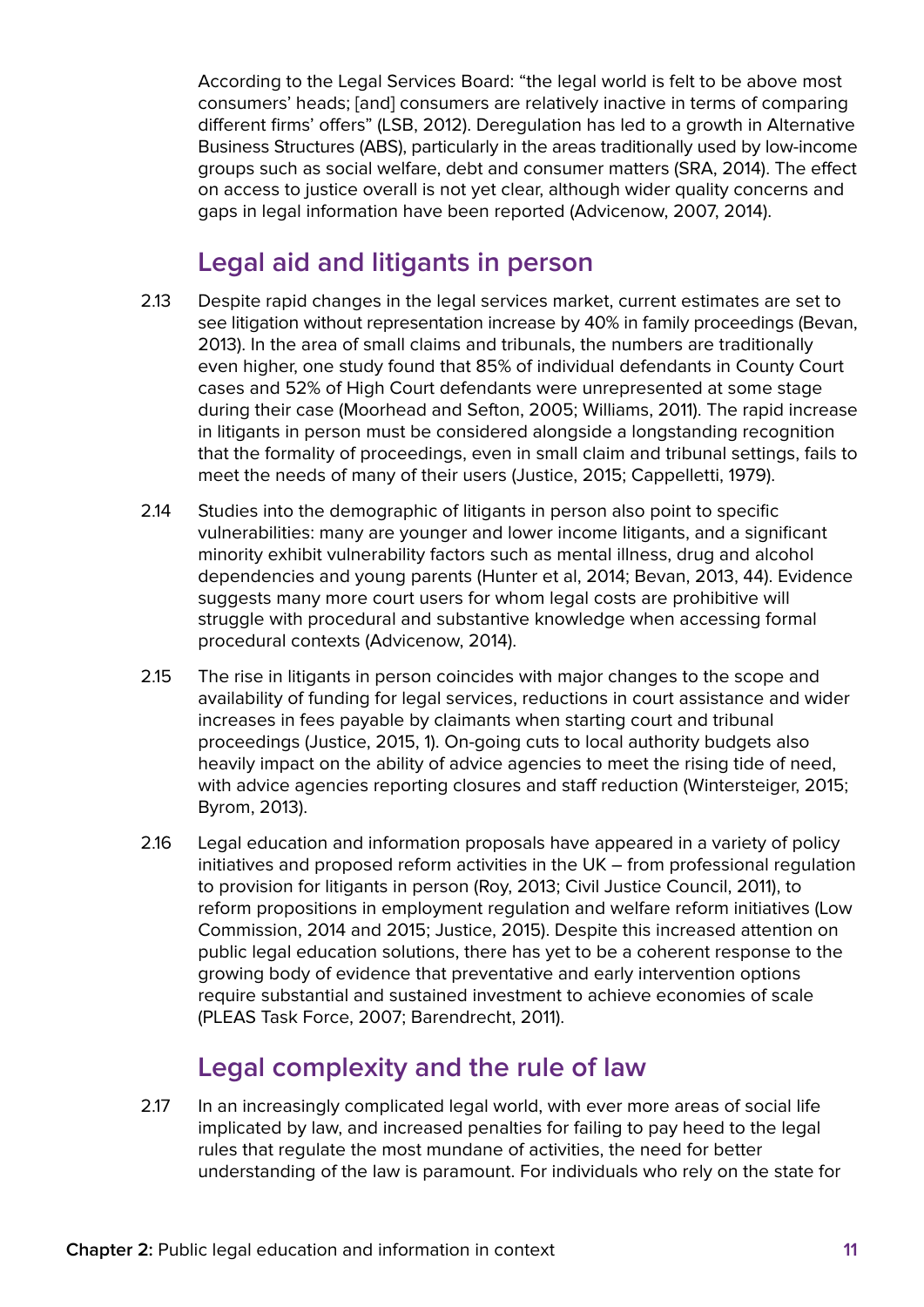the provision of basic income and shelter the sense of being trapped by law and its agents can be significantly magnified (Sarat, 1990; Cowan, 2004). Different forms or modes of juridification of social spheres<sup>8</sup> pose the problem of the extent to which people feel able to make sense of the world around them, and feel a part of the legal framing that legal rules and obligations afford (Blichner and Molander, 2008).

- 2.18 In the UK 14 million people are considered to be at risk of poverty or social exclusion (ONS, 2013);<sup>9</sup> welfare benefit reform has accelerated considerably with the extension of conditionality and workfare schemes and increased sanctions and reductions of income during dispute periods (Daguerre and Etherington, 2014, 21–41; Finn and Casebourne, 2012). Similarly, employment reform under the Coalition Government saw major changes to employment rights protection and access to Employment Tribunals (Hepple, 2015). These reform agendas carry with them significant implications for the framework of knowledge of rights and responsibilities and threaten to further exacerbate the impact of low levels of legal capability for some of the most vulnerable people in society.
- 2.19 The rule of law demands that individuals must be able to ascertain what the law is if they are to abide by it as well as seek equal protection from it (Bingham, 2011, 37–47; Tamahana, 2004; Santoro et al, 2007). Attempts to codify and simplify the law on the books have met with limited success. Complex primary and secondary legislation, and increased international and trans-national Treaty obligations create multi-layered hierarchies of regulation. Commenting in 2008, the Law Commission concluded attempts to simplify the law since the 1970's had failed. "The complexity of the common law in 2007 is no less than it was in 1965. Further, the increased pace of legislation, layers of legislation on a topic being placed one on another with bewildering speed, and the influence of European legislation, continue to make codification ever more difficult"(2008, 8).
- 2.20 Public legal education and information practices sit at the juncture between assisting people with the everyday resolution of legal problems and helping citizens to navigate and participate in contemporary social and political life (Gander, 1999; Wintersteiger, 2013; Garth, 1980). PLE practices provide tools to serve the need for contemporary societies to both understand and critically assess the laws they are bound by. Improved knowledge of new laws, targeted to those that need to know about them, in formats that are accessible to them is a vital aspect of stemming the tide of legal exclusion.

<sup>8</sup> Juridification refers to various aspects of the increase in volume and intensification of legal regulation. See Teubner. G, Juridification of Social Spheres: A comparative analysis in the areas of labor, corporate, antitrust and social welfare law (1987).

<sup>9</sup> Office of National Statistics, Poverty and Social Exclusion in the UK, 2005–2011, 2013 [www.ons.gov.uk/ons/rel/household-income/poverty-and-social-exclusion-in-the-uk-and](http://www.ons.gov.uk/ons/rel/household-income/poverty-and-social-exclusion-in-the-uk-and-eu/2005-2011/rpt--poverty-and-social-exclusion.html)[eu/2005-2011/rpt--poverty-and-social-exclusion.html](http://www.ons.gov.uk/ons/rel/household-income/poverty-and-social-exclusion-in-the-uk-and-eu/2005-2011/rpt--poverty-and-social-exclusion.html) [accessed February 2015].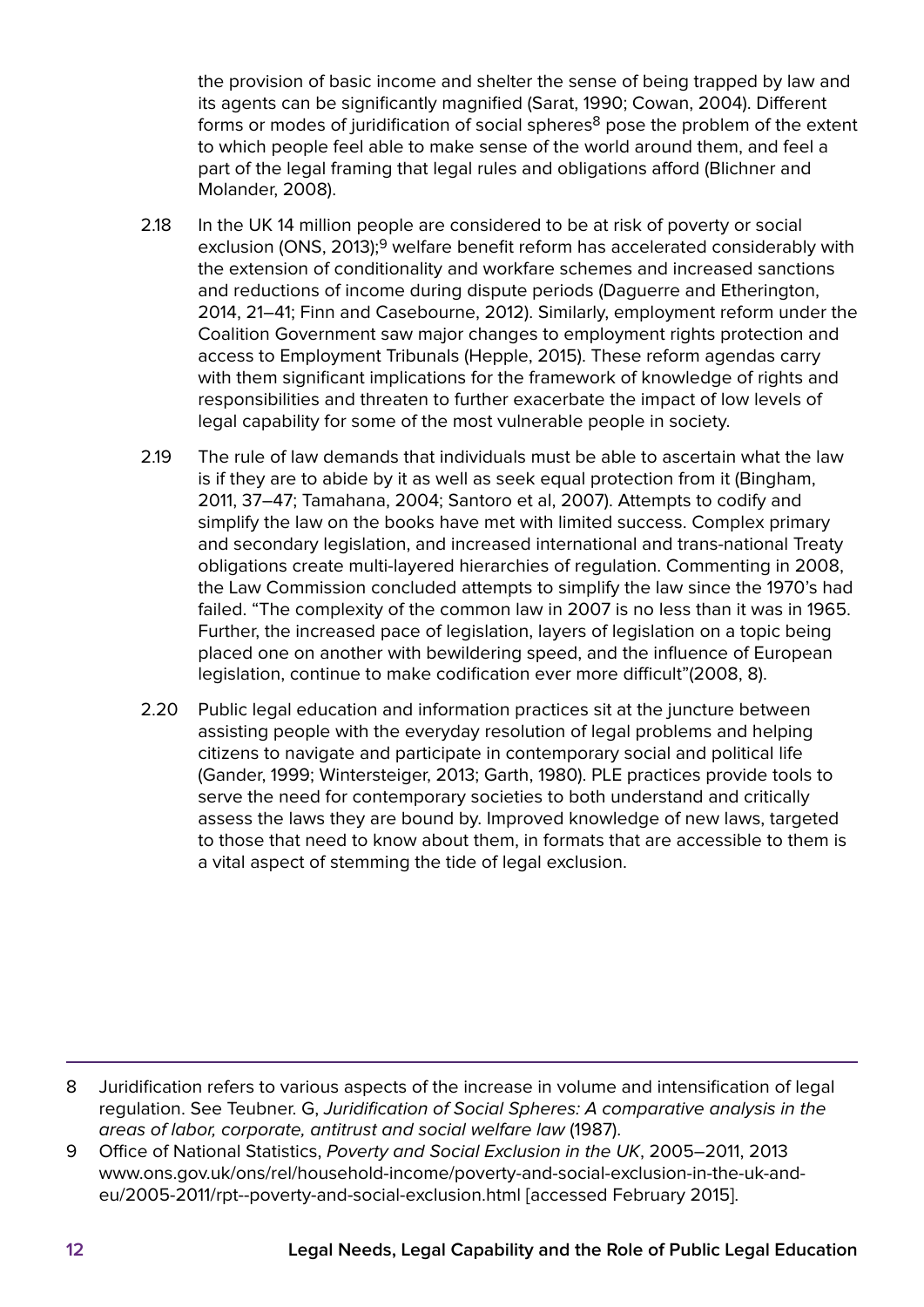<span id="page-14-0"></span>

The findings of the Civil and Social Justice Panel Survey 2010 and 2012:<br>Public legal education perspectives

- 3.1 This report provides fresh evidence of the links between legal capability and access to justice. A lack of basic awareness and knowledge of laws and legal processes results in the denial of the most fundamental protections promised by the rule of law, and entrenches existing social and economic disadvantage. Without sustained investment in PLE, the levels of legal exclusion evidenced in successive legal needs studies will continue to grow.10 This increasing and unremarked exclusion is coupled with accelerated legislative activity producing ever more complex primary and secondary rules that people should be aware of, whilst the loss of access to formal routes of affordable legal help serve to compound the problem for many people (Law Commission, 2008; Justice Committee, 2015; Wintersteiger, 2015).
- 3.2 The research findings presented here are draw from the most recent English and Welsh Civil and Social Justice Panel Survey (CSJPS) conducted in two waves in 2010 and 2012. This large scale survey offers a representative sample of the general population's experience of legal problems, and reveals new extensive findings about awareness of legal rights and legal services amongst the public, the way in which knowledge is acquired over time, as well as emphasising the way in which subjective legal empowerment levels impact on the experience and resolution of legal problems.

# **a. The emergence of legal problems: prevalence, propensity, and consequences**

#### **Overview**

- Half of the UK population will experience a civil justice problem every 36 months, falling to just under 1/3 of the population every 18 months.
- The most common legal issues emerge from day-to-day social and economic interactions: consume, employment, neighbour and money management issues account for more than half of all problems reported.
- Over half of the people who experience legal problems describe negative impacts. The most common impacts were stress-related ill-health, loss of income and/or confidence; followed by fear, physical ill-health and family
- 10 Legal exclusion is multifaceted and can include the denial of due process or access to the courts, (Kritzer, 2012), specific policing and security tools including rendition (Basaran, 2010) as well as denial of access to advice or substantive rights. In the context of legal capability, the close association with political and legal exclusion is also noted, giving legal exclusion a much wider meaning and socio-political effect.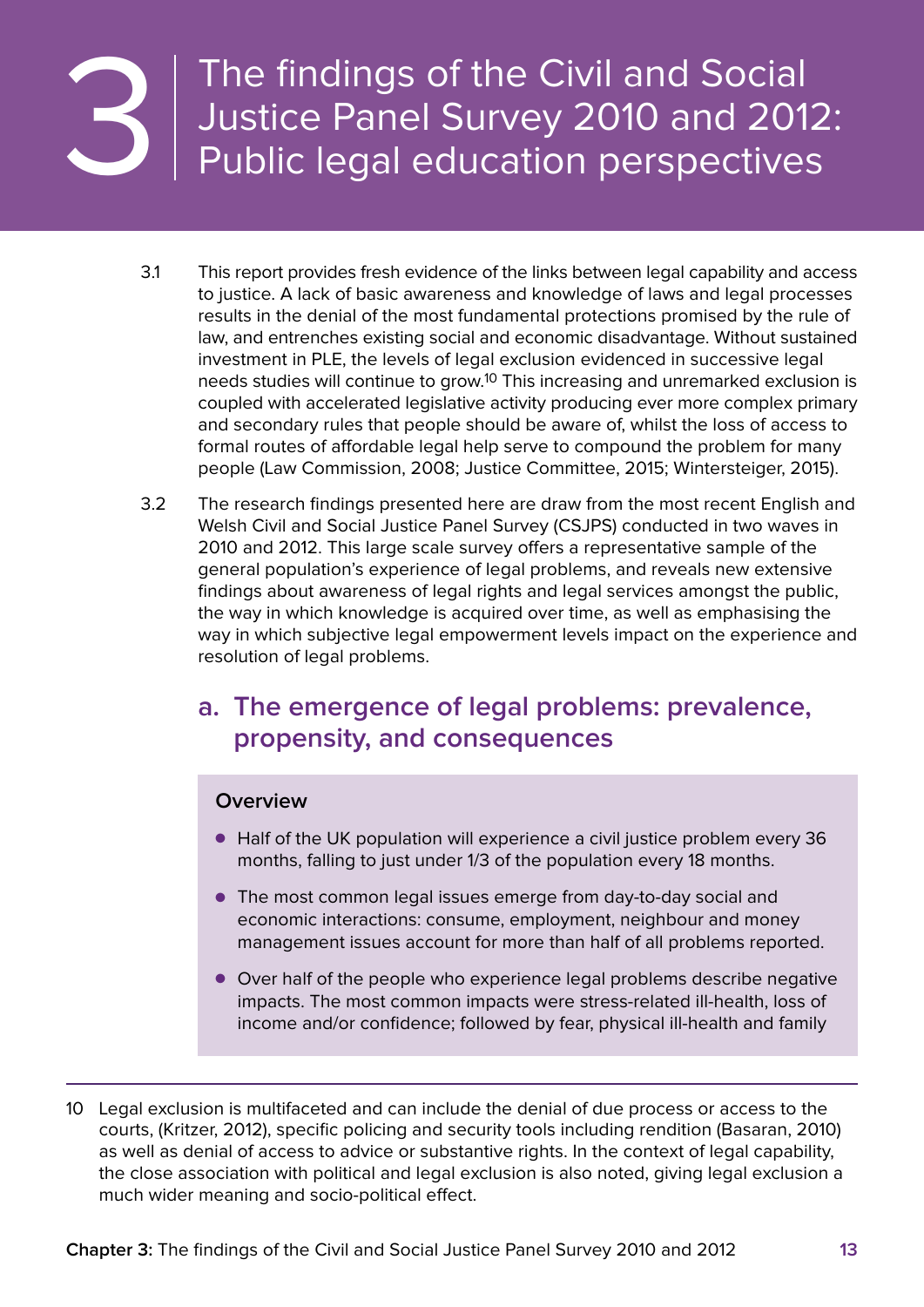breakdown. The collective impact on the wellbeing of individuals and the economy is staggering.

- Vulnerability to legal problems increases as a consequence of low income, age (being young or older), reduced educational qualifications, and ill-health. In addition, manual and routine workers and migrants are prone to legal problems.
- 3.3 On average, more than a third of people in the UK experience at least one legal problem every 18 months. This figure increases to 43% of people surveyed over a period of 36 months. With a UK population of around 64 million, civil justice problems – large and small – are extremely common and drive an array of impacts on the social and economic health of the nation (PLEAS Task Force, 2007; Pleasence et al, 2007).
- 3.4 The likelihood of experiencing problems is linked to the type of legal issue: unsurprisingly certain areas of life are much more likely to give rise to problems than others. The most common legal issues emerge from day-to-day social and economic interactions. 18% of people had consumer problems, followed by neighbours (13%), employment (13%), money (10%) and debt (9%). Problem frequency to some extent masks the far greater number of legal interactions that are encountered day-to-day from which problems might emerge or 'erupt' (Hadfield, 2015; Genn,1999). The findings point to the extensive need for the knowledge and skills to navigate everyday legal issues and therefore to avoid unnecessary legal problems from occurring.
- 3.5 For most people, one of the myriad legal interactions that are encountered will eventually go awry, and will become problematic in some way. This might simply be a minor consumer matter, or a much more serious calamity such as the loss of a job or personal injury. For some people the propensity toward problems occurring is much greater. The findings confirm increased vulnerability as a consequence of low income, age, reduced qualifications and ill-health. Mental ill-health is a major factor driving the propensity to problems. These personal and social determinants interrelate with levels of legal capability and have a significant bearing on the ways in which legal problems will be experienced.
- 3.6 Over half of the people who experience legal problems describe the negative impacts that these issues had on their lives, and that these were likely to have additive effects, with one problem contributing to further problems. All legal areas had some potentially negative impact, though some more than others. The most common impacts were stress-related ill-health, loss of income, and confidence; followed by fear, physical ill-health and family breakdown. The collective impact on the wellbeing of individuals and the economy is staggering. Previous research has pointed to the scale of costs to individuals and the public purse of unresolved legal issues over a period of 3–5 years estimated at 13 billion pounds (Pleasence, 2006).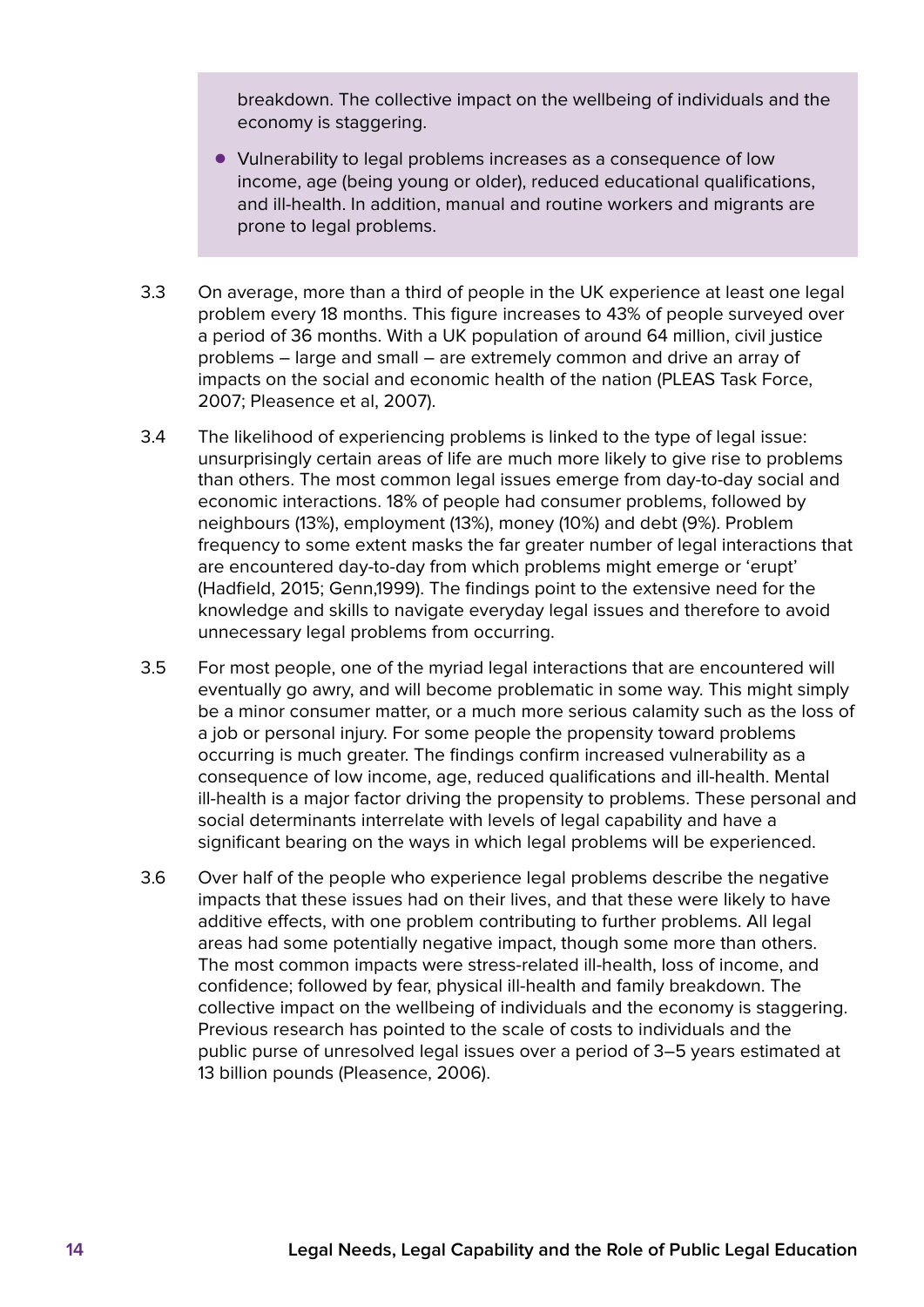# <span id="page-16-0"></span>**b. Understanding legal rights: actual and professed knowledge of the law**

#### **Overview**

- There is a substantial knowledge deficit in the UK. Most people lack effective knowledge of legal rights, and many people misinterpret or misunderstand their rights.
- Only 25% of people claim to know their legal position completely when they experienced a legal problem, rising to 45% of people who claim mostly to know their rights.
- When tested with fact-based scenarios, on average 59% of people were able to demonstrate some understanding of their rights, however there was significant variation across legal areas.
- Knowledge of rights in regard to family problems is worryingly low, with only 38% of people claiming to know some of their rights in the case of domestic violence, and 37% in the case of divorce or separation. Employment rights and knowledge of welfare entitlements both fall below 40%. Some areas of law are particularly prone to misinformation, such as consumer law.
- Overall, younger and older people, lower skilled workers, and migrants appear to have less knowledge than other groups.
- 3.7 Most people struggle to comprehend their legal rights, and the obligations that they have as citizens. The overall picture for the extent of legal knowledge in the general population is bleak. In the present limited study of three areas of law in hypothetical testing an average of 59% of respondents had some knowledge of rights. While this suggests some very basic awareness of legal rights, it should be emphasised that statistically speaking, the correct answers the respondents gave were only slightly higher than would have been the result of pure chance.<sup>11</sup>
- 3.8 Hypothetical scenarios shine a light on the extent to which knowledge is unevenly distributed amongst different areas of law and according to the social and economic background of those surveyed. Housing and employment matters showed a somewhat heightened level of knowledge in respect of the study (71% and 66% respectively), however this is variable amongst different groups. Overall, older people, lower skilled workers, and migrants appeared to have less knowledge than other groups when tested. This echoes prior research that found that the most vulnerable workers who were most at risk of experiencing poor employment practices were also among the least knowledgeable about their rights (Casebourne, et al, 2006).
- 3.9 Specific areas of law are particularly problematic in terms of knowledge gaps, and whether or not those gaps are even perceived by the individual. This means

<sup>11</sup> Pleasence et al, 2015, 74.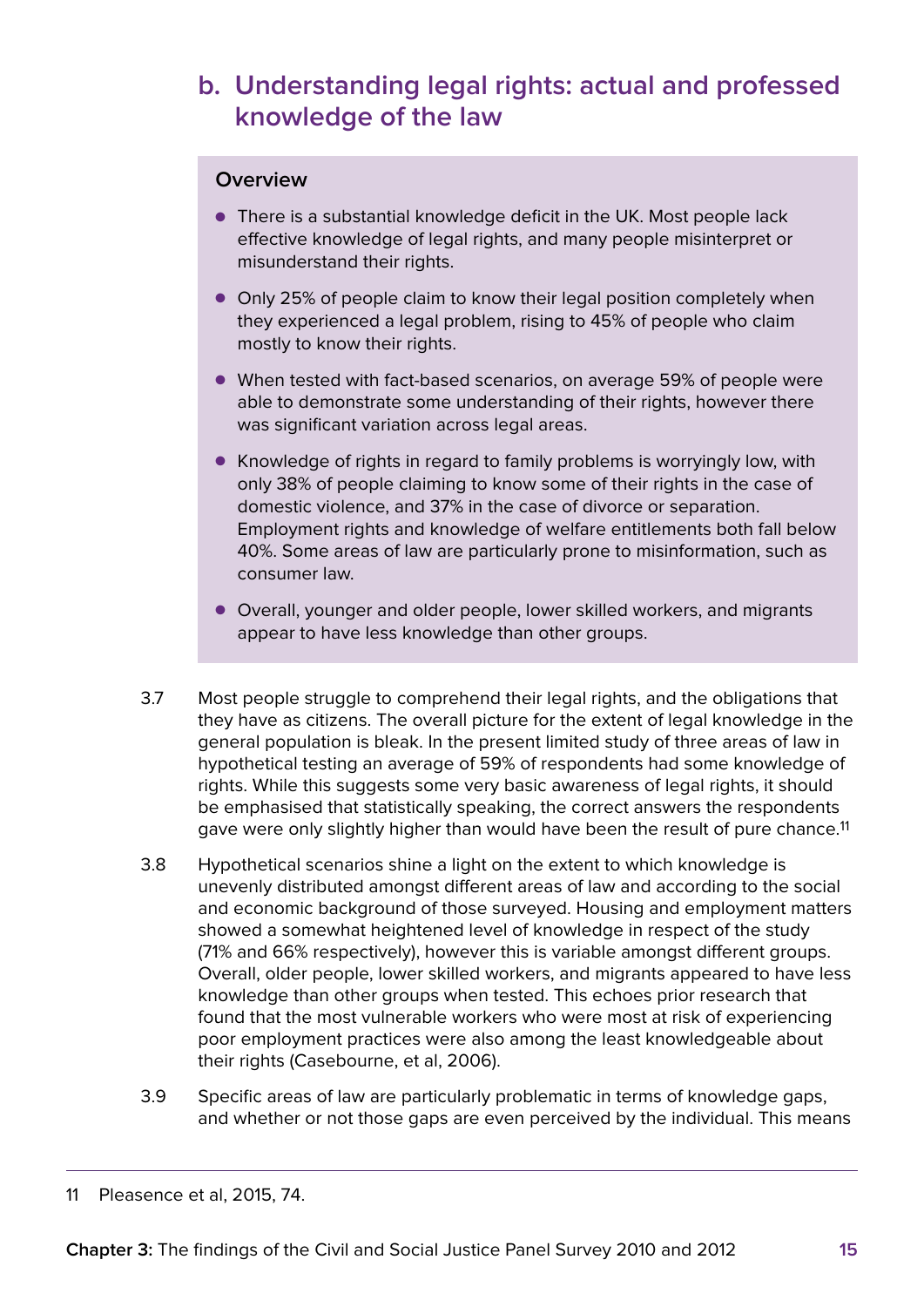the picture of the real extent of knowledge in the population is complicated further by the way in which people misjudge what they think they know. Profound ignorance is described in the realm of consumer law, with only 34% achieving correct answers when asked about common consumer scenarios – even less than would have been scored through simply guessing right or wrong answers. Yet this is the area of law in which people profess the highest levels of knowledge. Conversely, where people scored relatively well in housing and employment scenarios, when asked what they knew at the time of a real life problem, they claimed to know very little (only 18% of people that experienced employment problems and 19% of people with housing problems claimed to fully understand their position).

- 3.10 Only 25% of people claim to know their legal position completely at the outset of a legal problem, rising to 45% who mostly claim to know their position. This is in line with prior research in which 35% of people claimed to know their rights at the time they experienced a problem (Balmer et al, 2010). However, those who do profess knowledge are not necessarily able to articulate what their rights are when prompted (Denvir et al, 2013). This ability is vital in the context of negotiating or bargaining when a real legal situation is at stake and failure to express the legal position clearly and confidently can undermine the strength of a disputant's position.
- 3.11 The drivers of legal knowledge are not necessarily about the situation an individual is in, or whether they have had a problem before, but are linked to personal characteristics including age (with younger people claiming less knowledge), the extent to which English was spoken at home (leading to less knowledge), and qualifications (both lower professional status and education are linked to decreased knowledge). Knowledge of the advice sector was also a factor linked to knowledge of rights, as was the subjective legal empowerment that people experienced, with half of those who had little confidence in getting a fair outcome also claiming no knowledge of their rights. The findings show that the least privileged in terms of status and experience – manual workers, migrants and young people – are also the least knowledgeable about their legal rights.
- 3.12 People claimed to know more about some areas of law than others. Rights on mortgage possession and arrears are professed to be relatively well understood (60% of people) compared to only around 40% of people claiming to understand their rights in relation to debt, housing disrepair, rent arrears or eviction. Knowledge of rights in regard to family problems are worryingly low, with only 38% of people knowing some of their rights in the case of domestic violence, and 37% in the case of divorce or separation. Another area of specific concern relates to employment rights and knowledge of welfare entitlements, both under 40%. Notably many of the areas of law that have fallen out of scope of legal aid entitlements and wider reductions in the supply of legal advice are also at the lower end of the knowledge spectrum.
- 3.13 The analysis of the first and second waves of the Civil and Social Justice Panel Survey reveals how people gain knowledge about legal issues once they encounter them. Once again, the ability to acquire knowledge was stratified according to personal characteristics and the legal capability expressed in the first wave of surveys. Those who knew little or nothing about their legal rights progressed very little, only 41% increased their knowledge somewhat. Young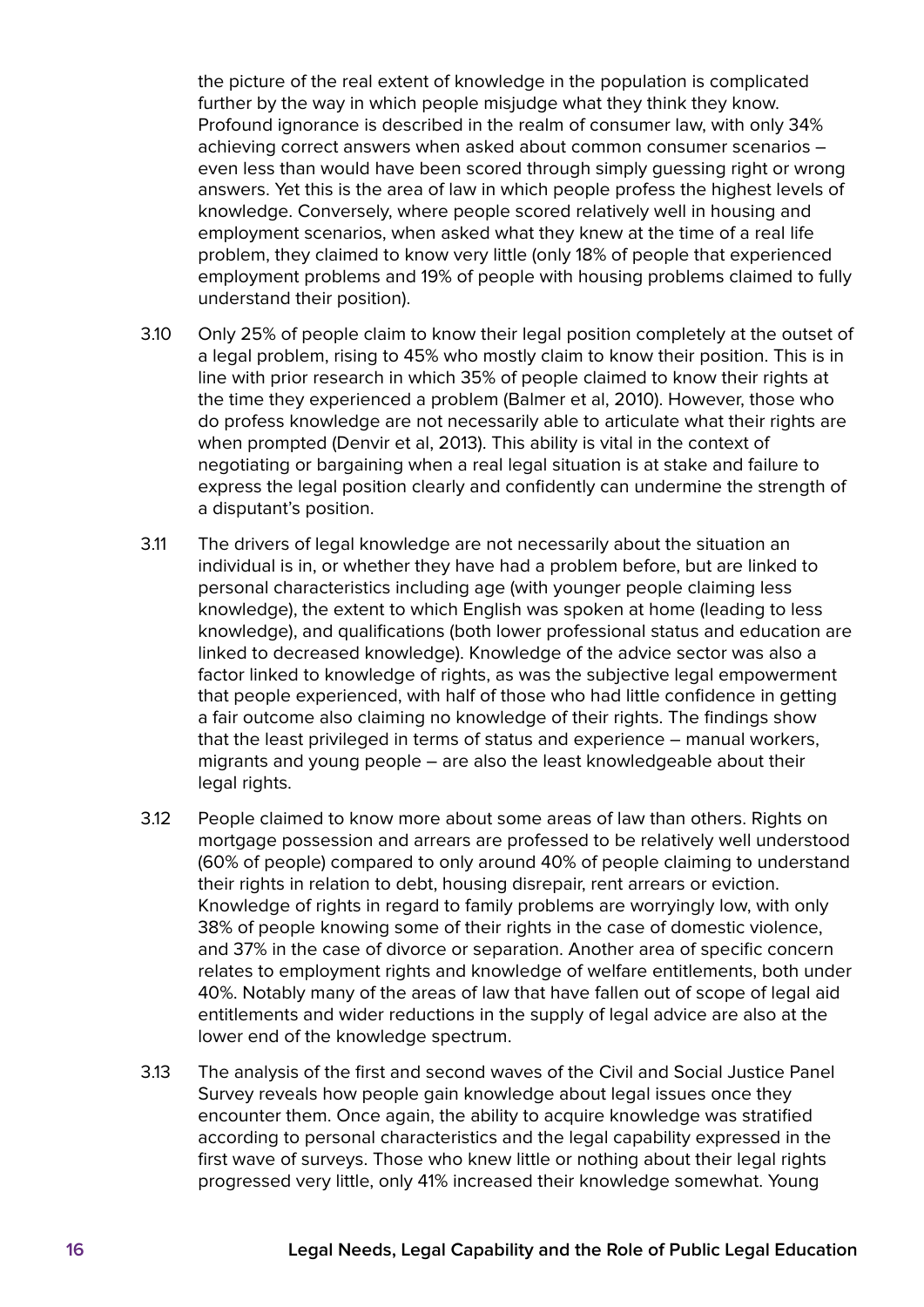people, lower skilled workers, and older people (over 60's) were all less likely to increase their knowledge. Those who lacked confidence in a fair outcome, or who were not able to recognise their problem as legal did not increasing their knowledge substantially over time.

#### **Discussion**

- 3.14 The findings highlight that there is often a real difference between what people claim to know and what they do actually know, and that this lack of knowledge seems to be difficult to improve – even when a problem occurs. The research approach of testing real as opposed to presumed knowledge is invaluable from a public legal education perspective. People have a very skewed view of what they do, in fact, know about law, and this can change how they seek legal information and understand their legal rights.
- 3.15 The study confirms that what people think they know about law has complex features, cognitively and culturally. Very often, people will indicate levels of confidence about something they don't yet realise they know very little about. This cognitive bias may be linked to a number of explanations, but can result in mistaken assumptions about legal processes, remedies and outcomes. At the most basic level this can lead to misunderstanding about who enforces certain legal rights. An evaluation of a public legal education course found that when asked whether they knew the difference between civil and criminal law 56% of respondents said 'yes'. But observations of the discussions of the topic during the sessions highlighted that the great majority of participants did not understand the difference between civil and criminal law (Mackie, 2013, 26).
- 3.16 The findings also emphasise the limitations of the reliability of self-reported knowledge. When relying on the recall of events, which may be construed as more or less important to the individual concerned, and with more or less underlying knowledge of the legal dimensions of a problem, there are significant challenges for the communication and understanding of such events (Pleasence, 2011, 25). These same difficulties impact on the design of legal needs assessments in the preparation for PLE interventions. The assessments may be most fruitfully developed in tandem with a range of stakeholders in order to get a clearer picture of levels of legal capability, along with testing in the form of simple quizzes or questionnaires that assess the gap between professed and actual knowledge (Mackie, 2013, 13).
- 3.17 Finally there is clear indication of the importance of the wider role of regulators in directing the activities and standards of legal information. Retailers, the findings suggest, have a major role to play in the knowledge of consumer rights, and their accuracy. Equally the burden may fall on employment, housing and work and pensions regulation to make proactive interventions in the information disparity that exists between tenants and landlords, employers and employees, and creditors and debtors.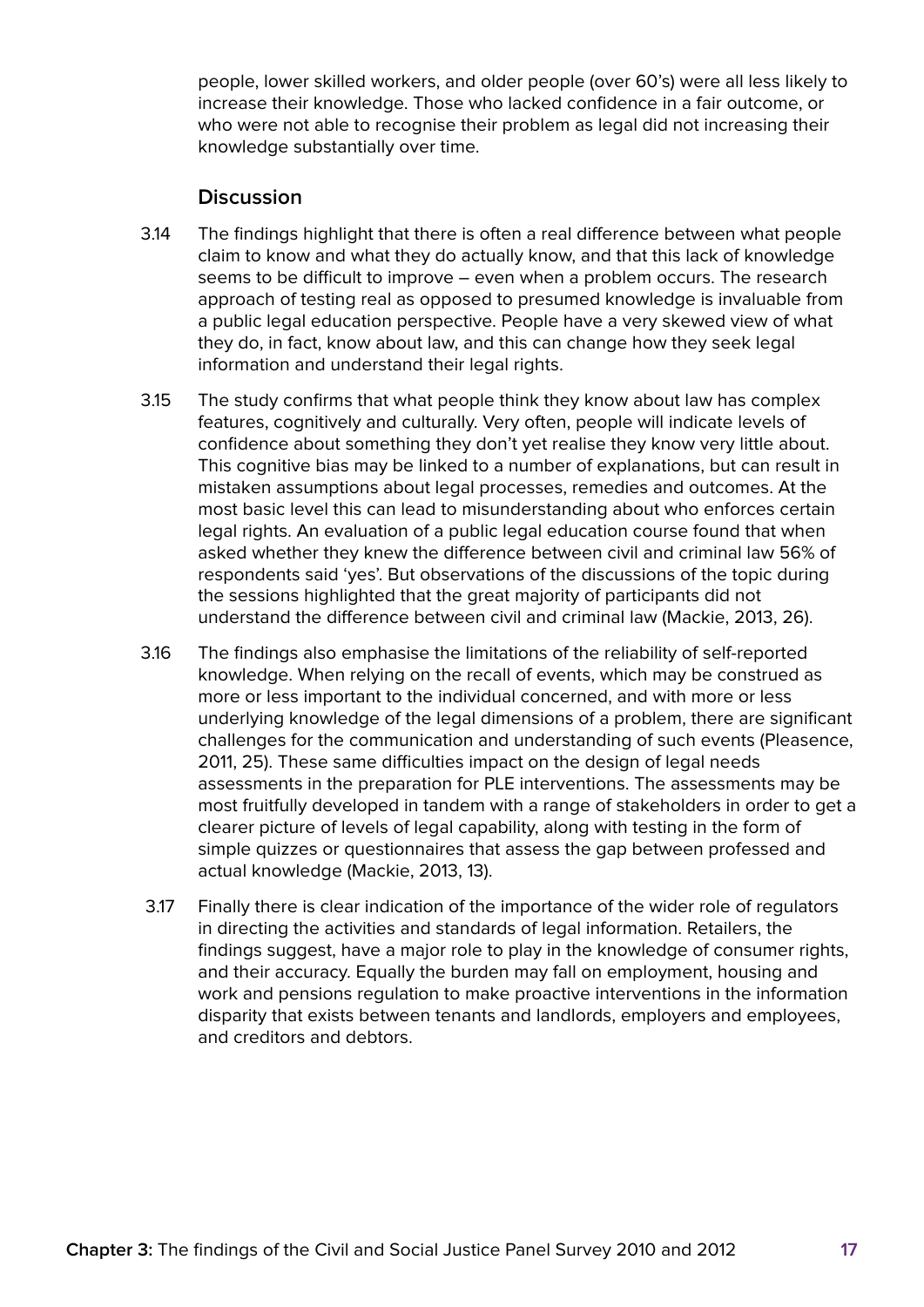# <span id="page-19-0"></span>**c. Legal services and legal capability**

#### **Overview**

- Most people handle their legal problems alone. Only 6% of people use a lawyer for their legal problems, a further 4% use advice agencies. Awareness of legal services is low.
- • Only 11% of people identify legal problems accurately. Characterizing a problem as legal more than doubles the likelihood of an individual seeking legal help, and substantially increases the likelihood of getting some kind of help rather than handling the issue alone.
- $\bullet$  Internet use is on the rise, around 25% of people use the Internet to solve legal problems, however not everyone is able to use online provision well.
- Legal capability was a key indicator for the effective use of legal services. People with low levels of legal capability are more likely not to act, and less likely to sort things out alone, and less effective at using the Internet. They are less able to successfully solve legal problems, and are twice as likely to experience stress related ill-health, damage to family relationships and loss of income.

#### **Awareness of services**

- 3.18 Very few legal problems ever reach the door of legal or advice services. According to the CSJPS 2010 and 2012, only 6% of people overall use a lawyer,<sup>12</sup> and a further 4% use the advice sector. More commonly, people will turn to friends or family (15%) or sort things out alone (43%). Problem handling shows a consistent tendency for people to manage their legal problems independently, in some cases by choice, and others because they may not realise that help may be available. Understanding how people sort out their legal issues and choose sources of help is crucial for the design of PLE initiatives.
- 3.19 In a wide ranging review of access to justice in low, middle and high income jurisdictions, the overwhelming focus of justice sector reforms have continued to be on courts and legal processes, yet most people achieve resolution to their problem by themselves. The conclusions reached are the same the world over, "resolution through agreement by the parties is the normal way to solve disputes, adjudication is the exception" (Barendrecht, 2011, 44). The focus of interventions then begins at the level of the individual that is compelled to plan, negotiate, bargain and reconcile their rights in a given legal matter, that likely as not will never reach adjudication elsewhere.

<sup>12</sup> By way of contrast, the lowest level of lawyer use has been at 4% in the cases of the 2006 Japanese and 2011 Moldovan legal needs surveys, 11% in the Netherlands, and the highest as 29% in the 1998 Scottish survey. Interestingly, UK surveys since 1997 show a fairly constant prevalence of legal problems, with a decline in lawyer use from 27% in 1997, to 6% in 2012 (Pleasence et al, 2013).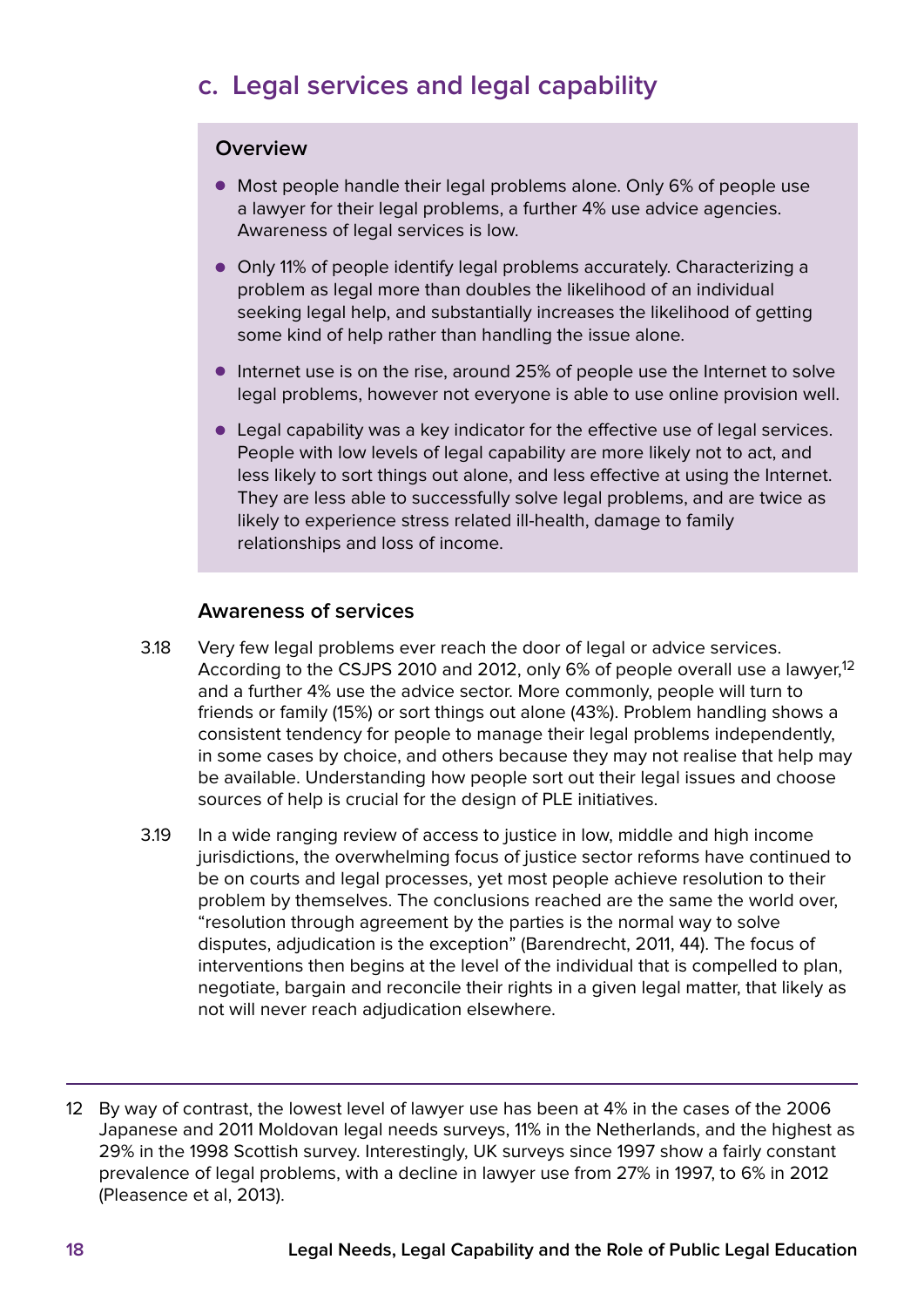- 3.20 The CSJPS 2010 and 2012 survey findings point to the consistent failure of legal services to reach the majority of people that experience legal problems. Awareness of legal services is limited, with around half of survey respondents only being able to identify half of the available sources of help. Some services were much more prominent: 91% of people know something about Citizen Advice, yet only 22% are aware of Civil Legal Advice.13 Local councils, solicitors and CAB's were the most common sources of advice about which something was known. However knowledge of services is partial, with many people wrongly indicating the scope of the service. For example, 60% of people failed to realise that solicitors can deal with housing problems, 50% thought they didn't help with employment, and very worryingly, 46% thought they couldn't help with domestic violence.
- 3.21 Factors that had a bearing on the awareness of legal services were previous contact with one or more of the advice services, age (with youngest and oldest being least likely to know about services), non-English speaking migrants (particularly new migrants), education levels (particularly trade apprentices or those without qualifications), and the existence of a mental health issue. Notably, young people bore several characteristics associated with lack of awareness, often having less academic qualifications and lacking experience of having used services before.
- 3.22 Of the overall small numbers of people who do seek advice for their problems, the most commonly used sources of advice were for issues with neighbours (20%), family (11%) and employment (18%). People have very different hopes for what they will get from their advisers; very often the desire to have their rights explained drove people to seek help, suggesting a more complex need than simply gaining information about legal rights. Others want help to sort the problem out or talk issues over; this fundamentally points to the need for services that give people the opportunity to explore and talk about what is happening to them. From a PLE perspective these needs lend themselves well to the community education functions, workshops and pre-court interventions that have been shown to have some success (Wilczynski et al, 2014).
- 3.23 CSJPS data shows that the measure of severity of issues was a driver of seeking formal assistance, and those issues that last a long time tend to push people toward seeking help. Legal capability was a key indicator of how a person would respond, with the less capable being more likely not to act. The explanations that people give for their choices offer important openings for PLE interventions. Those people that couldn't afford legal advice or who didn't know what to do or where to go are primary targets for PLE interventions. Evidence shows that poor problem handling techniques are likely to become entrenched strategies. Interventions for people at an earlier stage, through schools-based curricula or lifelong learning opportunities can affect benefits for future modes of coping with legal problems, and improving knowledge of alternative sources of help.
- 13 This echoes the findings of the review of the Civil Legal Advice Mandatory Gateway suggesting frustration and confusion about the role of CLA. See Ministry of Justice, Ministry of Justice Analytical, Civil Legal Advice Mandatory Gateway Findings from interviews with service providers Series, Patel. A, Mottram. A, Samra. M, Ryan-Mills. A and Moreton. K, 2014. [www.gov.uk/government/uploads/system/uploads/attachment\\_data/file/384310/cla-provider](https://www.gov.uk/government/uploads/system/uploads/attachment_data/file/384310/cla-provider-research.pdf)[research.pdf](https://www.gov.uk/government/uploads/system/uploads/attachment_data/file/384310/cla-provider-research.pdf).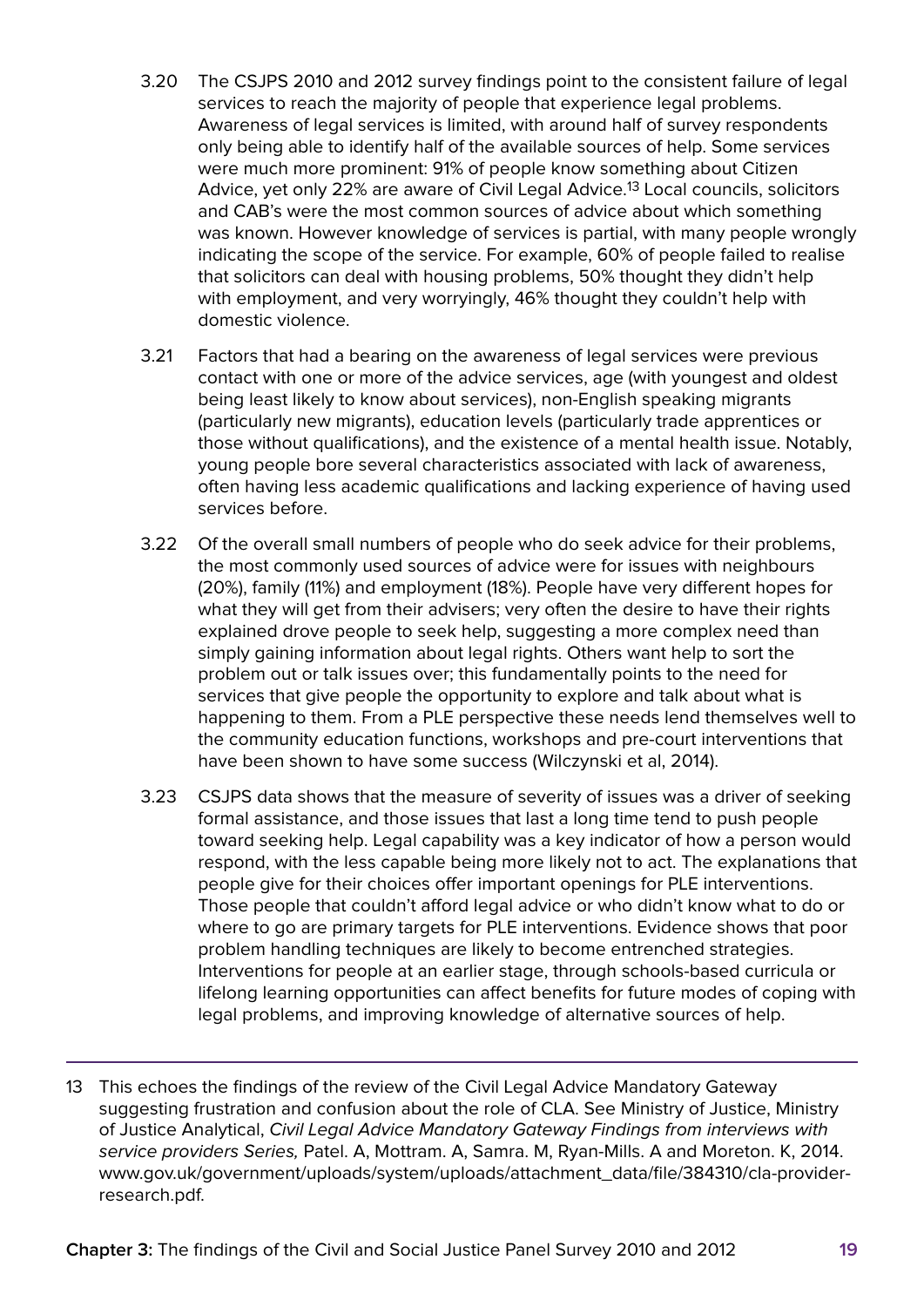#### **Problem identification: can people recognise their problem as legal?**

- 3.24 The ability to identify or recognise the legal dimensions of a situation has been construed as a major barrier to effectively managing a problem, to accessing appropriate services and to preventing a problem from escalating. The failure to recognise that a legally enforceable right exists at all is a fundamental barrier that is especially serious for disadvantaged groups, it is apparent that it is one that nevertheless confronts the majority of the population in many types of conflict that could be considered to involve legal rights. Certain problems, such as private property and crime have consistently been associated with higher levels of recognition and therefore lawyer use; equally. divorce, wills, and conveyancing see higher levels of both recognition and use of lawyers (LSB, 2012, 4).14
- 3.25 What lies behind the way in which legal issues are recognised and characterised is illuminated to some extent in the findings, strongly linking the type of legal problem to the way it is understood and characterised. Family, employment and housing problems were more likely to be recognised as having legal dimensions, and the legal market itself is linked to this capacity though in complex ways. Where there is a greater supply of legal services, there tends to be higher level of recognition of a problem as legal. For example welfare benefit problems, employment problems and negligent accidents occur at a similar rate. Yet only 1% of welfare benefit problems are taken to a lawyer, compared to 9% of employment problems, and 25% of negligent accidents.15 Looking at the availability of a lawyer, there are 5 times as many solicitors dealing with employment than welfare benefits issues, and 15 times as many taking negligent accident cases. The mismatch between supply, demand and prevalence of legal problems clearly also implicates the wider function of the public's ability to recognise legal issues as and when they occur.
- 3.26 Recognising that a problem is legal more than doubles the likelihood of an individual seeking legal help, and substantially increases the likelihood of getting some kind of help rather than handling the issue alone. Interestingly, the inability to recognise a problem as a legal one is not correlated with general advice seeking. Those who are less able to recognise or characterise their problems as legal are not necessarily inhibited by virtue of that difficulty from attending and securing the benefit of advice, moreover a specialist referral to a legal practitioner can be facilitated by the advice agency. A lack of legal capability is therefore largely ameliorated due to the wide net that advice services can provide (Balmer et al, 2010; Buck et al, 2008). Therefore loss of funding to the advice sector is likely to impact heavily on the already low levels of legal knowledge in the population in particular ways. Moreover, should a more specialist legal practitioner be required, the referral is supported.
- 3.27 Almost half of people experiencing a legal problem describe their problem as a product of bad luck; over 40% describe their problems as bureaucratic, or as a
- 14 Legal Services Board, Understanding Consumer Needs from Legal Information Sources Final Report, 2012. [https://research.legalservicesboard.org.uk/wp-content/media/2012-Legal](https://research.legalservicesboard.org.uk/wp-content/media/2012-Legal-information-sources.pdf)[information-sources.pdf](https://research.legalservicesboard.org.uk/wp-content/media/2012-Legal-information-sources.pdf).
- 15 Profitability and costs also play a part in the supply and demand for legal service. However further research is required to unravel the relationship between characterisation, supply, demand and problem type; particularly in relation to additional factors that may lie beneath all four.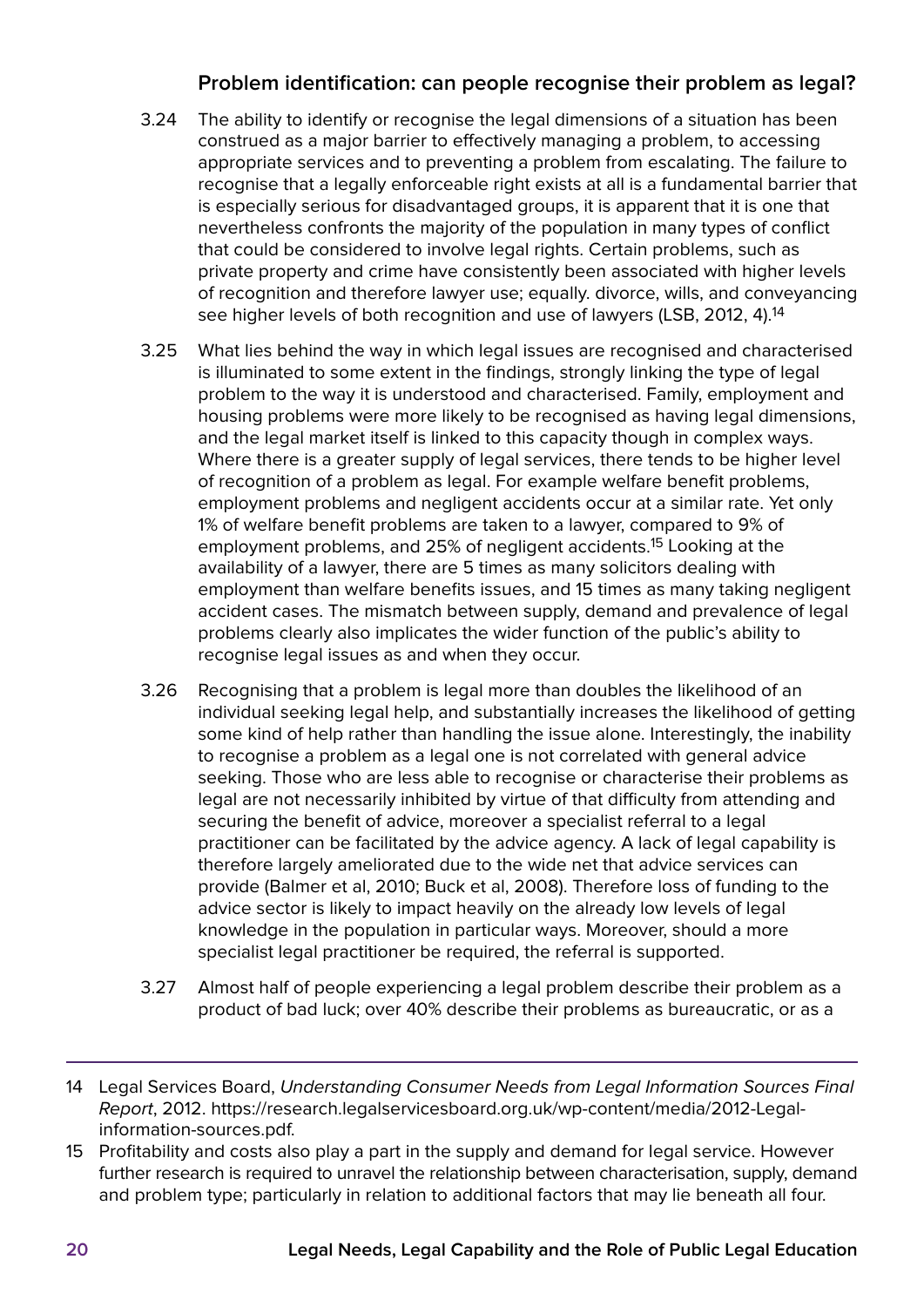social or moral problem. Only 11% recognise their issue as legal. This overall picture of very low recognition rates for legal matters is spread unevenly amongst particular legal issues. Worryingly, consumer and debt problems were highly prevalent legal problems overall, yet were very likely to be described as bad luck. Benefit problems were typically construed as administrative or bureaucratic issues, and employment problems were the most commonly described as moral.

3.28 Unexpectedly, the ability to be able to frame and identify a legal problem is not closely linked to personal characteristics nor is the severity of the problem. However the existence of a dispute is a factor that lies behind the ability to recognise a problem as legal. This conflict orientation implicates the design of information and education interventions and suggests the need to enhance interventions that emphasise awareness of legal rights and processes at the early stages of problems emerging, and before conflicts arise.

#### **Online legal information and advice: a digital revolution?**

- 3.29 The UK has been described as one of the most digital nations in the world (Power, 2014, 3). 80% of the population has access to broadband, and the average UK household now has access to 3 internet enabled devices. Over 60% of adults own smart phones, and 30% use tablets. Not everyone is 'plugged in', with physical access still particularly low amongst welfare recipients and older people.16 Nevertheless, the digital divide is shrinking. Recent research has consequentially focused on the second digital divide: the ability to effectively use the Internet, despite the physical ability to access the World-Wide-Web.
- 3.30 There has been a growth in the use of technology to promote and deliver legal services. Companies have been actively promoting their technology as a way for firms to sell and deliver legal services, with new providers such as Co-operative Legal Services providing online fixed fee DIY divorces. The Internet is being used to establish collective brands and networks, such as Lawyer Online. Websites with legal information and advice are now proliferating. Consumer authorities, consumer associations, trade unions, legal expenses insurers and law firms are among the providers. This proliferation itself can create enormous problems for the consumer to choose what they need from online legal help effectively.
- 3.31 The CSJPS 2010 and 2012 provide important insights into the use of the Internet to solve legal problems in the UK. Just under a quarter of people use the Internet to solve their legal problems, an increase of 20% over the last decade. A general lack of legal capability however hinders the successful use of online sources, for example an inability to frame the legal dimensions of problems means that people don't realise that law is bound by jurisdiction, and find themselves searching foreign sites (83% in a recent study by Denvir et al, 2014). In the search for information online, the requisite understanding of the legal dimensions of an issue also impinges on the complexity of finding the right key word to accurately
- 16 Surveys indicate that the majority of those without internet access: are older (over 55), live in social housing, score much higher on indices of deprivation, are more likely to be unemployed, are more likely to be disabled or have long-term health issues, and are more likely to be from social class groups C2, D and E. See Yates et al, "Digital-by-default: reinforcing exclusion through technology", Journal of Social Policy (2015).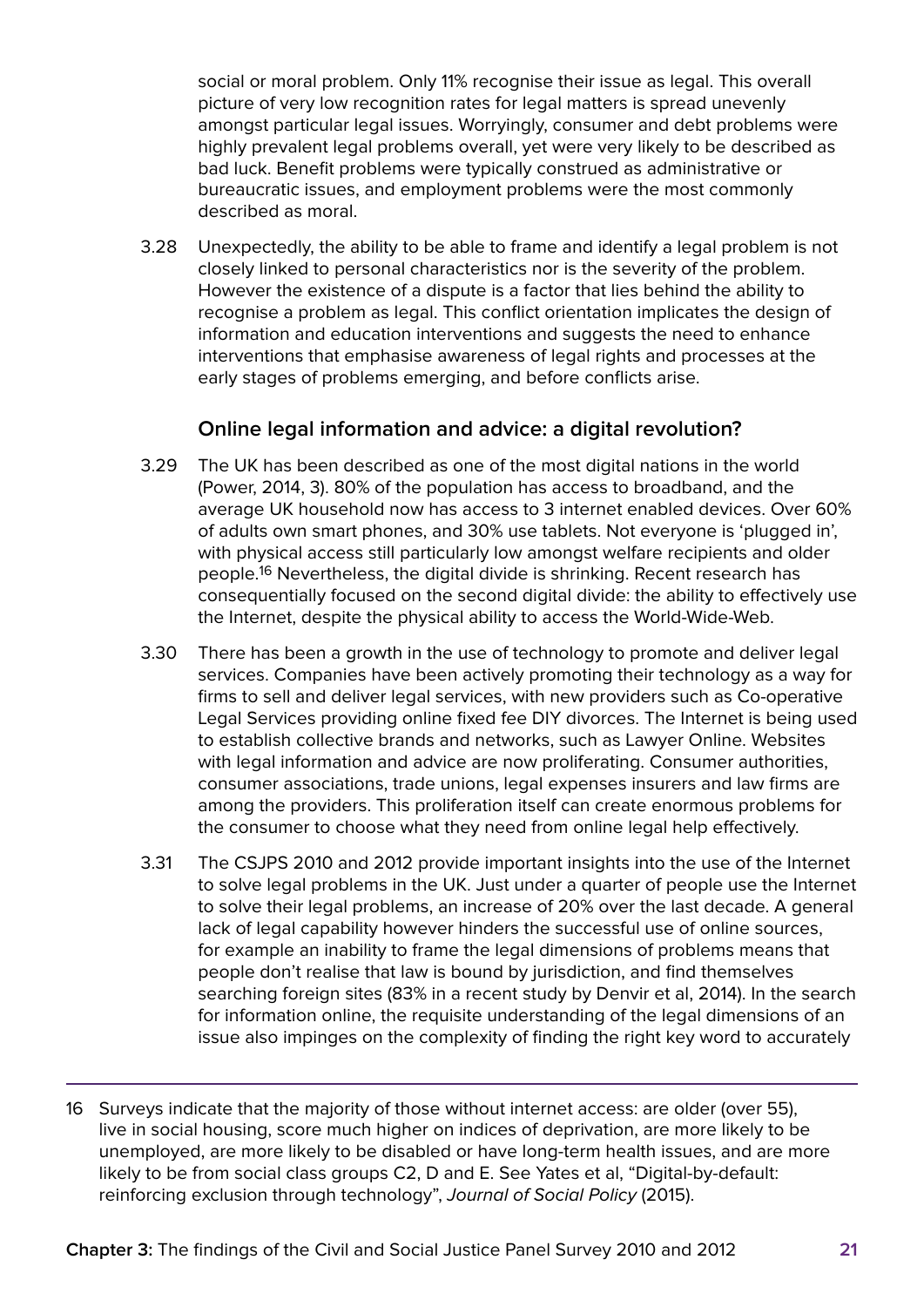seek information. The average person has very little access to the legal language that still pervades many sources of information about the law. Not only may they be unable to find it using general search terms via Google, they may not understand or be able to respond to what they do find.

- 3.32 The type of Internet access a person has has a significant bearing on whether they will use the Internet, for those who have access at home the numbers increase substantially to 33% (from just under 25%). This may be linked to the cost and usability of legal sites for mobile Internet users. Personal characteristics are also a factor in Internet use, for example graduates are almost twice as likely seek online help than those with GCSE level qualifications, and older people are much less likely to go online for legal assistance, dropping to 13% for over 75's.
- 3.33 The nature of legal problems was a driver of online assistance. Owned housing and divorce issues were relatively popular searches, however rented housing, debt and benefit were less popular, with employment and consumer at the lower end of the spectrum. Notably these were amongst the most prevalent legal problems that people encounter, and in the case of consumer issues, an extremely common problem for which levels of knowledge about legal positions are startlingly low. The most severe problems tended to push people to use the Internet, increasing levels of use by 10% between the highest and lowest severity of problems.
- 3.34 The motivations that people have for using the Internet for legal issues are diverse; they include gaining knowledge about legal rights, and solving problems, as well as seeking advice. Only 8% of people use the Internet to find contact details for advisers and even less (4%) for online resolution. These differing goals met with varied levels of success amongst Internet users, the most successful attempts were those seeking specific details, such as contact information. Partially successful, though in the highest category, was the goal of finding out more about legal rights. The partial success of this online strategy may link to a number of factors, though the findings were inconclusive; perhaps people begin to find some initial information about their legal position and then pursue other sources of comprehensive advice, or their access to online information is limited to some extent by time or cost.

#### **Discussion**

- 3.35 Improving awareness of the existence and role of different sources of advice and assistance is an increasingly important aspect of PLEI interventions. The findings confirm that the broad lack of awareness of advice sources compounds the problem of lack of recognition of legal dimensions of issues, since basic advice would serve to help someone identify and diagnose a legal problem. Improved awareness of the role and scope of advice services involves strategies for dissemination of targeted information and education for particular groups based on age, education, and language. The content requires careful explanation of what each services has to offer, when and where to reach them, with triage and referral options through intermediaries such as health, social and community workers.
- 3.36 The high percentage of people who sought to delegate a good deal of their issue to someone else provides a new challenge for PLE practices. 34% of people surveyed wanted their adviser "to make decisions and act to help them in the way [advisers] thought best" (Pleasence et al, 2015, 129). The implication of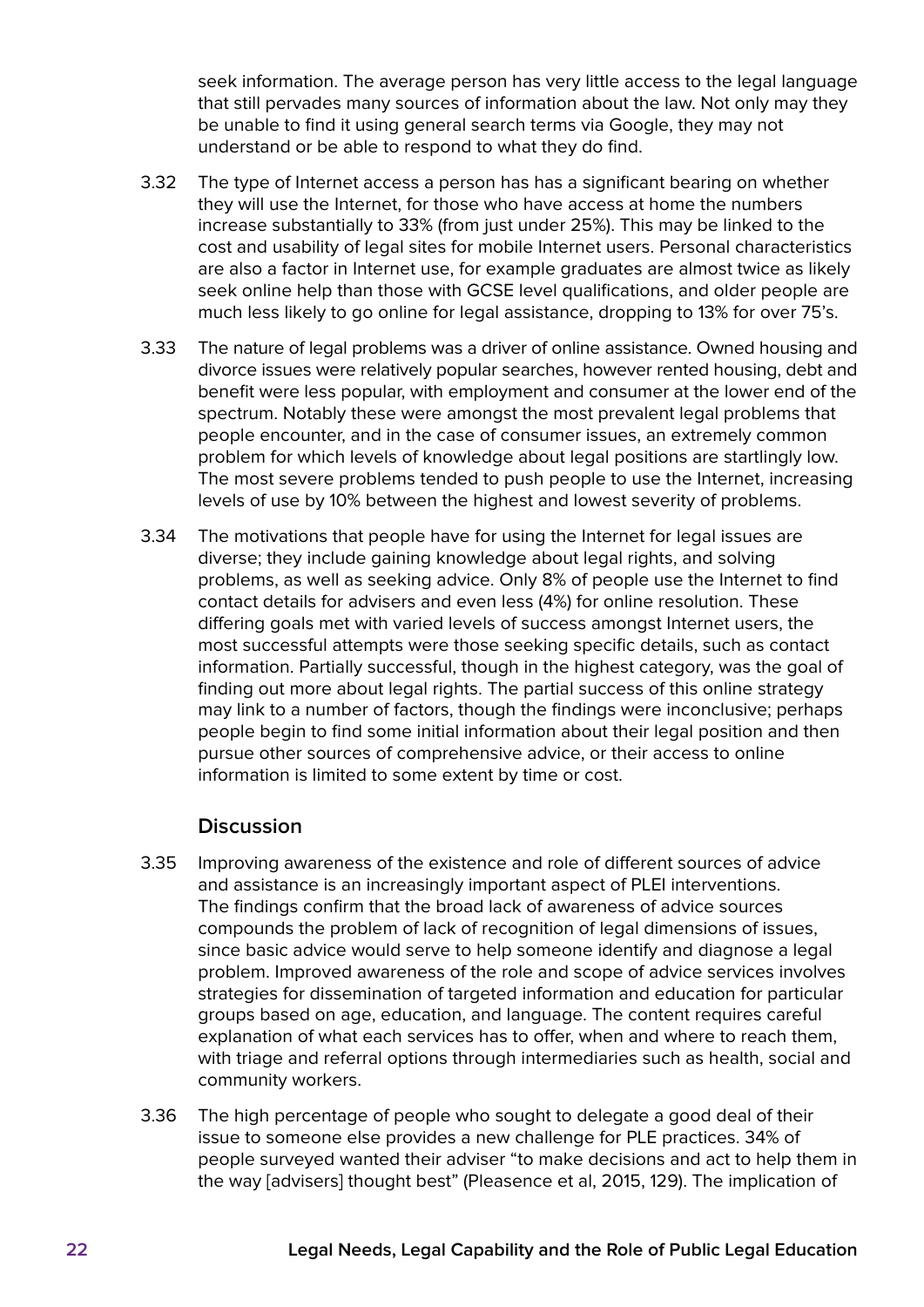building the capacity of individuals through skills and confidence is a key tool to supporting those who feel unable to handle their problem alone; equally, supporting the increased legal capacity of intermediaries who can take on some of the practical aspects of the delegation are indicated. The findings suggest that in the case of social and health care professionals improved legal capability might be an essential aspect of improving wider health and wellbeing outcomes. Moreover the complex social needs that lie behind awareness of and willingness to use services suggests that the fragmentation between services urgently needs to be overcome.

- 3.37 Promoting increased awareness of legal rights amongst wider stakeholders and improvements in the quality and quantity of independent legal information are intrinsic to the success or otherwise of improved legal capability in the public realm. The strength of retail marketing and influence of traders' policies on consumer legal knowledge illuminates serious information disparities. Research also consistently reveals a fundamental lack of knowledge of basic legal concepts, such as contract and statute that underpin legal interactions in everyday life. This knowledge provides individuals with the conceptual tools to frame legal dimensions, and the ability to spot agreements that have legal effects. This spans areas often not recognised as legal such as social security, money matters, and consumer contracts. The findings confirm the need to improve knowledge of generic legal concepts as a means of improving recognition strategies. These might include improved awareness of the difference between civil and criminal branches of law, and basic sources of law.
- 3.38 The CSJPS data concludes that there was a strong correlation between Internetbased legal assistance and the ability to recognise the legal dimensions of problems, with more than twice as many Internet users spotting they had a legal problem (as opposed to a bureaucratic, social problem and so forth). It is unclear how this awareness comes about and whether this is a consequence of what was found online, for example whether content helped someone to reframe their issue as legal. Interestingly, those who knew very little about their rights at the outset had the greatest increase in knowledge and were more likely to seek advice. Those who already sought advice also gained increased knowledge from the Internet. The findings strongly suggest the continuing importance of combined on and offline assistance for legal problems, and for gaining the longer term dividends of increasing the overall legal capability of individuals through exposure to online legal learning.
- 3.39 The findings have important consequences for current reform proposals in the context of Online Dispute Resolution in the UK justice sector. Moves toward online (ODR) notably in the Netherlands<sup>17</sup> and British Columbia<sup>18</sup> show promising
- 17 Rechtwijzer developed by the Dutch Legal Aid Board forms one of three primary points of contact in the Dutch system, alongside help desks and private practice legal advice. Around 38% of the Dutch population is entitled to legal aid, and 31% hold legal insurance. [www.rvr.org/binaries/content/assets/rvrorg/informatie-over-de-raad/brochure-legalaid\\_](http://www.rvr.org/binaries/content/assets/rvrorg/informatie-over-de-raad/brochure-legalaid_juni2013_webversie.pdf) [juni2013\\_webversie.pdf.](http://www.rvr.org/binaries/content/assets/rvrorg/informatie-over-de-raad/brochure-legalaid_juni2013_webversie.pdf)
- 18 The Civil Resolution Tribunal Act brought ODR into British Colombian law in 2012 for low value small claims and specific strata property disputes. See: Thompson. D The Growth of Online Dispute Resolution and Its Use in British Columbia (2014) [www.cle.bc.ca/](https://www.cle.bc.ca/PracticePoints/LIT/14-GrowthODR.pdf) [PracticePoints/LIT/14-GrowthODR.pdf.](https://www.cle.bc.ca/PracticePoints/LIT/14-GrowthODR.pdf)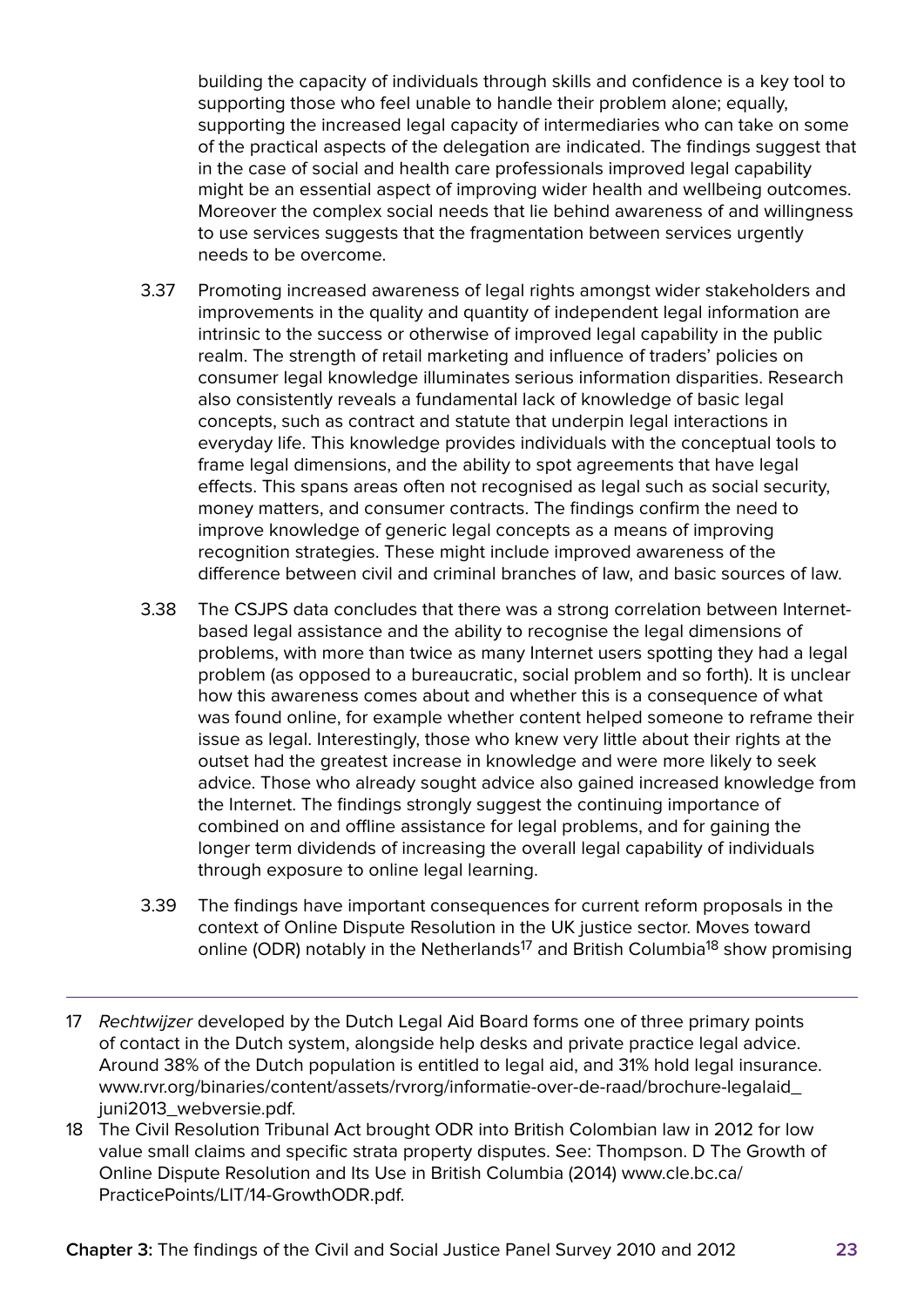potential for low-cost transaction and high-volume provision. Early indications for the role of online 'decision trees', interactive calculations and layered diagnostic tools to help Internet users to find the information that meets their needs, has been noted in recent literature (Smith and Patterson, 2014; Justice, 2015; Civil Justice Council, 2015). The evidence raised in the present study indicates the positive value of online tools as part of an overall drive toward improved legal capability in the population.

- 3.40 However the evidence that ODR can readily be lifted from existing e-commerce to broader justice models is scant. Only limited use of ODR in the justice fields in the context of insurance and consumer disputes exists. Heavily modelled on e-commerce solutions such as E-Bay, online resolution is predicated on the use of ODR for low value disputes with a strong bias toward helping buyers gain redress, and the situatedness of disputes within web-based provision. In the case of more complex, emotionally charged or power imbalanced disputes the jury is still out (Bickel, 2014). Similarly, caution must be used with the transplantation of models across jurisdictions. The unique features of civil and common law jurisdictional settings, the existence of established and long-term PLEI funding (in the case of British Columbia),<sup>19</sup> and the scope and eligibility for legal aid all need to be weighed.
- 3.41 Research into Rechtwijzer 1.0 by the University of Twente in 2015<sup>20</sup> assessing its effectiveness as an interactive Internet platform (2.0 has yet to be used publicly) noted information advantages for early resolution in family and consumer matters. However, only limited self-efficacy is indicated,<sup>21</sup> suggesting confidence gains were short-lived and a desire for third party legal review of agreements was expressed by most. Furthermore, levels of satisfaction in the outcome appeared not to increase between website users and others, neither did stress levels appear to improve beyond non-users. Nevertheless, the overwhelmingly positive feedback by users themselves highlights the need to embed online assistance within wider legal aid provision. Rechtwijzer 1.0 and 2.0 appear to contribute to a promising joined-up approach to improving online help, first line legal aid help-desk services and the continual aim of simplification of law in primary fields in which self-help is being encouraged (LAA, 32, 2015).22
- 3.42 Looking across to advances in health education internationally, there are benefits to online provision of health information but once again caution should be exercised. The Internet has become a major factor in accessing health information and advice, but quality and access is still a problem. Around 80% of Australians get health information online, and half of those use it to self-
- 19 A large scale review of PLE review provision by Carol Mckeown on behalf of the Legal Services Society BC in 2007 can be found here: [www.lss.bc.ca/assets/communityWorkers/](http://www.lss.bc.ca/assets/communityWorkers/pleReview_en.pdf) [pleReview\\_en.pdf.](http://www.lss.bc.ca/assets/communityWorkers/pleReview_en.pdf)
- 20 The longitudinal study is ongoing and currently reflects pre and post use (first stage) survey data.
- 21 The measures used to test the success of the approach included the level of knowledge attained about conflict processes, the self-efficacy of individuals, the interdependence of the parties, see Bickel (2015, 7–8).
- 22 Legal Aid Board, Legal Aid in the Netherlands: A Broad Outline, 2015. [www.rvr.org/binaries/](http://www.rvr.org/binaries/content/assets/rvrorg/informatie-over-de-raad/brochure-legalaid_juni2013_webversie.pdf) [content/assets/rvrorg/informatie-over-de-raad/brochure-legalaid\\_juni2013\\_webversie.pdf](http://www.rvr.org/binaries/content/assets/rvrorg/informatie-over-de-raad/brochure-legalaid_juni2013_webversie.pdf). [accessed June12th 2015].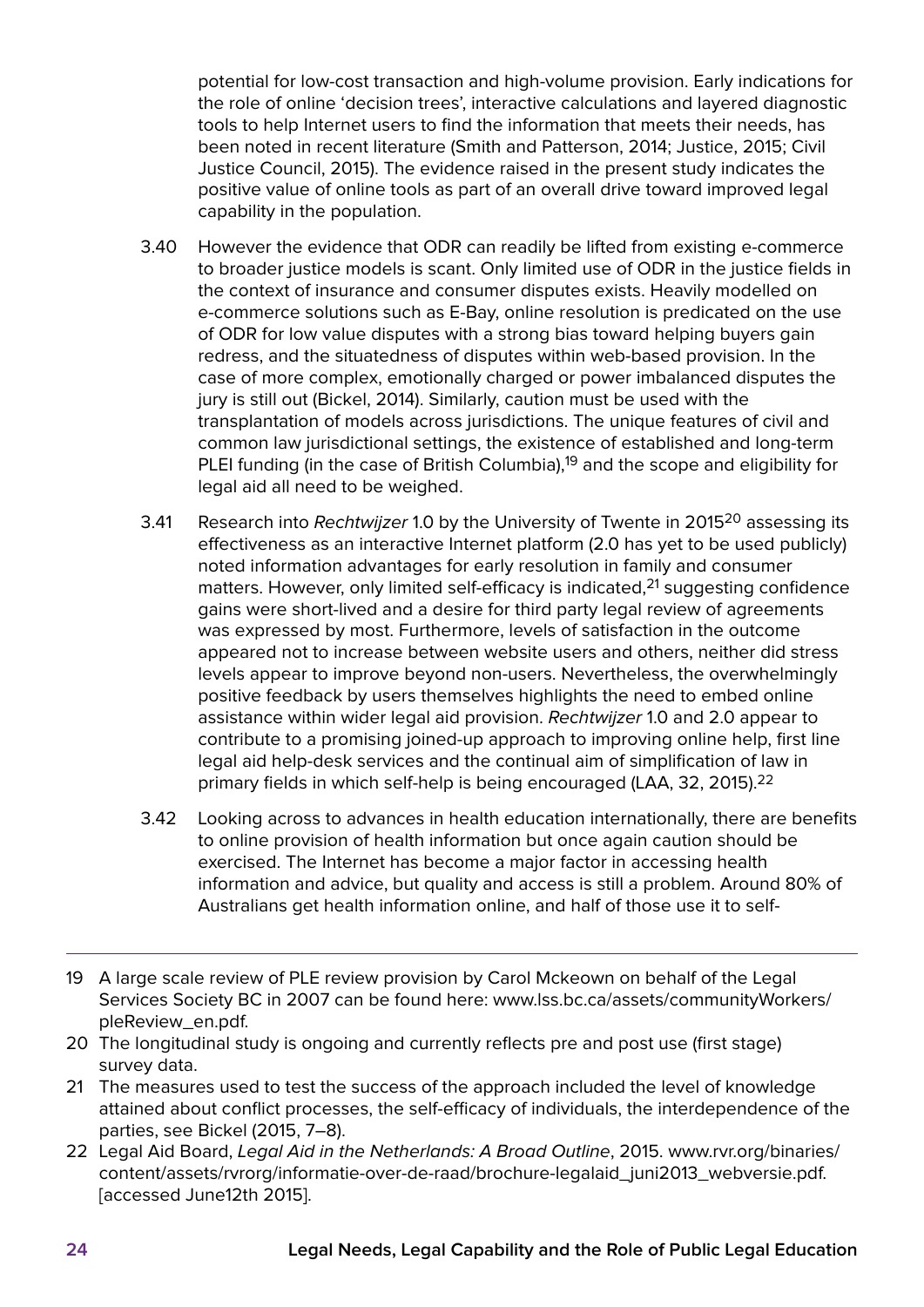diagnose, sometimes with harmful consequences. Around 72% of Americans believed most of the health information found online and 70% used it to care for themselves or their families; Canadian studies have found that only 44% of 1,300 websites reviewed provided accurate information about medical risk (Ally et al, 9, 2012; Martin, 2012).

- 3.43 A good deal of work has been done on information standards. Legal information is most useful if it successfully meets the needs of its intended audience by being understandable and tailored to the problem at hand. Evidence points to the relative inefficacy of generic as opposed to carefully tailored interventions (Lustria, et al, 2013). Information needs to get its message across effectively, grab attention and lead to appropriate action. It is effective if it can be efficiently disseminated and is available when needed; and often works most effectively as a part of wider services and campaigns (Advicenow, 2011). Ideally, it is sufficient to cope with the problem, it offers limited options, and it is easy to put into practice (Barendrecht et al, 2012). Many people also need assurance from a help desk, community or support group when they work with online information. Criteria for fair solutions, such as schedules for compensation, child support guidelines and standards for sanctions, are very helpful tools (Ibid., 2012).
- 3.44 Significantly, when people gain knowledge about their rights, their sense of being more empowered is reflected in how confident they feel about how things will turn out; this is a particularly important finding for education and information practices since contact with advisers alone appeared not to have increased individuals' empowerment in the same way. For advisers, this discovery raises questions about the culture of legal advice giving, and the way in which interactions between lawyers, advisers and their clients counteract relations of dependency, and enhance knowledge and skills transfer. For PLE practitioners, the lessons from research confirm the combined focus on knowledge, skills and confidence is essential in building capability.
- 3.45 Some key themes emerge from the literature concerning legal capability and advice services.
	- The quality and design of legal education and information is currently extremely patchy, with inadequate awareness of good practices. The need for a quality stamp or mode of accrediting and assessing good quality legal information and education design is long overdue.
	- Legal services for vulnerable, or otherwise disadvantaged groups are unlikely to meet needs in isolation, and require multiple fields of expertise that are not part of the mainstream of the legal profession. This expertise is likely to require joined up health, social and legal support to be effective.
	- The lack of awareness of legal service is compounded by low levels of legal capability that inhibit effective searching for and access to legal tools. This requires a coordinated effort on and offline, to help users find what they need, when they need it.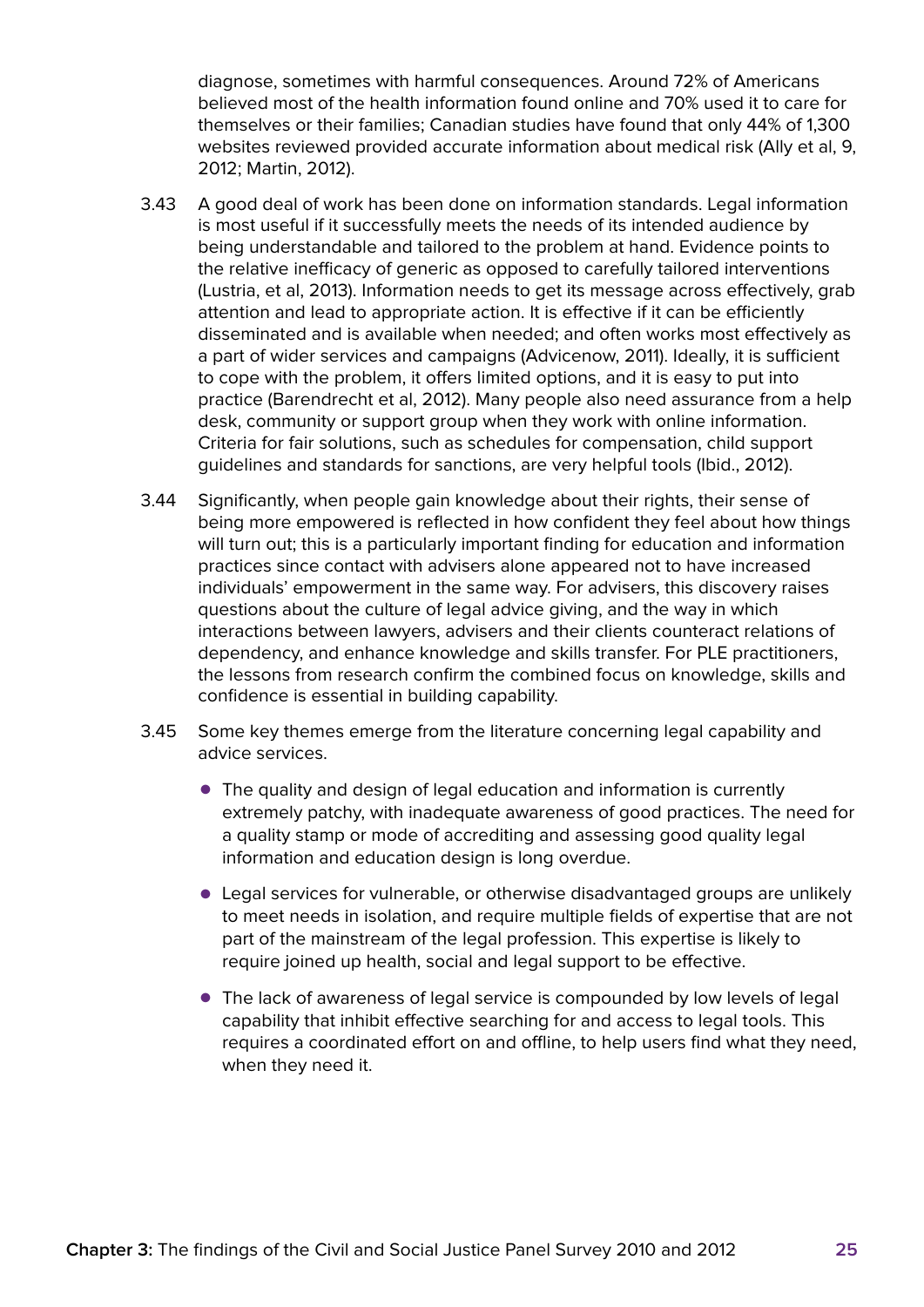### <span id="page-27-0"></span>**d. Beliefs and attitudes about the law**

#### **Overview**

- Beliefs about law are bound to people's social and cultural contexts; their sense of fairness and wider norms inform how they interpret the legal dimensions of their lives.
- Legal problems are more complicated than people believe. Around 50% of people feel confident that they can achieve a fair resolution to a prospective issue until they encounter a legal problem.
- Levels of confidence decline significantly when a real problem occurs, with an even greater decline as more problems are experienced.
- Problems related to money, welfare benefits, domestic violence, care proceedings and clinical negligence are the issues that have a particularly negative impact on levels of confidence and produce a sense of disempowerment.
- Older people over 60, new migrants and people in poor physical and mental health all had less faith in their ability to resolve issues positively, and within households this lack of faith tended to be felt more generally.
- The characteristics of people with low levels of legal capability are the same as those who are at greater risk of experiencing legal problems a fact that compounds their risk of becoming socially excluded.
- 3.46 The 2012 CSJPS offers new insights into the ways in which people's beliefs and attitudes about the law guide their behaviour. Beliefs about law are bound to people's social and cultural contexts. Contrary to the idea that law is a closed system of knowledge, legal discourse in its many facets is a mechanism through which people see the world and interpret it (Trubek, 1984; Fitzpatrick and Darian Smith, 1999). Legal knowledge includes, but is hardly limited to rules; it contains the full array of linguistic, discursive, and conceptual conventions that facilitate human thought and action. Rather than being radically individualised, attitudes about law grow out of societies broader structures and relationships (Sarat, 1990; Engel, 1998). Unsurprisingly, influences such as news media and popular culture shape how these beliefs and expectations are formed (Galanter, 1992; Trubek, 1984, 592).
- 3.47 PLEI literature emphasises that attitudinal constructs have a bearing on how people understand and respond to legal problems. Evidence from the present study confirms the need to pay closer attention to the commonalities in thinking that grow out of the broader structures and relationships in which people are embedded (Engel, 1998, 112; Collard et al, 2011). People tend to believe the law concurs with their own sense of fairness, they commonly assume that rights accrue over time, and that the legal remedies they can expect conform to broader social norms. The dissonance between what people believe and what the law says implicates the way in which legal information and education is designed and delivered; it is apparent that some legal myths can be hard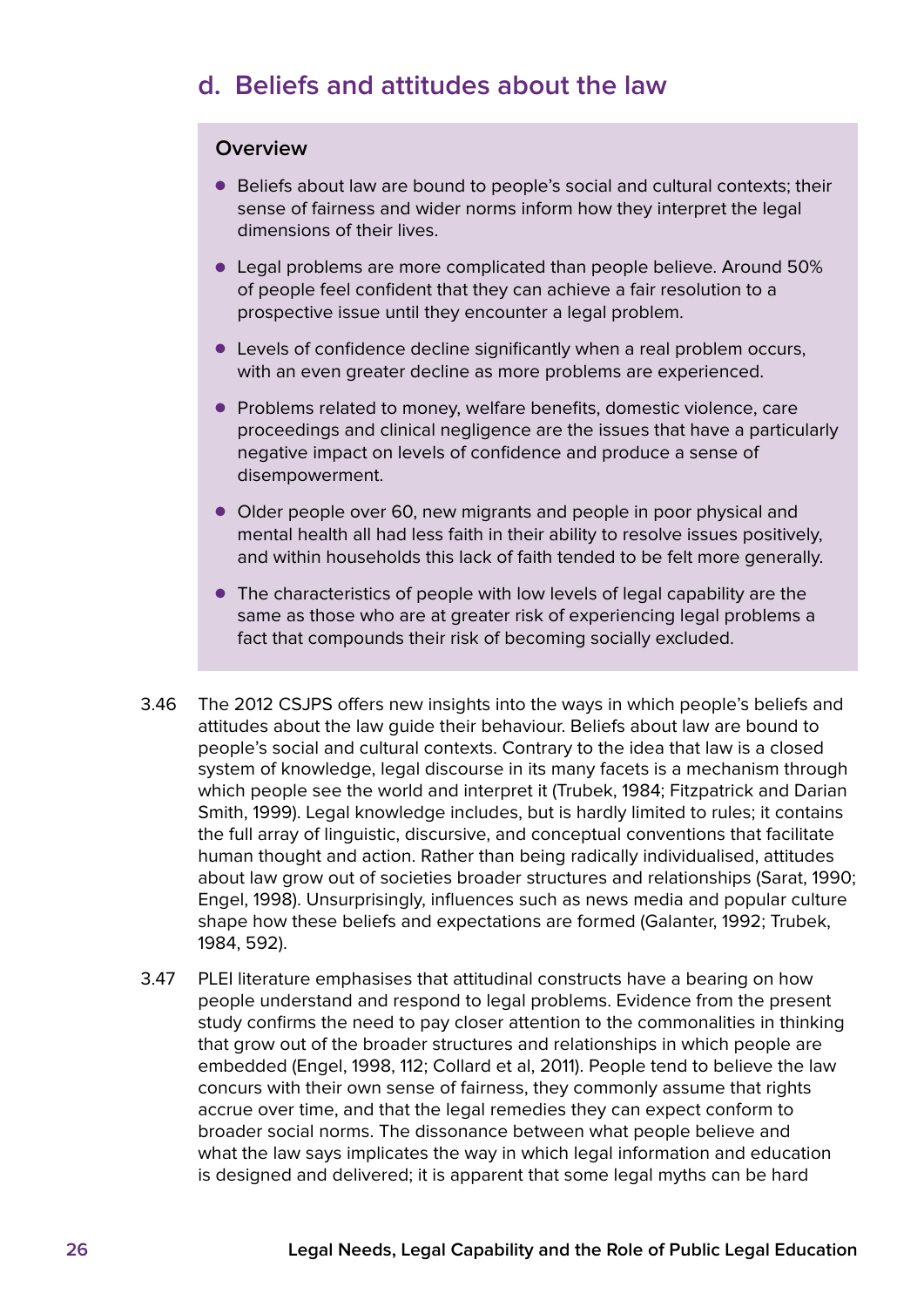to dislodge and simply brushing aside misconceptions is likely to lead to ineffective interventions.

- 3.48 Knowledge and attitudes are linked to cognitive, behavioural and socio-political dispositions. Amongst marginalised groups this links to feelings of powerlessness, alienation, and pessimism about whether the law will work in their interests, and feeds more widely held negative perceptions of the justice system (McDonald and People, 2014; Genn, 1999; Hertogh, 2004). Equally, people may have unrealistic expectations as a consequence of over-confident assumptions about their legal position. Targeting strategies may therefore need to contend with group or collective identities, and the way in which some groups experience law as a source of oppression (Sarat, 1990, 344).
- 3.49 People's expectation of how legal rules are formed and applied often relates to their own perceptions of fairness and wider cultural and societal norms. Dislodging them can be difficult, and as Reece comments, may not in fact always be desirable (2014, 124). For example in the context of Living Together Agreements, or prenuptial contracts designed as preventive tools for avoiding disputes on separation and divorce, there is some evidence that for married couples, a prenuptial contract can send out negative emotional signals and may damage the rapport between couples (Rountree, 2000, 12). From a psychological point of view optimism is undoubtedly a significant cognitive bias as are the influences of transient emotional states, and the tendency to focus on the here and now (Loewenstein and Prelec, 1992; Andrade and Ariely, 2009).
- 3.50 An optimistic, or unrealistic outlook insofar as it mitigates risk avoidance, could be likewise be detrimental factor that places people at a disadvantage in view of legal arrangements (Weinstein and Klein, 1995), rather than offer potential benefits by reinforcing positive illusions (Taylor and Brown, 1988, 205). From a PLEI perspective, teaching practices that focus on the need to empower and build confidence amongst more vulnerable groups need to contend with all of these propensities.

#### **Confidence: the impact of subjective legal empowerment.**

- 3.51 The contributory effect of beliefs in one's own capabilities in the face of prospective situations influence how people think, motivate themselves, and act (Bandura, 1997). In a legal context, without a reasonable sense of subjective empowerment, an individual is unlikely to be able to implement knowledge or take action when faced with a legal problem. Bringing together research from psychological studies into self-efficacy, and the legal empowerment field, the term subjective legal empowerment (SLE) has more recently been used to establish a measurement of individuals and groups belief in their ability to mobilise their existing capabilities and resources in seeking legal solutions (Gramatikov and Porter, 2010).
- 3.52 SLE has been described as "a psychological state, which can be observed in an individual, group or social level" (Gramatikov and Porter, 2010). The subjective element introduces a new measure to consider the barriers to accessing justice in the context of the CSJPS, and is a significant development in bringing legal needs studies closer to broader legal capability indictors. Elsewhere, confidence measures are already part of standard evaluation indictors for PLE programming (Collard et al, 2011; Mackie, 2013).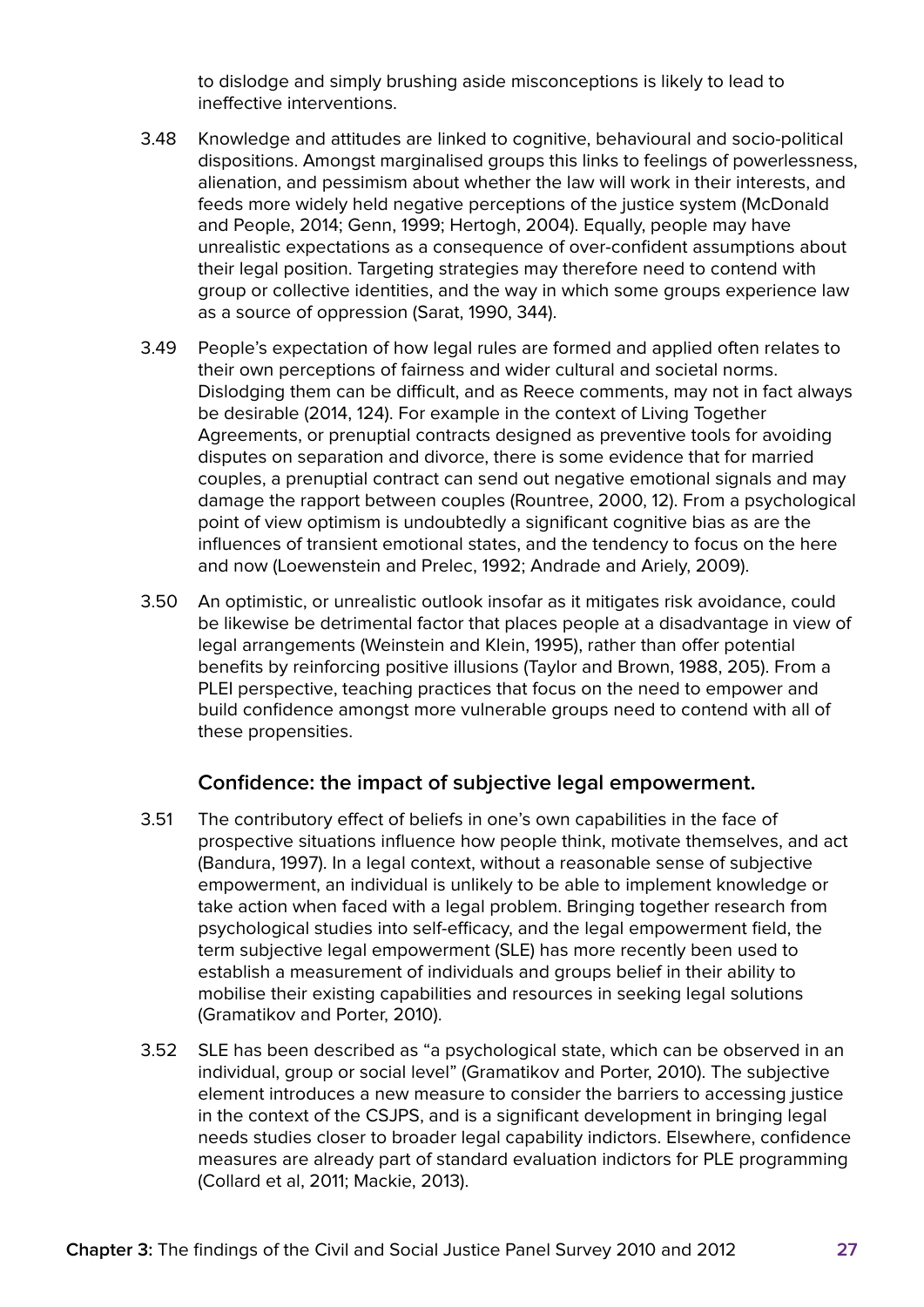- 3.53 The CSJPS 2010 and 2012 included indicators to determine the levels of selfbelief and confidence that individuals feel in achieving a fair resolution to a prospective legal problem. Included in the survey were 6 questions related to employment problems, family, neighbour, business, land disputes and becoming a victim of crime. A majority of people feel confident that they can achieve a fair resolution to a problem; in most matters around half of respondents had relatively high levels of confidence.<sup>23</sup> An exception to the overall picture was in the field of business disputes, with which people are generally less familiar, and in the context of falling victim to crime, both lowered expectations of fair outcomes.
- 3.54 However, levels of confidence changed significantly once people actually experienced a legal problem. Those people who had in fact encountered a legal problem saw their scores decline significantly, with an even greater decline as more legal problems were experienced. The findings confirm that people are generally optimistic about their ability to deal with a problem, and once faced with the reality, lose confidence. This was amplified in the case of problems relating to money, welfare benefits, domestic violence, care proceedings and clinical negligence. These are the issues that have a particular negative impact on levels of confidence and a sense of disempowerment.
- 3.55 Overall some groups were prone to being less confident in the face of legal issues than others. Older people over 60, new migrants and people in poor physical and mental health all had less faith in their ability to resolve issues positively, and within households this lack of faith tended to be felt more generally, so that clusters of family members felt they would not be likely to get a fair result.
- 3.56 The way in which problems are experienced also has an effect on subjective legal empowerment; if there was a disagreement or a failure to act to resolve a legal problem levels decreased. Similarly, a lack of rights, and poor outcomes in previous experiences of legal problems caused SLE levels to decrease. Generally, when people have had a bad experience in the face of legal problems they lose faith in their ability to get a fair outcome in the future. This echoes evidence in self-efficacy studies that experience reinforces either an optimistic or pessimistic outlook (Bandura, 1997), for the most vulnerable this can lead to a state of profound helplessness or even paralysis when serious legal problems arise (Mcdonald et al, 2014).

#### **Interactions between knowledge, confidence, and experience: legal capability**

3.57 The interactions between confidence measured as subjective legal empowerment, and knowledge of rights – the building blocks of legal capability – has a profound impact on the ability of individuals to deal with a range of legal problems. The findings from the CSJPS provide a much more nuanced picture of the distribution of capability in the population, and the sorts of legal problems that are most likely to be problematic. Analysis separated groups into higher and lower categories; less legally capable people tend to have problems that reflect

<sup>23</sup> Average SLE scores gave a mean of 3.5 (with 74% of people achieving a score of between 3 and 4 out of a possible 5).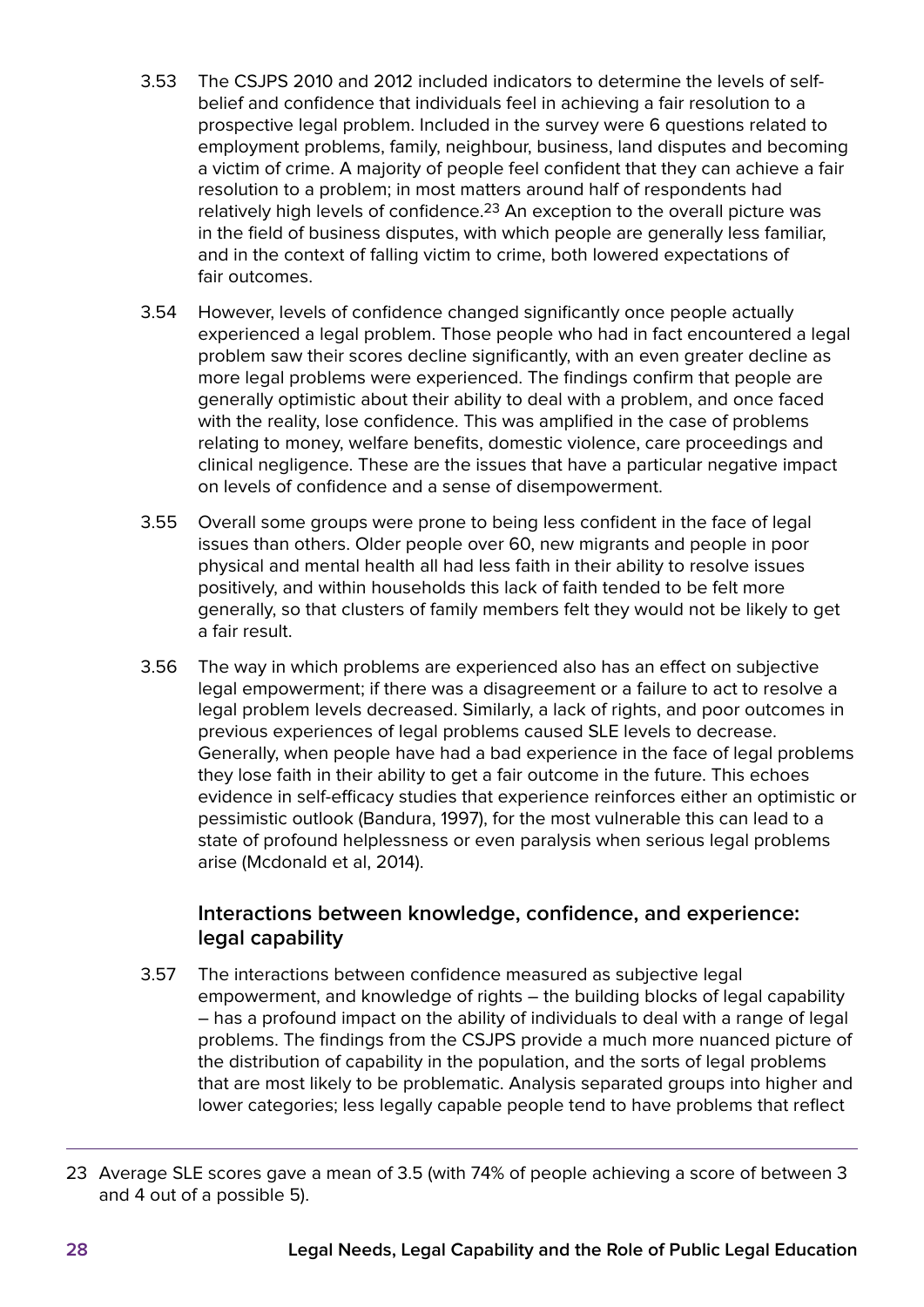their social and economic situation. Those with higher levels of capability more commonly encountered consumer problems, whereas less capable groups experienced problems with personal finance, benefits, divorce and rented housing issues. They were also three times more likely to experience a discrimination issue.

- 3.58 Legal capability is also linked to the way in which a problem might be handled, with low capability groups tending to inaction, or alternatively, feeling unable to sort things out alone and seeking advice. More legally capable groups were more likely to handle their issues alone, and with greater success. Their problems were less protracted, and tended to be resolved amicably amongst parties. Perhaps this is not surprising, when an individual is fairly knowledgeable about their legal position and confident they can reflect their expectations and bargain well a problem is likely to be resolved without need for 3rd party resolutions.
- 3.59 Finally, low levels of legal capability are closely linked to conflicts; this may in part explain the much more prevalent detrimental effects of legal issues on health and wellbeing. People with low levels of legal capability were twice as likely to suffer ill-health or experience damage to a family relationship after having a legal problem. The loss of income, negative impacts on education, addiction and the prevalence of violence were also much more likely.
- 3.60 The personal and social characteristics of people with low levels of legal capability were highly revealing. Younger (16–24) and older (75 and over) fell into lower capability brackets, as did greater numbers of people from black and minority ethnic backgrounds (BME). 12% of people from BME backgrounds were in the lower group, compared to only 5% in the higher capability group. A lack of professional or academic qualifications was also linked to low capability: over 30% of people with low capability had no qualifications, and twice as many workers in routine or manual labour had low capability scores. Health profiles were equally stark: twice as many people surveyed had long term health conditions, and 10% more had mental health problems. The findings underline the strong link between existing vulnerabilities and risk of social exclusion and low levels of legal capability.

#### **Discussion**

- 3.61 From an educational perspective, embedded beliefs, assumptions, and understanding of how the law works need to be a primary focus for the development of both suitable curricula and delivery methods when addressing public perceptions. Evaluations of 'myth busting' legal information suggest that knowledge levels can be improved; however, influencing people to act to protect their interest may be more difficult. This, as the findings suggest, will need to consider the impact of perception of relative power between parties, and trust in services.
- 3.62 Attention to who provides PLEI interventions and the motivations for those interventions merits closer consideration. Research suggests that levels of empowerment amongst individual consumers of legal services is low, and has remained so since the introduction of the 2007 Act (LSB, Impacts of the LSA, 2012). This finding echoes wider literature that suggests individuals tend to trust providers who they know, and ensuing doubts about Government-provided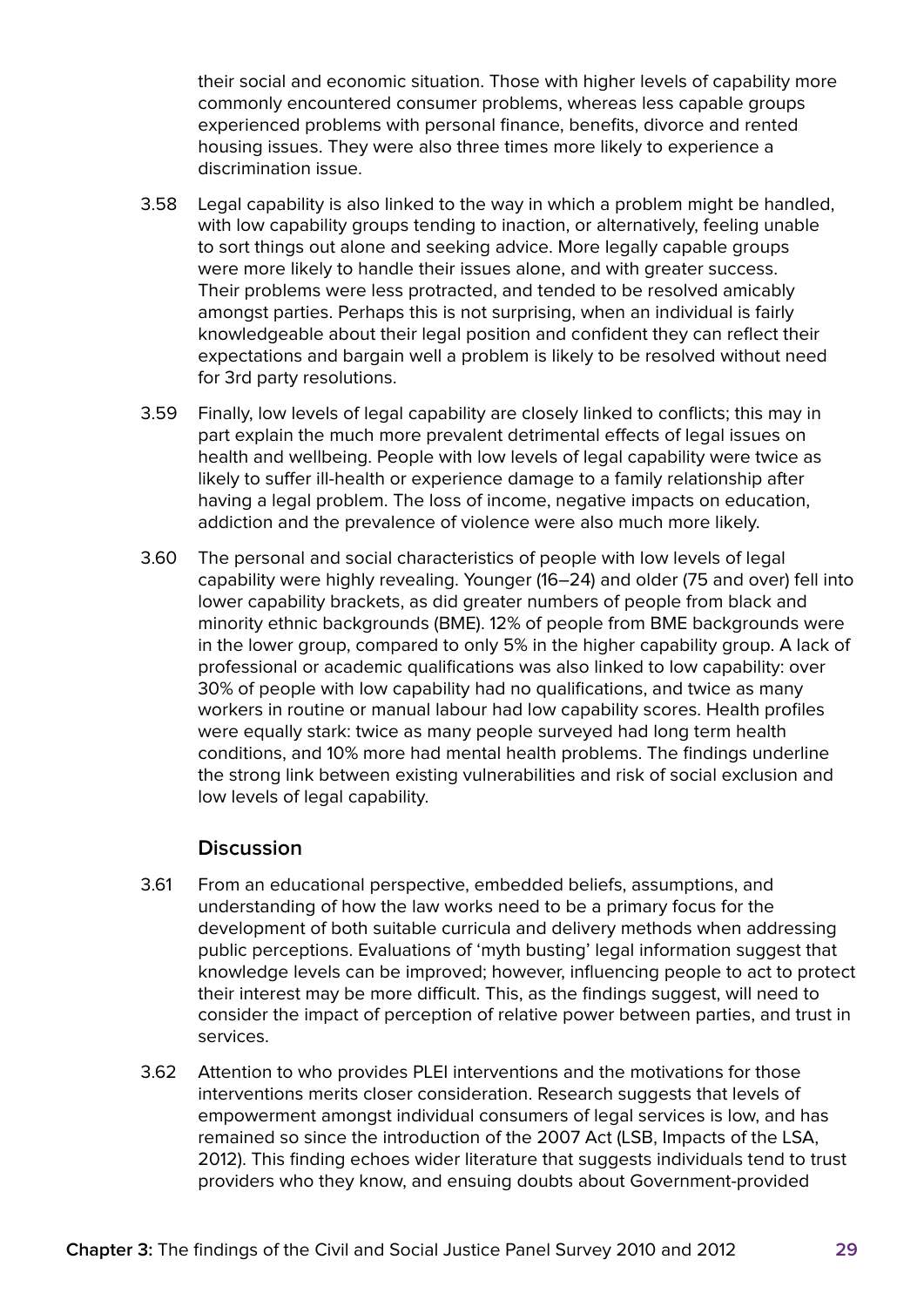information, particularly when the dispute involves an official body (Advicenow, 2014; Ally et al, 2012, 21). Changes in the regulation of legal services have been given impetus by increased complaints and the broader decline in public trust and confidence in lawyers (Legal Services Consumer Panel, 2011, 2014; Flood, 2008, 2011, 510), with some surveys suggesting that over half of British people indicate "they would not trust lawyers to tell the truth" (Legal Services Consumer Panel, 2011, 18). The issues of trust, independence and quality are prominent in the effective design and delivery of PLEI.

- 3.63 The shift from problem focus to social wellbeing in early intervention programmes is notable in the realm of health prevention, and PLE has much to learn from these fields (Brousalis et al, 2015). This builds on the recognition that interventions targeted at specific disease prevention have not been as effective when broader social and economic factors are not taken into account (Bandura, 1997). Effective health literacy is better understood as offering both personal and social benefits, and has shifted toward a construction of individual and collective wellbeing. In this respect empowerment has become an explicit focus of intervention design, as Nutbeam argues: "Health literacy means more than being able to read pamphlets and successfully make appointments. By improving people's access to health information and their capacity to use it effectively, health literacy is critical to empowerment" (1998, 349). In turn this has implications for educational and promotional efforts to improve people's knowledge, understanding and capacity to act.
- 3.64 The need to move from problem and dispute orientation toward the positive promotion of education and information about the law is underlined by the findings in the present survey. Legal capability is a life skill that contributes to the well-being of individuals and the community. Moving home, signing a consumer contract, getting married or finding a job are the features of life that represent possibilities, and are largely construed with optimism and hope rather than representing risks that need to be averted (Reece, 121, 2014; Armor and Taylor, 1998). This insight into behaviour has already been adopted in health prevention fields; consumers of health information have been reconceptualised as "healthy learners"; and health literacy has been considered as a potentially empowering and participatory element of everyday life (de Leeuw, 2012). Similarly, financial literacy is recognised as a key life skill that has benefits on both a personal and national level, including, among others, being able to make informed decisions, manage money, being able to avoid or manage debt, being more likely to plan and save for retirement, and demanding higher quality services (Goldsmith and Piscopo, 2014, 83).
- 3.65 The evidence from associated fields suggests new approaches are called for when addressing the need for information and education about the law. The incentives for becoming more legally capable may need to be tailored toward promoting possibilities: leading effective negotiations and bargaining well; making plans in personal and professional contexts; and understanding more or less what is lawfully expected from others, particularly the more powerful actors. Where group interests or systemic issues arise, the collective ability to hold decision-makers and institutions to account and render them responsive to clients' and customers' needs are powerful incentives.
- 3.66 Targeting has also been a clear and effective strategy for PLEI. A number of interventions aim to work at the level of communities and via intermediaries, in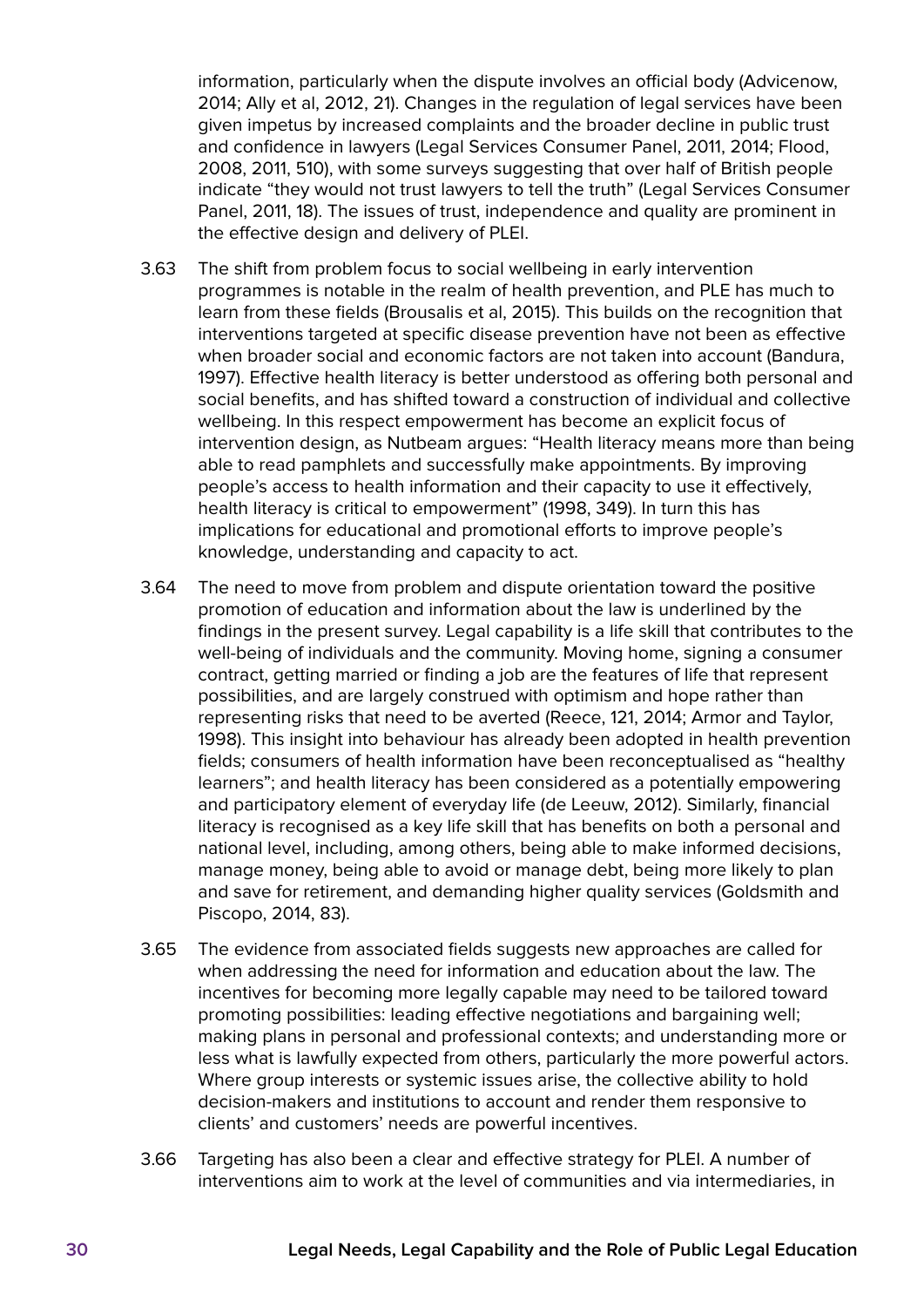order to break down barriers of mistrust and build skills, target specific needs, and assess the timeliness of the interventions. As Giddings and Lawler describe "informing people about rights and possibilities through general public awareness campaigns is probably not enough. Legal information is much more effective if it arrives or at least is accessible just in time, i.e. when it is needed to act upon" (2009). In addition, critical pedagogical tools are needed to offer a means of opening dialogues on how the law is perceived, to create a basis for learning and action, and to be able to dislodge erroneous belief (Reece, 2014; Masson and Waldron, 1993, 79).

- 3.67 What the present findings point to is the possibility of personal tailoring and targeting the groups who are most exposed to legal problems, and the problems they find most difficult to deal with. The problem resolution strategies that people employ provide an insight into the people who have more difficulty sorting out the issues that they encounter. Policy interventions based on legal capability levels in similar studies suggest the need to segment the population according to population groups and legal topics. Those recommendations are borne out by the findings evidenced here, and need to be considered in tandem with the most profitable interventions for certain types of groups and legal problems (Balmer et al, 2010, 8; Wilczynaski et al, 2014).
- 3.68 The findings of the CSJPS 2012 show a clear correlation between age and predictable life events that might give rise to emerging problems. This calls for a combined provision of life-long learning opportunities for adult learners, and just in time learning as and when legal issues arise. For example, young people are prone to experiencing difficulties with transitions to independent living, becoming exposed to a plethora of new legal frameworks including welfare benefits, employment rights and housing rules (Furlong et al, 2003; Macdonald, 1998). An important just-in-time focus for young people at sites through which they transit at this stage in their lives or potential 'teachable moments' is indicated (Lawson and Flocke, 2009; Lundberg and Mulaj, 2014). These might include first stage contact with the department of work and pensions, school leaver preparations, apprenticeships and broader housing services. The intersection for families with children may be equally profitable at points of contact with health and maternity services. Moreover, increased access to mobile technologies additionally offers promising routes to assistance with such specific situational learning needs (Min et al, 2013, 12).
- 3.69 Wide-ranging large-scale studies in financial capability similarly emphasise the multidimensional intervention routes aimed at improvements in financial literacy, financial capability and wider behavioural change. Following initially disappointing results in earlier financial education evaluations in the UK (Atkinson, 2008) more recent findings show that improvements from financial education can be identified both in terms of knowledge and awareness, as well as changing behaviour. The lessons drawn from the financial capability field emphasise the need for education to be targeted and relevant, to address individuals at "teachable moments", to appeal to emotions, and to extend exposure to information over longer periods (Lundberg and Mulaj, 2014, 27).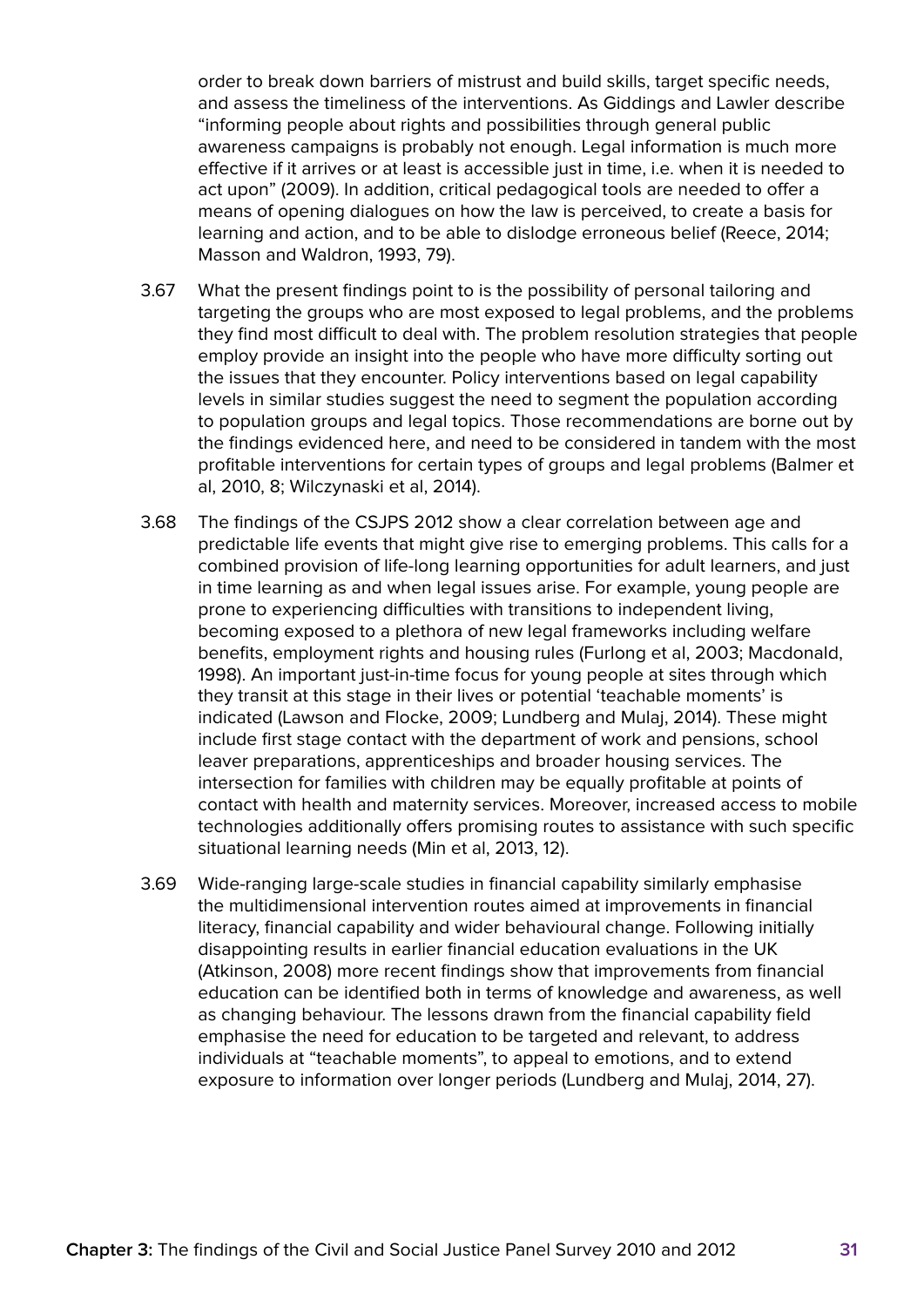# <span id="page-33-0"></span>**4 Conclusions and recommendations**

The new findings of the Civil and Social Justice Panel Survey show the importance of a renewed focus for PLE interventions directed toward legal capability outcomes.

The research shows:

- People with a low level of capability are more likely to experience a legal problem, and to fail to handle it effectively alone. They are less proficient at being able to find appropriate advice and access legal services on or offline.
- Legal capability comprises of a range of personal subjective elements including awareness of and framing of legal issues, personal empowerment and confidence, which in turn is shaped by the wider structural effects of power relations within society, and specific legal knowledge-relating rights and obligations.
- Traditional legal and advice services fail to reach the vast majority of people who have legal problems, justice policies have failed to grapple with the underlying drivers of legal needs.

### **Recommendations**

#### **4.1 Integrating PLEI into wider services and improving coordination of stakeholders**

The evidence suggests the urgent need for justice reforms to focus on the capability of individuals and communities in solving everyday legal issues. Future reform agendas should:

- Recognise the importance of PLEI in triage, appropriate referrals to legal services and to wider health and social assistance programmes;
- Recognise the underlying role of social and community programmes that provide the settings for PLEI interventions;
- Recognise the importance of wider stakeholders in improving the quality and interconnectedness of information and education for the public, including legal services regulators, traders and public service providers;
- Recognise improved levels of legal capability are a criterion for accessing legal services effectively; and
- Recognise that PLEI is a vital tool in early intervention, preventing problems from escalating later on.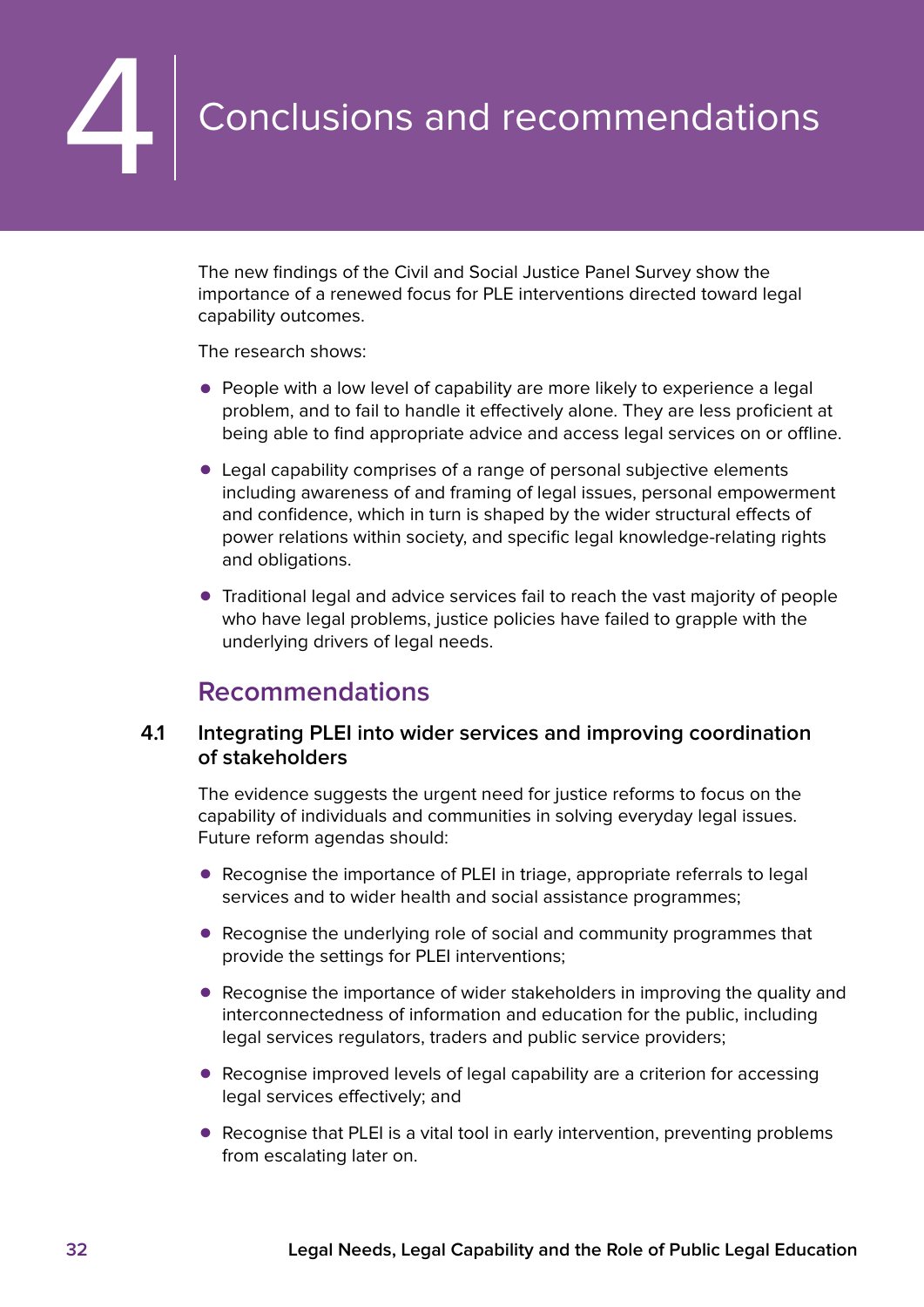#### **4.2 Selecting the most appropriate approaches in PLEI**

Legal capability is a life skill. There is a significant range of capability amongst citizens, with the most vulnerable being the least capable. There is therefore a need to focus on methods for improving legal capability through multidimensional, tailored, intervention designs aimed at key groups and legal issues. Recommendations for improvements in the quality and effectiveness of interventions include:

- Encouraging learning from wider sectors and integrating lessons learned from financial, consumer and health education fields, amongst others;
- Promoting teaching methods and practices for use in PLEI that are much more dynamic; empowering and engaging, with a question-driven (not answerdriven), deliberative curriculum;
- $\bullet$  Encouraging innovative learning environments with integrated, concrete, practical tools to help individuals see the real-life value of legal information and education;
- Embedding PLEI in lifelong learning and vocational training; and
- Recognising legal capability as a key life skill that has benefits on both a personal and national level, proving a rationale for national governments to fund PLEI to achieve more effective participation in social and economic life.

#### **4.3 Defining the objectives and strategies of PLEI, and evaluating outcomes**

Justice sector outcomes measurement focused on timely, fair and lasting resolution to legal problems need to incorporate elements of legal capability as fundamental to access to justice and the rule of law. A future research agenda needs to:

- Assess how people are better enabled through multidimensional channels to understand their legal position and know what they can do, and how to do it;
- Assess how different types of PLEI interventions result in improved levels of capability and the wider impact of improved capability on socio-economic outcomes;
- Establish a clearer baseline for legal capability amongst vulnerable groups in order to measure long-term impact of PLEI programming on access to justice;
- Investigate further the interrelationship between knowledge, skills and confidence and the impetus for behaviour change; and
- Investigate further the pedagogical aspects of PLEI.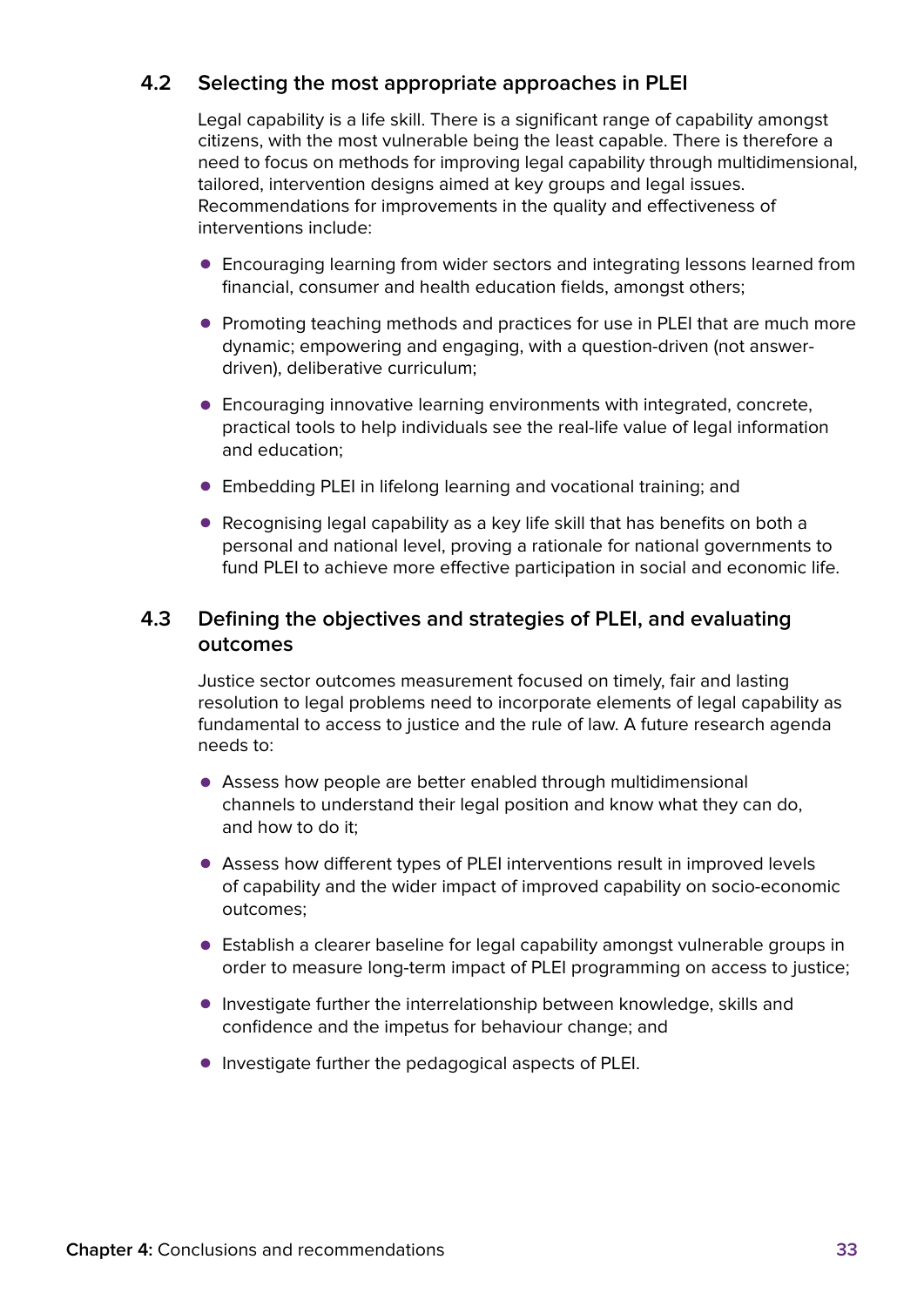# <span id="page-35-0"></span>Methodology

This research report was produced in parallel with Professor Pascoe Pleasence, Dr. Nigel Balmer, and Dr. Catrina Denvir 'How People Understand and Interact with the Law' (2015). The report considers the analysis of the English and Welsh Civil and Social Justice Panel Survey data alongside a wider literature review of associated public legal education and information programme research, policy contexts and impact studies.

# **About the English and Welsh Civil and Social Justice Panel Survey (CSJPS)**

The English and Welsh Civil and Social Justice Panel Survey (CSJPS) was a large scale survey of the general population's experience of 97 types of legal problem (concerning consumer issues, employment, neighbours, owned housing, rented housing, money, debt, welfare benefits, education, clinical negligence, relationship breakdown, domestic violence and care proceedings)24 and strategies used to resolve them. The survey was a substantial development of the English and Welsh Civil and Social Justice Survey (CSJS), which was first conducted in 2001 (Pleasence et al 2004), then again in 2004 (Pleasence 2006), and on a continuous basis between 2006 and 2009 (Pleasence et al 2010). The CSJS was itself a substantial development of the Paths to Justice survey (Genn 1999).

In addition to questions concerning problem experience and use of legal services, the CSJPS incorporated an extensive set of new questions designed to investigate public awareness of legal rights and legal services more broadly, along with questions aimed at elucidating individual attitudes and confidence in relation to legal problem resolution.

Two waves of the CSJPS were conducted prior to the survey's replacement by the Justiciable Problems Resolution Survey. Wave 1 interviews were conducted between June and October 2010. Wave 2 interviews were conducted eighteen months later, concluding in May 2012.

The first wave of the survey included 3,806 adults (aged 16+), drawn from a random selection of 2,316 residential household addresses across 194 postcode sectors of England and Wales. The household response rate was 61%, and the cumulative eligible adult response rate was 54%.

<sup>24</sup> Problems were identified by asking a variant of the following question in relation to each of the 13 categories of legal problem included in the surveys: "[have you/has your partner] had any (other) problems or disputes of the type shown on this card since [18 months]?".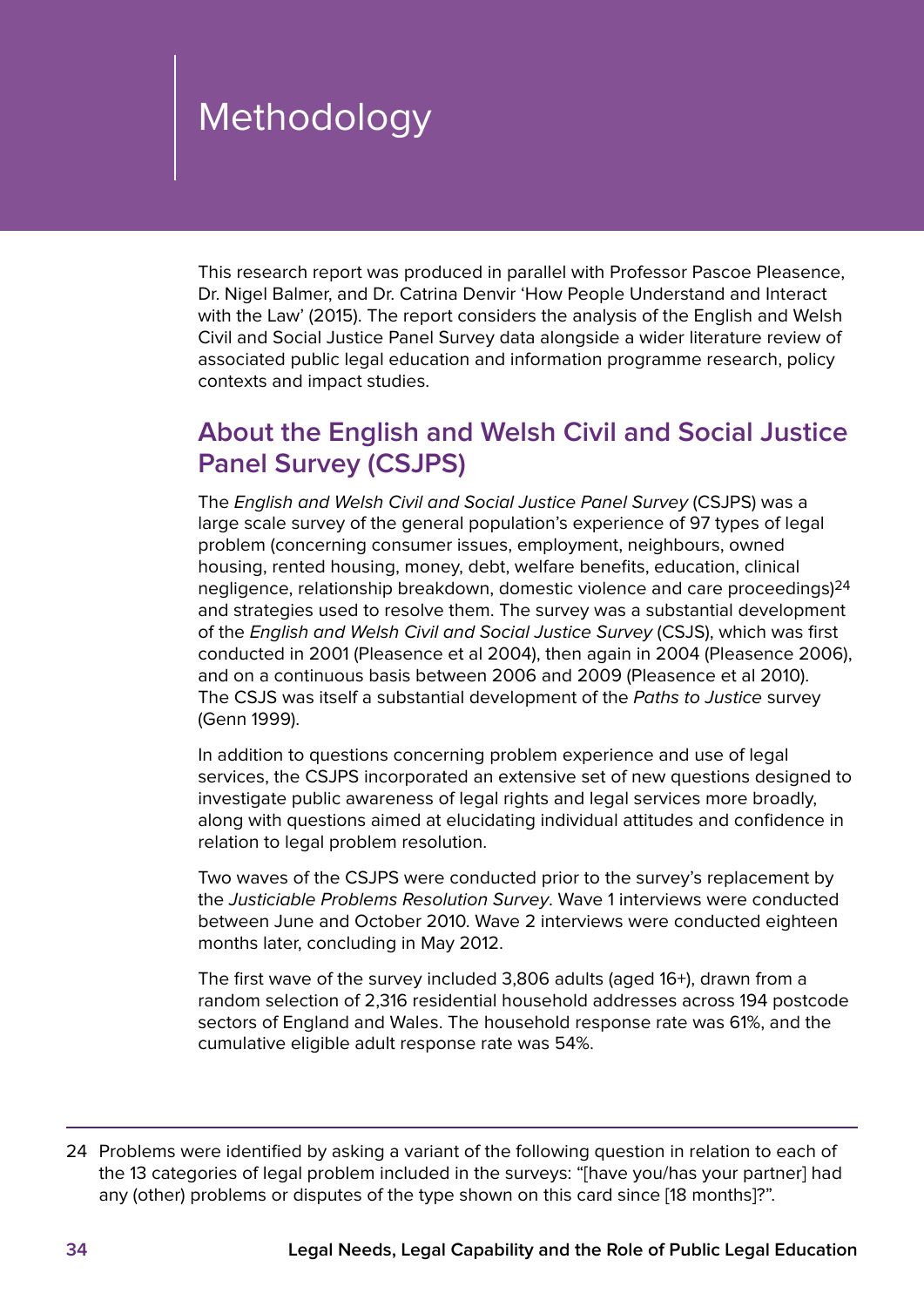The second wave included 3,911 adults, 2,604 of whom had also been interviewed at wave 1. Of the remainder, 148 were resident in a household surveyed at wave 1, but not interviewed until wave 2, 96 were new residents in a household surveyed at wave 1, and 1,063 were new respondents from new households. For the longitudinal sample, the household response rate was 75% and the cumulative eligible adult response rate 70%.25 For the cross-sectional sample the household response rate was 53% and cumulative eligible adult response rate was 43%.

Wave 1 interviews took an average of 37 minutes.<sup>26</sup> and wave 2 interviews an average of 35 minutes.

Across both waves of the survey, the sample was broadly representative of the adult residential household population of England and Wales, which comprises around 98% of the total population.

CSJPS respondents were 45% male, 86% white, 52% married, 12% aged between 16 and 24 and 25% aged 65 or older. 25% had a long-term limited illness or disability. This compares to 2011 census estimates of 49% of the (16+) population being male, 88% being white, 47% being married, 15% being aged between 16 and 24 and 20% aged 65 or older, and 21% having a long-term limited illness or disability.

<sup>25</sup> The individual level response rate was a very high 93%.

<sup>26</sup> An initial longer form of the questionnaire (asking about more questions in detail) averaged 42 minutes (n=762), with the final questionnaire averaging 35 minutes (n=3,044).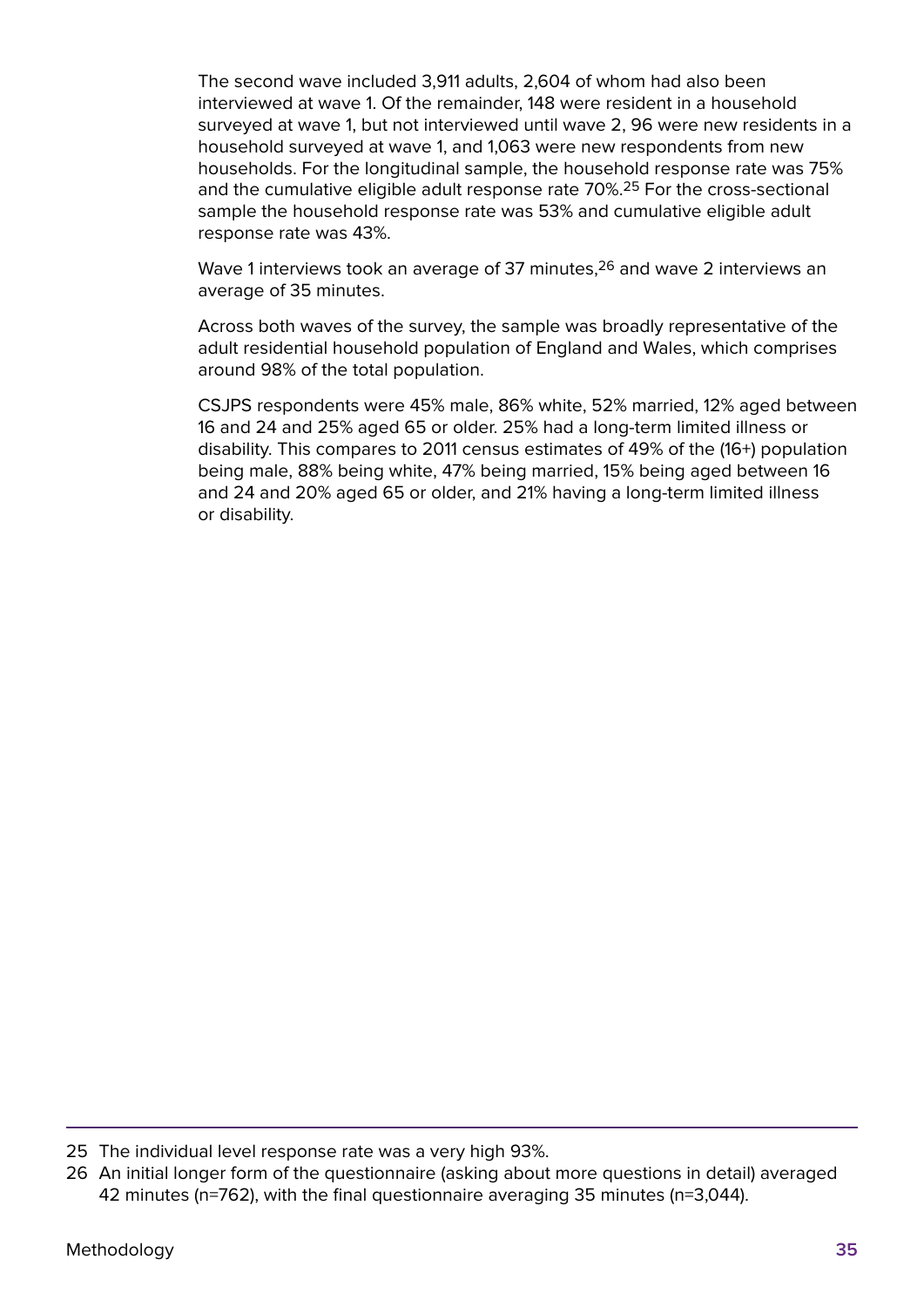# <span id="page-37-0"></span>References

Ally, M., Dewhurst, D. and Zariski, A. (2012) Expanding Access to Legal Services in Alberta Through E-Learning, Alberta Law Foundation.

Andrade, E. B., & Ariely, D, (2009), "The enduring impact of transient emotions on decision-making". Organizational Behaviour and Human Decision Processes, 109(1), 1–8.

Armor, D. A., & Taylor, S. E., (1998), "Situated optimism: Specific outcome expectancies and self-regulation", Advances in experimental social psychology, 30, 309–379. Academic Press.

[Ashworth](https://www.google.co.uk/search?tbo=p&tbm=bks&q=inauthor:%2522Andrew+Ashworth%2522), A. Horder, J. (2013) Principles of Criminal Law, Oxford University Press.

Atkinson, A. (2008). Consumer Research Number 68. Evidence of Impact: Overview of Financial Education Evaluations. Financial Services Authority: London.

Advicenow, Meeting the Information Needs of Litigants in Person, Law for life (2014) [www.lawforlife.org.uk/wp-content/uploads/Meeting-the-information-needs](http://www.lawforlife.org.uk/wp-content/uploads/Meeting-the-information-needs-of-litigants-in-person.pdf)[of-litigants-in-person.pdf](http://www.lawforlife.org.uk/wp-content/uploads/Meeting-the-information-needs-of-litigants-in-person.pdf) [accessed 8th November 2014].

Advicenow, Better Information Handbook (2011) Advice Services Alliance. [www.advicenow.org.uk/data/files/bih-final-71.pdf](http://www.advicenow.org.uk/data/files/bih-final-71.pdf) [accessed 4th June 2015].

Advicenow, Community Legal Service Direct Expansion Project Research report on the selection and scoring of information materials for inclusion on the CLS Direct operator database, Advice Services Alliance (2007) [www.advicenow.org.](http://www.advicenow.org.uk/data/files/Advicenow_research_report_22.01.07-1491.pdf) [uk/data/files/Advicenow\\_research\\_report\\_22.01.07-1491.pdf](http://www.advicenow.org.uk/data/files/Advicenow_research_report_22.01.07-1491.pdf) [accessed 4th June 2015].

Balmer, N.J., Buck, A., Patel, A., Denvir, C., Pascoe, P. (2010) Knowledge, Capability and the Experience of Rights Problems, PLENET [http://lawforlife.org.](http://lawforlife.org.uk/wp-content/uploads/2010/05/knowledge-capability-and-the-experience-of-rights-problems-lsrc-may-2010-255.pdf) [uk/wp-content/uploads/2010/05/knowledge-capability-and-the-experience-of](http://lawforlife.org.uk/wp-content/uploads/2010/05/knowledge-capability-and-the-experience-of-rights-problems-lsrc-may-2010-255.pdf)[rights-problems-lsrc-may-2010-255.pdf](http://lawforlife.org.uk/wp-content/uploads/2010/05/knowledge-capability-and-the-experience-of-rights-problems-lsrc-may-2010-255.pdf) [accessed 12th November 2014].

Bandura, A., (1990), "Perceived self-efficacy in the exercise of control over AIDS infection", Evaluation and program planning, 13(1), 9–17.

Bandura, A. Self-efficacy in Changing Societies, Cambridge University Press, 1997.

Banik D, (2009), "Legal Empowerment as a Conceptual and Operational Tool in Poverty Eradication", Hague Journal on the Rule of Law, 1, pp 117–131.

Barendrecht, M., Gramatikov, M., Verdenschot, J., Porter, R. (2012) Towards basic justice care for everyone: challenges and promising approaches, HiiL.

Barendrecht, M., Kistemaker, L., Scholten, H., Schrader, R., Wrzesinska, M. (2014) Legal Aid in Europe: Nine Different Ways to Guarantee Justice, HiiL.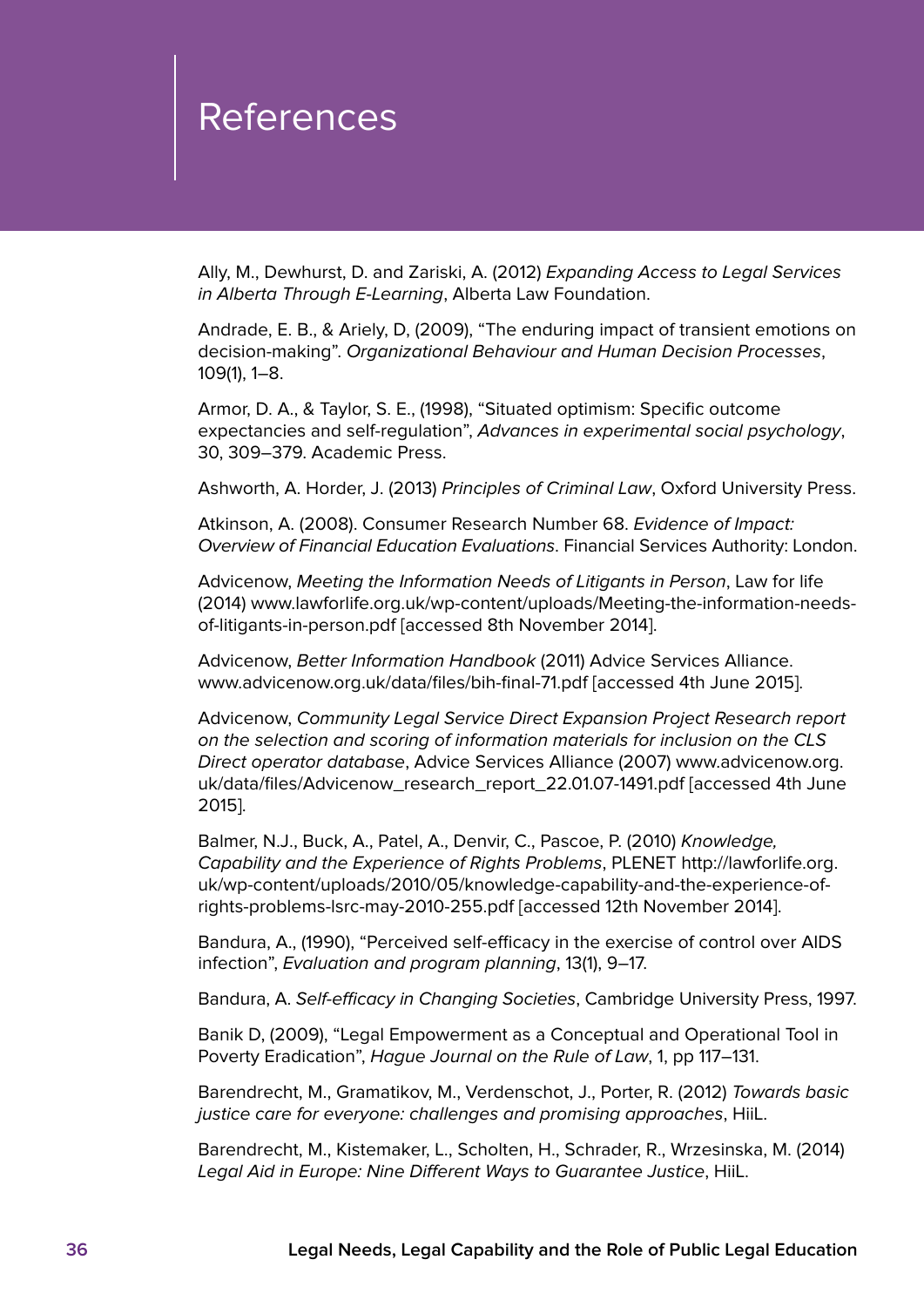Barendrecht. M., (2011), "Legal aid, accessible courts or legal information? Three access to justice strategies compared", Global Jurist Volume 11, Issue 1.

Basaran, T. Security, Law and Borders: at the Limits of Liberties, Security, Law and Borders. Routledge Studies in Liberty and Security, Taylor and Francis, 2010.

Bevan, C., (2013), "Self-Represented Litigants: The overlooked and unintended consequences of legal aid reform", Journal of Social Welfare and Family Law, 35:1, 43–54.

Bickel, E., van Dijk, M., Giebels, E. (2015) Online legal advice and conflict support: a Dutch experience. Department Psychology of Conflict, Risk & Safety, University of Twente. [www.utwente.nl/igs/icrisp/news/content/online-legal-advice-and](http://www.utwente.nl/igs/icrisp/news/content/online-legal-advice-and-conflict-support-utwente.pdf)[conflict-support-utwente.pdf.](http://www.utwente.nl/igs/icrisp/news/content/online-legal-advice-and-conflict-support-utwente.pdf)[ accessed April 24th 2015].

Bingham, T. The Rule of Law, Penguin Books, 2011.

Blichner, L. and Molander, A., (January 2008), "Mapping Juridification", European Law Journal, Vol. 14, No. 1, pp. 36–54. [http://ec.europa.eu/europeaid/documents/](http://ec.europa.eu/europeaid/documents/aap/2011/af_aap_2011_chn.pdf) [aap/2011/af\\_aap\\_2011\\_chn.pdf](http://ec.europa.eu/europeaid/documents/aap/2011/af_aap_2011_chn.pdf).

Brousalis, K. (2015) Don't smoke, don't be poor, read before signing: Linking health literacy and legal capability, CLEO Centre for Research and Innovation [www.plelearningexchange.ca/wp-content/uploads/2015/04/FINAL-April-7-Health-](http://www.plelearningexchange.ca/wp-content/uploads/2015/04/FINAL-April-7-Health-Paper_final.pdf)[Paper\\_final.pdf](http://www.plelearningexchange.ca/wp-content/uploads/2015/04/FINAL-April-7-Health-Paper_final.pdf) [accessed 14th April 2015].

Buck, A., Pleasence, P. and Balmer, N.J., (2008), "Do Citizens Know How to Deal with Legal Issues? Some Empirical Insights", Journal of Social Policy, 37, pp 661–681.

Buckley. M (2013) Evolving Legal Services: Review of Current Literature [www.plelearningexchange.ca/wp-content/uploads/2015/01/Appendix-A-Evolving-](http://www.plelearningexchange.ca/wp-content/uploads/2015/01/Appendix-A-Evolving-Legal-Services-Literarture-Review.pdf)[Legal-Services-Literarture-Review.pdf](http://www.plelearningexchange.ca/wp-content/uploads/2015/01/Appendix-A-Evolving-Legal-Services-Literarture-Review.pdf) [accessed 2nd February 2015].

Byrom, N. (2013) The State of the Sector: The Impact of Cuts to Civil Legal Aid on Practitioner and Their Clients. [www2.warwick.ac.uk/fac/soc/law/research/](http://www2.warwick.ac.uk/fac/soc/law/research/centres/chrp/projects/legalaidcuts/153064_statesector_report-final.pdf) [centres/chrp/projects/legalaidcuts/153064\\_statesector\\_report-final.pdf](http://www2.warwick.ac.uk/fac/soc/law/research/centres/chrp/projects/legalaidcuts/153064_statesector_report-final.pdf)  [accessed 18th May 2015].

Carlin, J., Howard J., and Messinger, S. (1967) Civil justice and the poor: issues for sociological research. New York: Russell Sage Foundation.

Cartmel, F., Biggart, A.,Sweeting, H., & West, P. (2003). Youth transitions: Patterns of vulnerability and processes of social inclusion. Edinburgh: Scottish Executive Social Research.

Cappelletti, M., Garth, B. (eds.) Access to Justice and the Welfare State, Brill, 1979.

Casebourne, J., Regan, J., Neathey, F. & Tuohy, S. (2006) Employment Rights at Work: A Survey of Employees 2005. London: Department of Trade and Industry.

Civil Justice Council (2011) Report on Access to justice for litigants in person (or self-represented litigants), Civil Justice Council.

Civil Justice Council, Third National Forum on Access to Justice for Litigants in Person (November 2014) Civil Justice Council [www.judiciary.gov.uk/wp-content/](https://www.judiciary.gov.uk/wp-content/uploads/2011/03/web-summary-of-lip-forum-2014.pdf) [uploads/2011/03/web-summary-of-lip-forum-2014.pdf.](https://www.judiciary.gov.uk/wp-content/uploads/2011/03/web-summary-of-lip-forum-2014.pdf)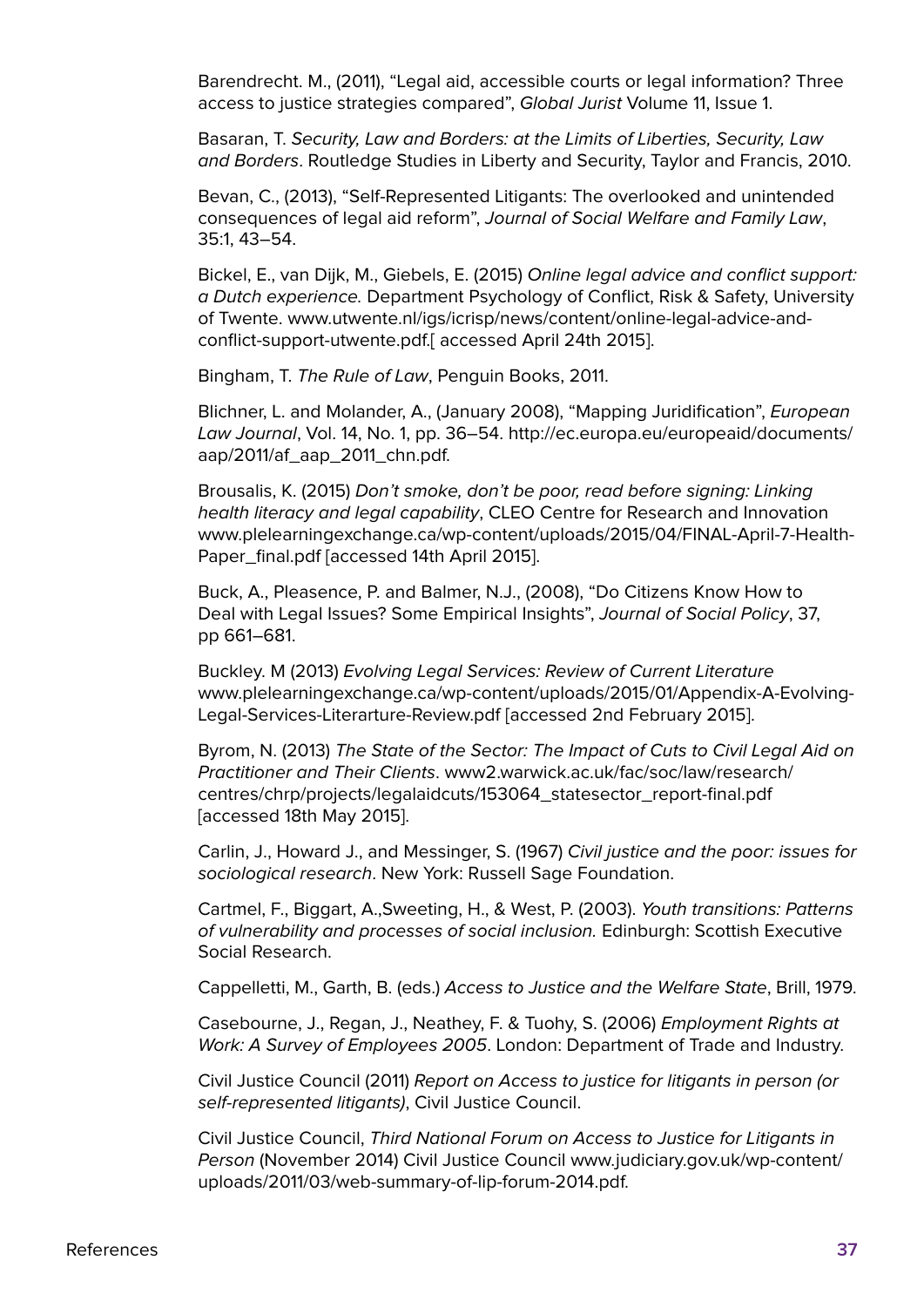Civil Justice Council, (2015) Online Dispute resolution for Low Value Claims, Online Dispute Resolution Advisory Group (2015) [www.judiciary.gov.uk/wp](https://www.judiciary.gov.uk/wp-content/uploads/2015/02/Online-Dispute-Resolution-Final-Web-Version1.pdf)[content/uploads/2015/02/Online-Dispute-Resolution-Final-Web-Version1.pdf.](https://www.judiciary.gov.uk/wp-content/uploads/2015/02/Online-Dispute-Resolution-Final-Web-Version1.pdf)

Clarke, S & Forell, S (2007), Pathways to justice: the role of non-legal services, Justice Issues Paper 1, Law and Justice Foundation of NSW, Sydney.

Clementi, D. (2004) Review of the Regulatory Framework for Legal Services in England and Wales Final Report.

National Association of Community Legal Centres, Guidelines for the Management of Community Legal Education (2009) (CLEWS Working Group, see [www.naclc.org.au/cb\\_pages/files/13%20National%20CLE%20Guidelines%20](www.naclc.org.au/cb_pages/files/13%20National%20CLE%20Guidelines%20%28Oct%202009%29%282%29.pdf) [%28Oct%202009%29%282%29.pdf.](www.naclc.org.au/cb_pages/files/13%20National%20CLE%20Guidelines%20%28Oct%202009%29%282%29.pdf)

Collard. S, Deeming. C, Wintersteiger. L, Jones. M, Seargeant. J. (2011) Public Legal Education Evaluation Framework [www.bristol.ac.uk/media-library/sites/](http://www.bristol.ac.uk/media-library/sites/geography/migrated/documents/pfrc1201.pdf) [geography/migrated/documents/pfrc1201.pdf](http://www.bristol.ac.uk/media-library/sites/geography/migrated/documents/pfrc1201.pdf) [Acessed November 2014].

Cotterrell, R. Law in Social Theory and Social Theory in the Study of Law, Blackwell Companion to Law and Society, 2008.

Council of Europe, Improved information and education for the public (2010) European Commission for the Efficiency of Justice Evaluation Report of European Judicial Systems [www.coe.int/t/dghl/cooperation/cepej/evaluation/2012/Rapport\\_](http://www.coe.int/t/dghl/cooperation/cepej/evaluation/2012/Rapport_en.pdf) [en.pdf](http://www.coe.int/t/dghl/cooperation/cepej/evaluation/2012/Rapport_en.pdf) [accessed 17/05/2014].

Coumarelos. C, Macourt. D, People. J, Mcdonald. H, Wei. Z, Iriana. R, and Ramsey. S, Access to justice and legal needs Volume 7 legal Australia-Wide survey legal need in Australia August 2012 [www.lawfoundation.net.au/ljf/site/templates/LAW\\_](www.lawfoundation.net.au/ljf/site/templates/LAW_AUS/$file/LAW_Survey_Australia.pdf) [AUS/\\$file/LAW\\_Survey\\_Australia.pdf \[accessed 14/4/15\]](www.lawfoundation.net.au/ljf/site/templates/LAW_AUS/$file/LAW_Survey_Australia.pdf).

Cowan. D, "Legal Consciousness: Some Observations", The Modern Law Review, Vol 67, Issue 6, 928–958.

Daguerre. A and Etherington. D, (2014) Welfare Reform in the UK under the Conservative-led Coalition government: ruptures and continuities [http://workfare.](http://workfare.org.uk/images/uploads/docs/Welfare_Reform_in_the_UK_PubReady.pdf) [org.uk/images/uploads/docs/Welfare\\_Reform\\_in\\_the\\_UK\\_PubReady.pdf](http://workfare.org.uk/images/uploads/docs/Welfare_Reform_in_the_UK_PubReady.pdf) accessed January 20th 2015.

Denvir, C., Balmer. N.J., Buck, A., (2012), "Informed Citizens? Knowledge of Rights and the Resolution of Civil Justice Problems", Journal of Social Policy, 41, pp 591–614.

Denvir, C., Balmer, N. J., & Pleasence, P., (2014), "Portal or pot hole? Exploring how older people use the 'information superhighway' for advice relating to problems with a legal dimension", Ageing and Society, 34(04), 670–699.

Engle-Merry, S. Getting Justice and Getting Even: Legal Consciousness Among Working Class Americans, Chicago Series in Law and Society University of Chicago Press, 1990.

Engel. D.M How Does Law Matter in the Constitution of Consciousness? in Garth., B, Sarat. A, (eds) How Does Law Matter? Vol 3 North Western University Press, 1998.

Ewick, P., Sarat, A. Consciousness and Ideology, Blackwell Companion to Law and Society, 2004.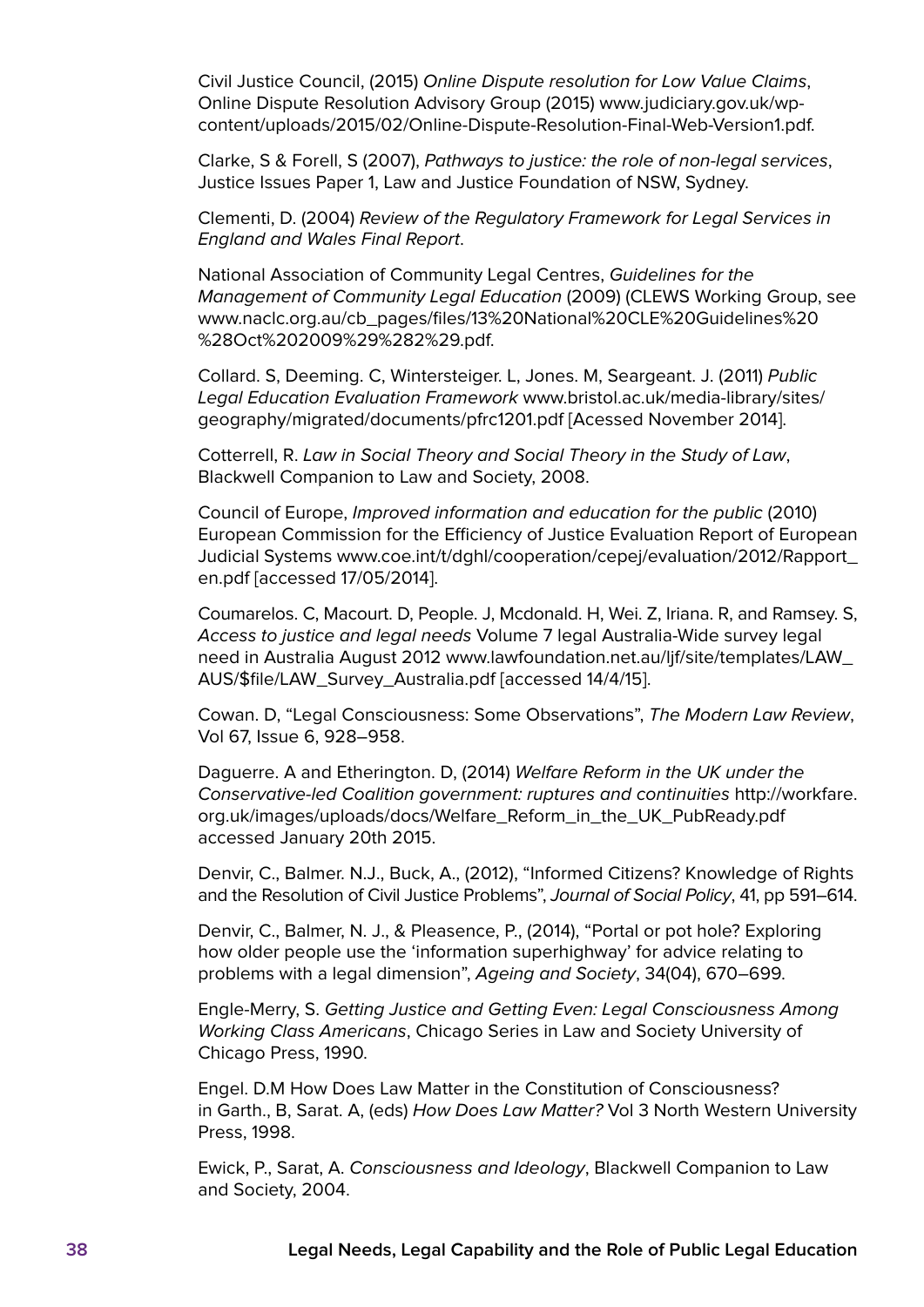Faundez, J, "Empowering Workers in the Informal Economy", Hague Journal of the Rule of Law, 1: 156–172, 2009.

Finn, D. and Casebourne, J.(2012) Lone Parent Sanctions: a review of international evidence, London: Centre for Economic and Social Inclusion.

Fitzpatrick, P. and Darian-Smith, D. (eds.) (1999) Laws of the Postcolonial. Michigan, MI: University of Michigan Press.

Flood, J. (2008) Will There Be Fallout from Clementi? The Global Repercussions for the Legal Profession after the UK Legal Services Act 2007. Monnet/Robert Schuman Paper Series Vol. 8 No.

Flood, J., (2011), "The re-landscaping of the legal profession: Large law firms and professional re-regulation", Current Sociology, 59(4), 507–529.

Galanter. M, "Law Abounding: Legalisation around the North Atlantic", The Modern Law Review Vol. 55, No. 1 (Jan., 1992), pp. 1–24.

Gander, L., (2003), "The Changing Face of Public Legal Education in Canada", News and Views on Civil Justice Reform, Issue #6, Summer.

Gander, L. (2002) Applications of the Internet for Public Legal Education, University of Alberta [www.lawforlife.org.uk/wp-content/uploads/2013/05/](http://www.lawforlife.org.uk/wp-content/uploads/2013/05/applications-of-the-internet-for-public-legal-education-gander-l-43.pdf) [applications-of-the-internet-for-public-legal-education-gander-l-43.pdf](http://www.lawforlife.org.uk/wp-content/uploads/2013/05/applications-of-the-internet-for-public-legal-education-gander-l-43.pdf) [accessed 3/2015].

Gander, L.E. (1999) The Radical Promise of Public Legal Education in Canada (Edmonton: Legal Studies Program). [www.legalresourcecentre.ca/what-we-do/](http://www.legalresourcecentre.ca/what-we-do/research/radical-promise-public-legal-education-canada) [research/radical-promise-public-legal-education-canada](http://www.legalresourcecentre.ca/what-we-do/research/radical-promise-public-legal-education-canada) [accessed 9/10 /2014].

Gramatikov, M. and Porter, R.B. (2010) Yes, I can: subjective legal empowerment. [http://papers.ssrn.com/sol3/papers.cfm?abstract\\_id=1685839](http://papers.ssrn.com/sol3/papers.cfm?abstract_id=1685839) [accessed 23/02/2015].

Gannaway, H., Case, L. (2009) The Potential for Public Legal Education in Adult Learning: Report on Consultation with Adult Learning Experts PLENET [http://lawforlife.org.uk/wp-content/uploads/2013/05/potential-for-public-legal](http://lawforlife.org.uk/wp-content/uploads/2013/05/potential-for-public-legal-education-in-adult-learning-september-2009-114.pdf)[education-in-adult-learning-september-2009-114.pdf](http://lawforlife.org.uk/wp-content/uploads/2013/05/potential-for-public-legal-education-in-adult-learning-september-2009-114.pdf).

Garth, B. Neighbourhood Law Firms for the Poor: A Comparative Study of Recent Developments in Legal Aid and in the Legal Profession. Kluwer Academic Publishers, 1980.

Genn, H. Paths to Justice.: What people think and do about going to law, Oxford: Hart Publishing, 1999.

Giddings.J, Lawler. M, Robertson. M, (2013), "The Complexities of Legal Self-Help", Solicitors Journal vol 157 no 23.

Goldsmith, E. B. and Piscopo, S., (2014), "Advances in consumer education: European initiatives", International Journal of Consumer Studies, 38: 52–61. doi: 10.1111/ijcs.12063.

Golub. S (2003) Beyond Rule of Law Orthodoxy: The Legal Empowerment Alternative, Carnegie Endowment for International Peace Rule of Law Series, No. 41, Democracy and Rule of Law.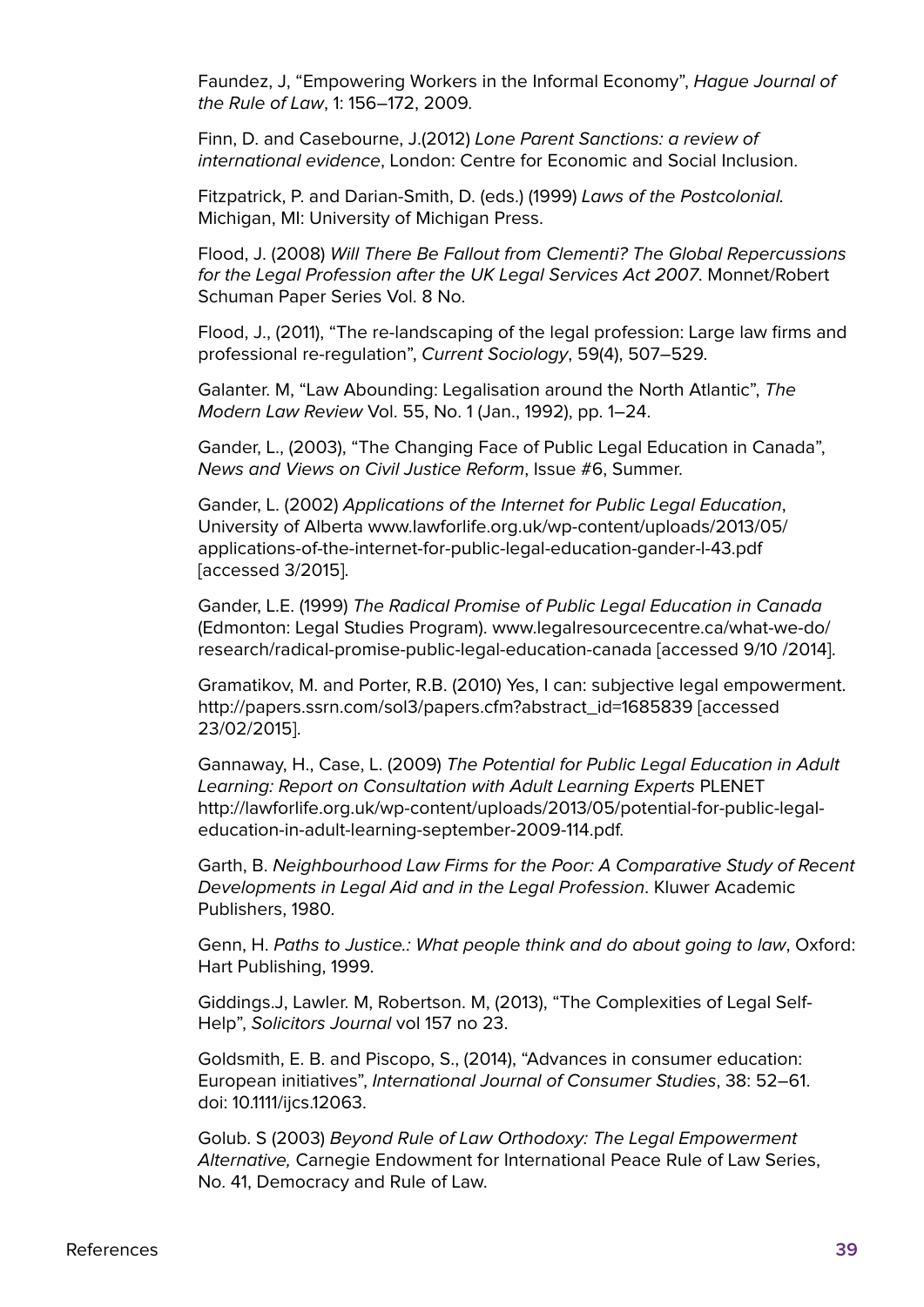Golub, S., (2009), "The Commission on Legal Empowerment of the Poor: one big step forward and a few steps back for development policy and practice", Hague Journal on the Rule of Law, 1(01), 101–116.

Goodwin, L., Maru, V. (2014) What Do We Know about Legal Empowerment? Mapping the Evidence, Namati.

Grimes. R. (2008) International Survey of PLE Programmes, PLENET [http://](http://lawforlife.org.uk/wp-content/uploads/2013/04/survey-of-international-ple-programmes-december-2008-86.pdf) [lawforlife.org.uk/wp-content/uploads/2013/04/survey-of-international-ple](http://lawforlife.org.uk/wp-content/uploads/2013/04/survey-of-international-ple-programmes-december-2008-86.pdf)[programmes-december-2008-86.pdf](http://lawforlife.org.uk/wp-content/uploads/2013/04/survey-of-international-ple-programmes-december-2008-86.pdf) [accessed January 19th 2015].

Hrlović. D, (2013) Public legal Education in Bosnia Herzegovina: Overview of Needs, Opportunities and Capacities, Analitika – Center for Social Research [www.analitika.ba/sites/default/files/publikacije/hrlovic\\_dz.\\_public\\_legal\\_](http://www.analitika.ba/sites/default/files/publikacije/hrlovic_dz._public_legal_education_in_bih_31may2013.pdf) [education\\_in\\_bih\\_31may2013.pdf](http://www.analitika.ba/sites/default/files/publikacije/hrlovic_dz._public_legal_education_in_bih_31may2013.pdf) [accessed 08/01/2015].

Hadfield, G., Heine, J. (2015) Life in the Law-Thick World: The Legal Resources Landscape for Ordinary Americans Center for Law and Social Science Research Papers Series No. CLASS 15-2 Legal Studies Research Papers Series No. 15-2 [accessed 1/05/2015].

Hepple, B., (2015), "Back to the Future: Employment Law under the Coalition Government", Industrial Law Journal (2013) 42 (3): 203–223.

Hertogh, M, "A European Conception of Legal Consciousness: Rediscovering Eugen Ehrlich", Journal of Law and Society, Volume 31, Number 4, December 2004 , 457–481(25).

Hertogh. M, 'No Justice, No Peace!' Conceptualizing Legal Alienation in the Aftermath of the Trayvon Martin Case (February 24, 2014). in: R. Nobles & D. Schiff (Eds.), Law, Society and Community: Socio-Legal Essays in Honour of Roger Cotterrell. Farnham/Burlington: Ashgate, 2014.

Hunter. R.C, Trinder, E. J., Hitchings, E., Miles, J., Moorhead, R.,Smith, L., Sefton, M., Hinchly, V., Bader, K., and Pearce, J.( 2014) Litigants in Person in Private Family Law Cases. Ministry of Justice [www.gov.uk/government/uploads/system/](https://www.gov.uk/government/uploads/system/uploads/attachment_data/file/380479/litigants-in-person-in-private-family-law-cases.pdf) [uploads/attachment\\_data/file/380479/litigants-in-person-in-private-family-law](https://www.gov.uk/government/uploads/system/uploads/attachment_data/file/380479/litigants-in-person-in-private-family-law-cases.pdf)[cases.pdf](https://www.gov.uk/government/uploads/system/uploads/attachment_data/file/380479/litigants-in-person-in-private-family-law-cases.pdf) [accessed March 12th 2015].

Jensen, B., "Health Knowledge and health education in the democratic health – promoting school", Journal of Health Education, Vol. 100, no. 4, pp.146–153.

Justice, Delivering Justice in an Age of Austerity (2015) [http://2bquk8cdew6192tsu41lay8t.wpengine.netdna-cdn.com/wp-content/](http://2bquk8cdew6192tsu41lay8t.wpengine.netdna-cdn.com/wp-content/uploads/2015/04/JUSTICE-working-party-report-Delivering-Justice-in-an-Age-of-Austerity.pdf) [uploads/2015/04/JUSTICE-working-party-report-Delivering-Justice-in-an-Age-of-](http://2bquk8cdew6192tsu41lay8t.wpengine.netdna-cdn.com/wp-content/uploads/2015/04/JUSTICE-working-party-report-Delivering-Justice-in-an-Age-of-Austerity.pdf)[Austerity.pdf](http://2bquk8cdew6192tsu41lay8t.wpengine.netdna-cdn.com/wp-content/uploads/2015/04/JUSTICE-working-party-report-Delivering-Justice-in-an-Age-of-Austerity.pdf) [accessed May 3].

Justice Select Committee (March 2015) Eighth Report Impact of changes to civil legal aid under Part 1 of the Legal Aid, Sentencing and Punishment of Offenders Act 2012.

Kamau. J, Kiragu. J., Cooler.C, (1997) Review of Strategies for Promoting Legal Literacy, Economic Commission for Africa, African Women's Centre.

Kemp, V., Pleasence, P. and Balmer, N.J. (2007), Crime, Social Exclusion and the Civil Society, London: Centre for Crime and Justice Studies, Briefing 5/2007.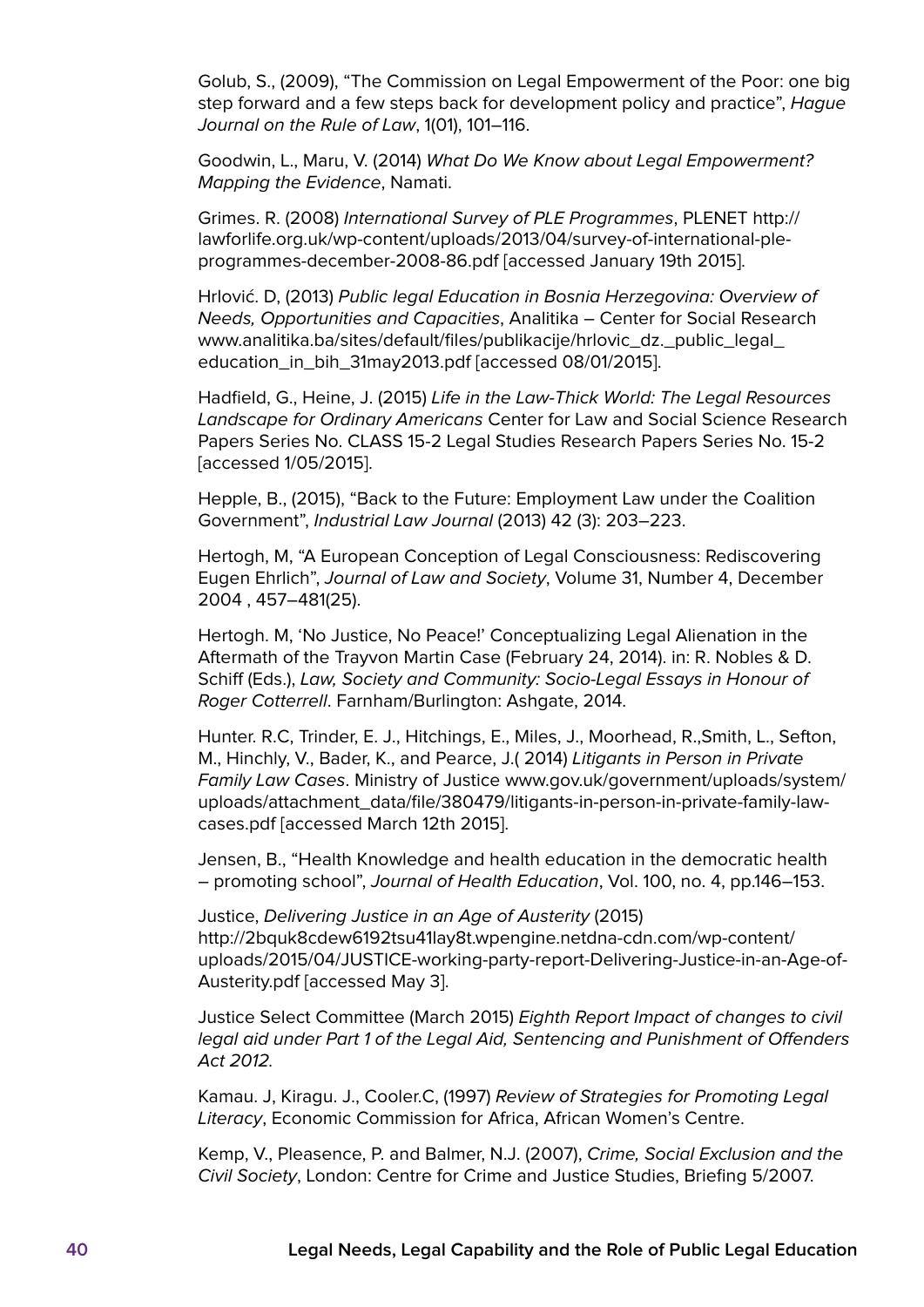Kritzer. H, Kane. P. 2012 The Oxford Handbook of Empirical Legal Research, Oxford University Press, 2012.

Kuhl. J, and Beckerman. J (eds) Action Control: From Cognition to Behavior Springer Science & Business Media, 2012.

Liu, J. (2008) Information Literacy: International Perspectives 2008 IFLA Publications.

Lundberg, Mattias; Mulaj, Florentina. 2014. Enhancing Financial Capability and Behavior in Low- and Middle-Income Countries. World Bank, Washington, DC. World Bank. <https://openknowledge.worldbank.org/handle/10986/20085> License: CC BY 3.0 IGO.

Law Commission (2008) No3.11 Tenth Programme of Law Reform, [http://](http://lawcommission.justice.gov.uk/docs/lc311_10th_Programme.pdf) [lawcommission.justice.gov.uk/docs/lc311\\_10th\\_Programme.pdf](http://lawcommission.justice.gov.uk/docs/lc311_10th_Programme.pdf), accessed February 12th 2015.

Law for Life, Demanding Fundamental Rights: Law-Related Education in Adult Learning (Law for Life, 2013) [http://lawforlife.org.uk/wp-content/uploads/](http://lawforlife.org.uk/wp-content/uploads/Demanding_fundamental_rights.pdf) [Demanding\\_fundamental\\_rights.pdf](http://lawforlife.org.uk/wp-content/uploads/Demanding_fundamental_rights.pdf).

Lawler M., Giddings J. (2009) "Maybe a solicitor needs to know that sort of thing but I don't" User Perspective on the Effectiveness of Legal Self- Help Resources, in Reaching Further: Innovation, Access and Quality in Legal Services, Published by TSO.

Lawson, P. J., & Flocke, S. A., (2009), "Teachable moments for health behaviour change: a concept analysis", Journal of Patient education and counseling, 76(1), 25–30.

Legal Aid Board, Legal Aid in the Netherlands a broad outline (2013) [www.rvr.org/binaries/content/assets/rvrorg/informatie-over-de-raad/brochure](http://www.rvr.org/binaries/content/assets/rvrorg/informatie-over-de-raad/brochure-legalaid_juni2013_webversie.pdf)[legalaid\\_juni2013\\_webversie.pdf.](http://www.rvr.org/binaries/content/assets/rvrorg/informatie-over-de-raad/brochure-legalaid_juni2013_webversie.pdf)

Legal Services Board (2010), The Regulatory Objectives. [www.legalservicesboard.org.uk/news\\_publications/publications/pdf/regulatory\\_](http://www.legalservicesboard.org.uk/news_publications/publications/pdf/regulatory_objectives.pdf) [objectives.pdf](http://www.legalservicesboard.org.uk/news_publications/publications/pdf/regulatory_objectives.pdf) [accessed 3/4/2015].

Legal Services Board (2012), Legal Services Board Benchmarking Survey 2012. [https://research.legalservicesboard.org.uk/wp-content/media/2012-Individual](https://research.legalservicesboard.org.uk/wp-content/media/2012-Individual-consumers-legal-needs-report.pdf)[consumers-legal-needs-report.pdf](https://research.legalservicesboard.org.uk/wp-content/media/2012-Individual-consumers-legal-needs-report.pdf) [accessed 3/4/2015].

Legal Services Consumer Panel (2011), Consumer impact report [www.legalservicesconsumerpanel.org.uk/publications/research\\_and\\_reports/](http://www.legalservicesconsumerpanel.org.uk/publications/research_and_reports/documents/ConsumerPanel_ConsumerImpactReport_2011.pdf) [documents/ConsumerPanel\\_ConsumerImpactReport\\_2011.pdf](http://www.legalservicesconsumerpanel.org.uk/publications/research_and_reports/documents/ConsumerPanel_ConsumerImpactReport_2011.pdf) (accessed 23rd January 2015).

Legal Services Consumer Panel (2014) Consumer Impact report [www.legalservicesconsumerpanel.org.uk/publications/research\\_and\\_reports/](http://www.legalservicesconsumerpanel.org.uk/publications/research_and_reports/documents/Consumer%20Impact%20Report%203.pdf) [documents/Consumer%20Impact%20Report%203.pdf](http://www.legalservicesconsumerpanel.org.uk/publications/research_and_reports/documents/Consumer%20Impact%20Report%203.pdf) (accessed 23rd January 2015).

World Bank, Legal Vice Presidency The World Bank Initiatives in Legal and Judicial Reform (2004) [www-wds.worldbank.org/servlet/WDSContentServer/](http://www-wds.worldbank.org/servlet/WDSContentServer/WDSP/IB/2004/03/01/000012009_20040301142827/Rendered/PDF/250820040Edition.pdf) [WDSP/IB/2004/03/01/000012009\\_20040301142827/Rendered/](http://www-wds.worldbank.org/servlet/WDSContentServer/WDSP/IB/2004/03/01/000012009_20040301142827/Rendered/PDF/250820040Edition.pdf) [PDF/250820040Edition.pdf](http://www-wds.worldbank.org/servlet/WDSContentServer/WDSP/IB/2004/03/01/000012009_20040301142827/Rendered/PDF/250820040Edition.pdf) [accessed February 2015].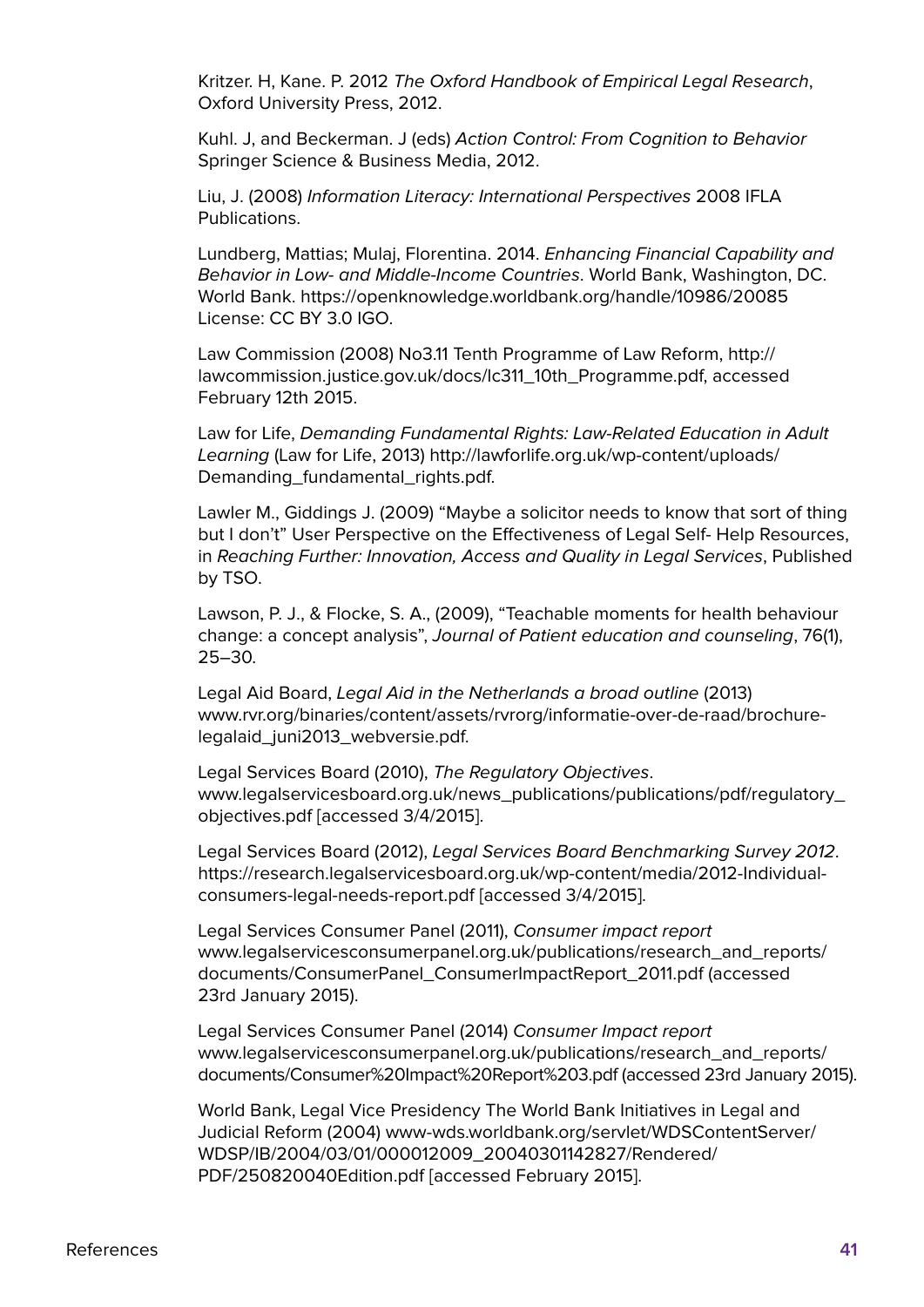Levine, J. and Preston, E., (1970), 112 "Community Resource Orientation Among Low Income Groups", Wisconsin Law Review 80–113.

Lindstrom, B., Eriksson, M., (2011), "From health education to healthy learning: Implementing salutogenesis in educational science", Scandinavian Journal of Public Health; 39 (Suppl 6): 85–92.

Loewenstein, G., Prelec, D., (1992), "Anomalies in intertemporal choice: Evidence and an interpretation", The Quarterly Journal of Economics, 573–597.

Lustria, M.L.A., Noar. S.M., Cortese, J., Van Stee, S.K., Glueckauf, R.L. & Lee, J., (2013), "A Meta-Analysis of Web-Delivered Tailored Health Behavior Change Interventions", Journal of Health Communication: International Perspectives. [www.tandfonline.com/doi/pdf/10.1080/10810730.2013.768727](http://www.tandfonline.com/doi/pdf/10.1080/10810730.2013.768727) [accessed 28/03/2015).

Luszczynska, A., & Schwarzer, R. The role of self-efficacy in health self-regulation. Greve, W., Rothermund, K., Wentura, D. (Eds.), The adaptive self: Personal continuity and intentional self-development (pp. 137–152). Göttingen, Germany: Hogrefe/Huber, 2005.

MacDonald, R., (1998), "Youth, transitions and social exclusion: some issues for youth research in the UK", Journal of Youth Studies, 1(2), 163–176.

Macdonald. H, and People. J, Legal Capability and Inaction for Legal Problems: Knowledge Stress and Cost Updating Justice No 41, Law and Justice Foundation of New South Wales, June, 2014. [www.lawfoundation.net.au/ljf/site/templates/](http://www.lawfoundation.net.au/ljf/site/templates/UpdatingJustice/$file/UJ_41_Legal_capability_and_inaction_for_legal_problems_FINAL.pdf) [UpdatingJustice/\\$file/UJ\\_41\\_Legal\\_capability\\_and\\_inaction\\_for\\_legal\\_](http://www.lawfoundation.net.au/ljf/site/templates/UpdatingJustice/$file/UJ_41_Legal_capability_and_inaction_for_legal_problems_FINAL.pdf) [problems\\_FINAL.pdf.](http://www.lawfoundation.net.au/ljf/site/templates/UpdatingJustice/$file/UJ_41_Legal_capability_and_inaction_for_legal_problems_FINAL.pdf)

Mackie, L. (2010) Progress Towards Equality: Reaching out to Communities [www.advicenow.org.uk/data/files/progress-towards-equality-evaluation-report](www.advicenow.org.uk/data/files/progress-towards-equality-evaluation-report-final-134.pdf)[final-134.pdf.](www.advicenow.org.uk/data/files/progress-towards-equality-evaluation-report-final-134.pdf)

Mackie. L. (2013) Law for Everyday Life Evaluation Report Law for Life [http://](http://lawforlife.org.uk/wp-content/uploads/Law-for-Everyday-Life-Evaluation-report.pdf) [lawforlife.org.uk/wp-content/uploads/Law-for-Everyday-Life-Evaluation-report.pdf.](http://lawforlife.org.uk/wp-content/uploads/Law-for-Everyday-Life-Evaluation-report.pdf)

Marks, R., (1976), "Some Research Perspectives for Looking at Legal Need and Legal Services Delivery Systems: Old Forms or New?", Law & Society Review, Vol. 11, No. 2, Delivery of Legal Services pp. 191–205.

Maru, V. ,(2010), "Allies Unknown: Social accountability and legal empowerment", Journal of Health and Human Rights Vol. 12, No. 1: 83–93.

Masson, M., Waldron, M., (1994), "Comprehension of Legal Contracts by Non-Experts: Effectiveness of Plain Language Drafting", Applied Cognitive Psychology Vol 8 67–85.

McCann, M. How Does Law Matter for Social Movements? In, How Does Law Matter? Garth, B. and Sarat, A.( Eds.) Fundamental Issues in Law and Society Research, North-western University Press, 1998.

Martin, Lucy (2012) The Dangers of Self Diagnosis Via the Internet, Australian Broadcasting Corporation, [www.abc.net.au/news/2012-05-21/the-self-diagnosis](www.abc.net.au/news/2012-05-21/the-self-diagnosis-via-the-internet-feature/4024380)[via-the-](www.abc.net.au/news/2012-05-21/the-self-diagnosis-via-the-internet-feature/4024380)internet-feature/4024380 (accessed 16th April 2015).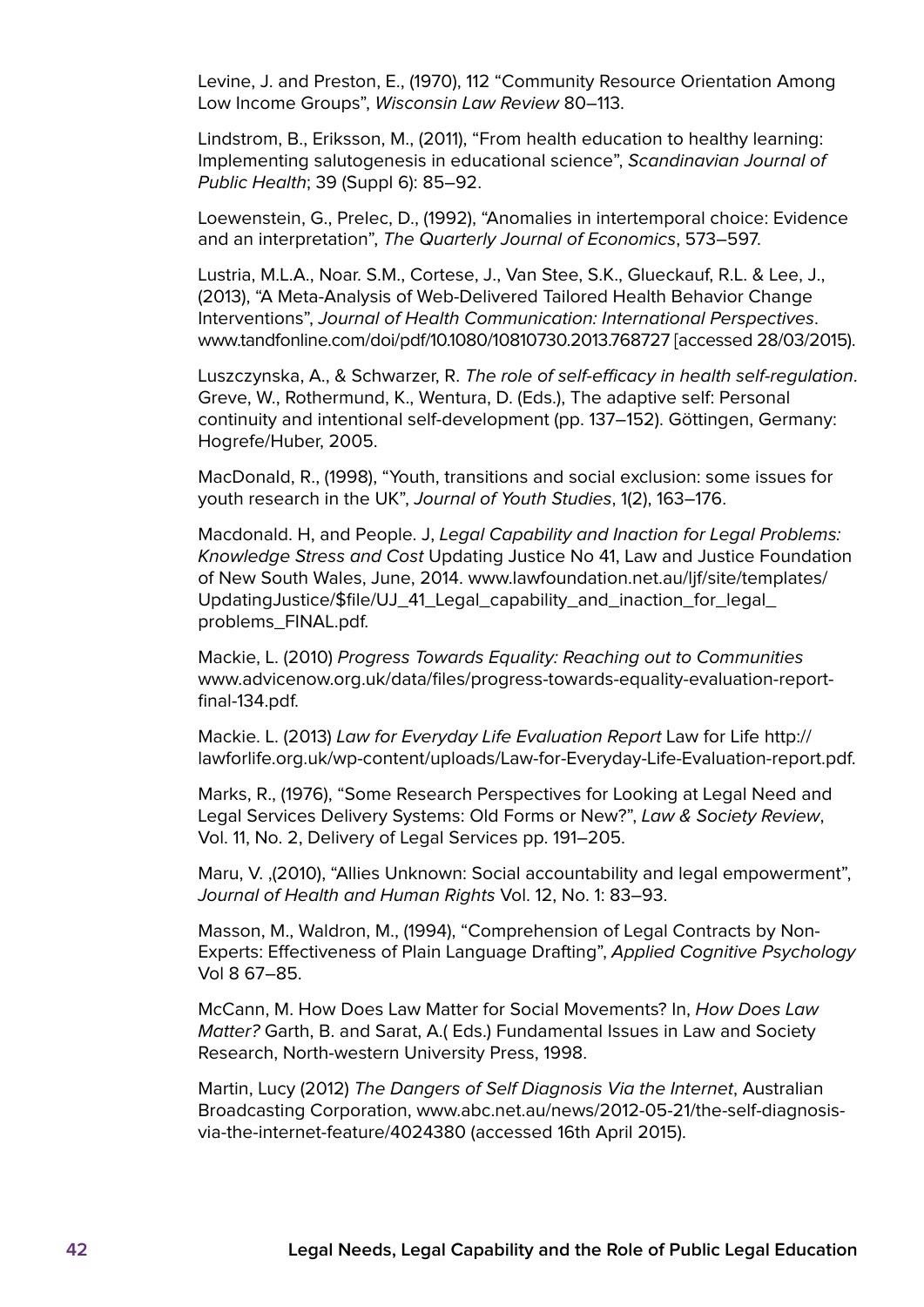McGann, M. (2006) On Legal Rights Consciousness: A Challenging Analytical Tradition. In, The new civil rights research: a constitutive approach edited by Fleury-Steiner, B., Nielsen, L.B., Ashgate. Min, L., Geurtz, R. Karam, A., Navarrete, C., and Scordino, R. (2013).

Liu, M., Geurtz, R, Karam, A., Navarrete, C. and Scordino, R. (2013), Research on Mobile Learning in Adult Education. In W. Kinuthia & S. Marshall (Eds.) On the Move: Mobile Learning for Development, Charlotte, NC.

Moorhead, R., Sefton, Department for Constitutional Affairs. (2005). Litigants in Person: Unrepresented Litigants in First Instance Proceedings. London: DCA.

Morris, D. and Barr, W., (March 2013), "The Impact of Cuts in Legal Aid Funding on Charities", Journal of Social Welfare Family Law; 35(1): 79–94.

Mullherin, G., Coumarelos, C (2007). Access to Justice in Disadvantaged Communities, in P Pleasence, A Buck & NJ Balmer (eds), Transforming lives: law and social process, Stationery Office, London, pp. 9–4.

Nordic Council of Ministers, Teaching Consumer Competences: A Strategy for Consumer Education, 2009, Nordisk Råd.

Nussbaum, M., "Creating Capabilities: The Human Development Approach", Palgrave, 2011 Nutbeam, D. (1998) Health promotion glossary. Health Promotion International, 13, 349–364.

Nutbeam D, "Health literacy as a public health goal: a challenge for contemporary health education and communication strategies into the 21st century", Health Promot. Int. (2000) 15 (3): 259–267.

Parle, L, J., (2009) Measuring young people's legal capability, London: Independent Academic Research Studies and PLENET.

Parle. L, J., "Young, legal incapable and unaided", Solicitors Journal vol 157 no 23.

Pleasence, P. (2006), Causes of Action: Civil Law and Social Justice, Second Edition, Norwich: TSO.

Pleasence, P., Balmer, N. (2014) How People Resolve Legal problems, Legal Services Board.

Pleasence, P., Balmer, N., Sandefur R (2013). Paths to Justice: a past, present and future roadmap.

Pleasence, P., Coumarelos, C., Forell, McDonald M S (2014) Reshaping legal assistance services: building on the evidence base. Law and Justice Foundation.

Pleasence, P., Balmer, N. J., Buck, A., Smith, M., & Patel, A., (2007), "Mounting problems: Further evidence of the social, economic and health consequences of civil justice problems", Transforming lives: Law and social process, 67–92.

Pleasence, P., Balmer, N., Denvir, C. (2015) How People understand and Interact With Law, Legal Education Foundation.

Pleasence, P. T., Balmer, N. J. and Reimers, S., (2011), "What really drives advice seeking behaviour? Looking Beyond the Subject of Legal Disputes", in 1(6) Oñati Socio-Legal Series.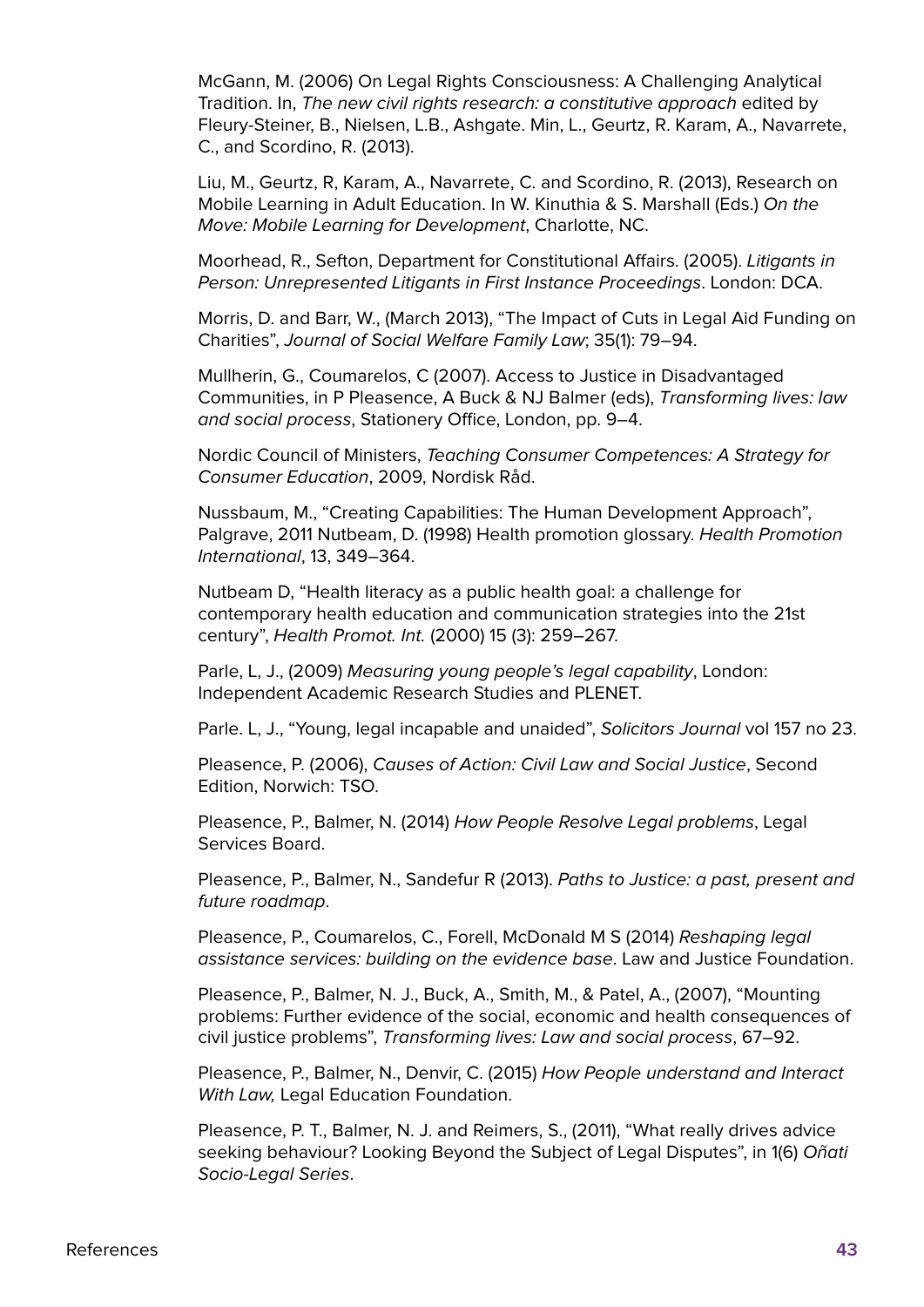Pollert, A., Charlwood, A., (2008), "Individual Employment Rights: 'Paper Tigers, fierce in appearance but missing in Tooth and Claw' ", Vol. 28: 1 February 2007 Economic and Industrial Democracy, 110–139.

Pollert, A. (2007) The Unorganized Worker: Problems at Work, Routes to Support and Views on Representation: The Unrepresented Worker Survey 2004 : Collectivism and Views on Trades Unions among Unrepresented Workers with Problems at Work. Bristol: Centre for Employment Studies Research, Bristol Business School.

Power, G. (2014) Delivering the Digital Dividend or If Online Delivery Is So Cheap, Why Are Our Delivery Costs not Falling Faster? The Chartered Institute of Public Finance and Accountancy.

Public Legal Education and Support Task Force (2007) Developing Capable Citizens: The role of Public Legal Education Task Force report [www.pleas.org.uk/](www.pleas.org.uk/uploads/PLEAS%20Task%20Force%20Report.pdf) [uploads/PLEAS%20Task%20Force%20Report.pdf](www.pleas.org.uk/uploads/PLEAS%20Task%20Force%20Report.pdf) [accessed February 2015].

Ramirez, F. O., Suárez, D., & Meyer, J. W. (2007). The worldwide rise of human rights education, in school knowledge in comparative and historical perspective, Springer Netherlands, 35–52.

Reece, H. (2014) Leaping without looking in Robert Leckey ed., After Legal Equality: Family, Sex, Kinship, Routledge, pp.115–133.

Report of the Low Commission on the future of advice and legal support, Tackling the advice deficit: A strategy for access to advice and legal support on social welfare law in England and Wales Published by LAG Published by LAG Education and Service Trust Ltd [www.lowcommission.org.uk/](http://www.lowcommission.org.uk/dyn/1400070415045/Low-Commission-Report-FINAL-VERSION.pdf) [dyn/1400070415045/Low-Commission-Report-FINAL-VERSION.pdf.](http://www.lowcommission.org.uk/dyn/1400070415045/Low-Commission-Report-FINAL-VERSION.pdf)

Research Unit. [www.law.cf.ac.uk/research/pubs/repository/1221.pdf.](http://www.law.cf.ac.uk/research/pubs/repository/1221.pdf)

Rountree. W.R (200) Contracting Intimacy: The transformation of property and parenting in familial relations, Unpublished Thesis, University of California.

Roy, A, (2013), "Caught in a Web", Solicitors Journal. Vol 157 no 23.

Santoro, E., Costa, P., Zolo, D. The Rule of Law, History, Theory and Criticism, Springer, 2007.

Sarat, A., (1990), "The Law is All Over: Power, Resistance, and the Legal Consciousness of the Welfare Poor", Yale Journal of Law & the Humanities: Vol. 2: Iss. 2, Article 6. Available at: <http://digitalcommons.law.yale.edu/yjlh/vol2/iss2/6>.

Sen, A. The Idea of Justice, Penguin, 2009.

Silby. S, (2005), "After Legal Consciousness", Annual Review of Law and Social Science, 1:323–68.

Smith, R. and Patterson, A. (2014) Face to Face Legal Services and Their Alternatives: Global Lessons from the Digital Revolution. [www.strath.ac.uk/](https://www.strath.ac.uk/media/faculties/hass/law/cpls/Face_to_Face.pdf) [media/faculties/hass/law/cpls/Face\\_to\\_Face.pdf.](https://www.strath.ac.uk/media/faculties/hass/law/cpls/Face_to_Face.pdf)

Solicitors Regulation Authority, Research on alternative business structures (ABSs): Findings from surveys with ABSs and applicants that withdrew from the licensing process (May 2014). [www.sra.org.uk/sra/how-we-work/reports/research](http://www.sra.org.uk/sra/how-we-work/reports/research-abs-executive-report.page)[abs-executive-report.page](http://www.sra.org.uk/sra/how-we-work/reports/research-abs-executive-report.page).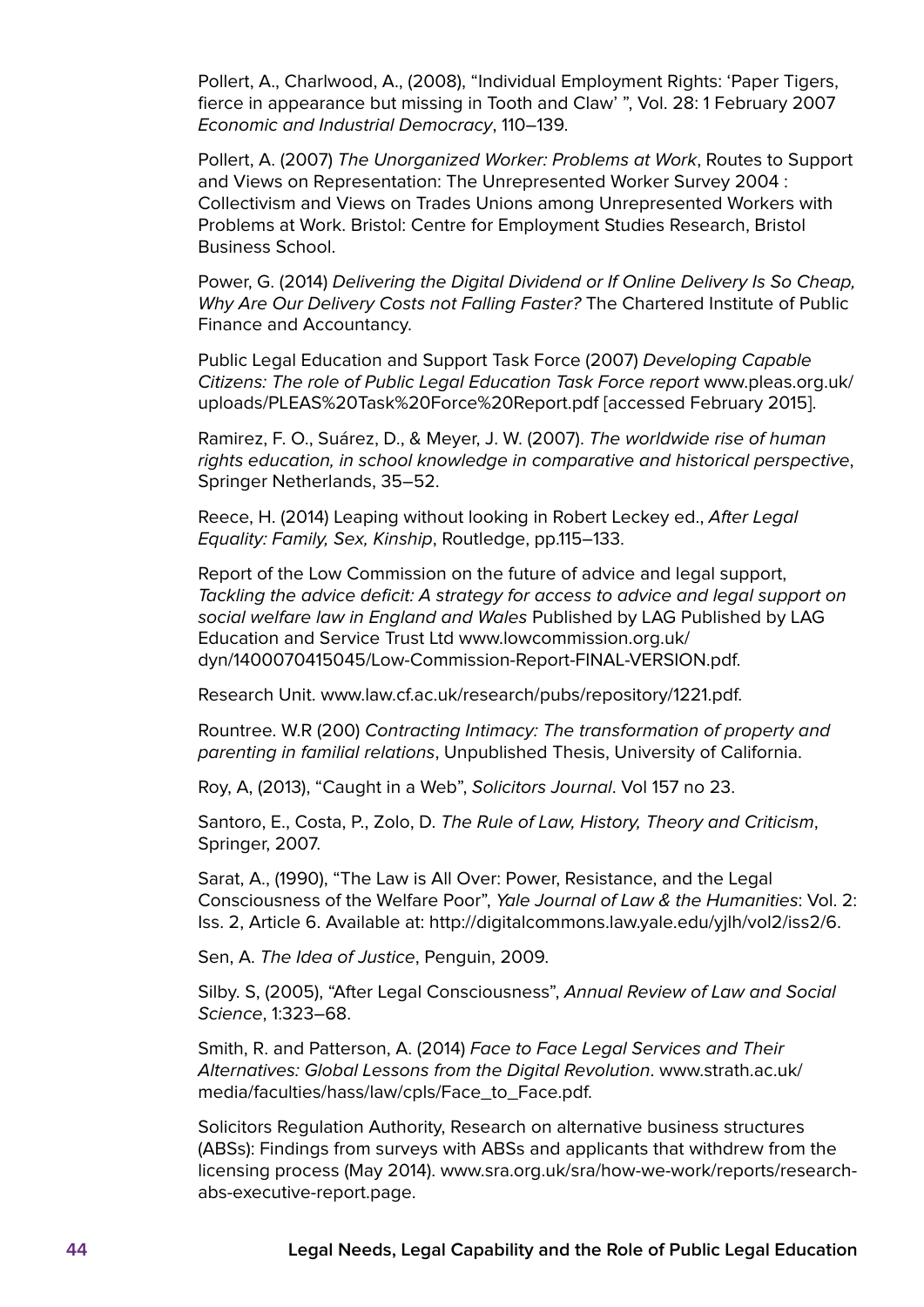Tamahana. B On the Rule of Law: History, Theory, Politics, Cambridge University Press, 2004.

Taylor, S. E., & Brown, J. D., (1988), "Illusion and Well-Being – a Social Psychological Perspective on Mental-Health", Psychological Bulletin, 103(2), 193–210.

Trubek, D., (1984), "Where the action is: Critical legal studies and empiricism", Stanford Law Review, 36, 509 –622.

Teubner. G, Juridification of Social Spheres: A comparative analysis in the areas of labor, corporate, antitrust and social welfare Walter de Gruyter, Berlin, 1987.

United Nations Development Programme (2008) Making the Law Work for Everyone Report of the Commission for Legal Empowerment [www.unrol.org/doc.](http://www.unrol.org/doc.aspx?n=Making_the_Law_Work_for_Everyone.pdf) [aspx?n=Making\\_the\\_Law\\_Work\\_for\\_Everyone.pdf](http://www.unrol.org/doc.aspx?n=Making_the_Law_Work_for_Everyone.pdf) [accessed 12/12/14].

Van Rooj, B., (2012), "Bringing Justice to the Poor, Bottom-Up Legal Development Cooperation", Hague Journal on the Rule of Law, 290.

Weinstein, M.D. and Klein, W.M., (1995), "Resistance of personal risk perceptions to debiasing interventions", Psychological Bulletin 14: 132–40.

White, J., (1983), "The Invisible Discourse of the Law: Reflections on Legal Literacy and General Education", University of Colorado Law Review, 54:143–159.

Wilczynski, A., Karras, M., Forell, S. (2014) Law and Justice Foundation Justice Issues 18.

Williams. K. Litigants in Person: A Literature Review Ministry of Justice Research Summary 2011. [www.gov.uk/government/uploads/system/uploads/attachment\\_](https://www.gov.uk/government/uploads/system/uploads/attachment_data/file/217374/litigants-in-person-literature-review.pdf) [data/file/217374/litigants-in-person-literature-review.pdf](https://www.gov.uk/government/uploads/system/uploads/attachment_data/file/217374/litigants-in-person-literature-review.pdf) [accessed 21/05/ 2014].

Wintersteiger. L., (2015), "Legal Exclusion in a post 'LASPO' era", Journal of Social Policy, 44(01), 68–72 [www.social-policy.org.uk/wordpress/wp-content/](http://www.social-policy.org.uk/wordpress/wp-content/uploads/2015/04/19_wintersteiger.pdf) [uploads/2015/04/19\\_wintersteiger.pdf.](http://www.social-policy.org.uk/wordpress/wp-content/uploads/2015/04/19_wintersteiger.pdf)

Wintersteiger. L., (2013), "The common sense of law: A question of legitimacy?", Solicitors Journal. Vol 157 no 23.

Wolff, J., & De-Shalit, A. (2013). Disadvantage. OUP Catalogue.

Yates, S., Kirkby, J., Lockley, E., (2015), "'Digital-by-default': reinforcing exclusion through technology", Journal of Social Policy, 44(01), 158–160.

Yates, Simeon J., John Kirby, and Eleanor Lockley, "'Digital-by-default': reinforcing exclusion through technology". IN DEFENCE OF WELFARE 2: 158.